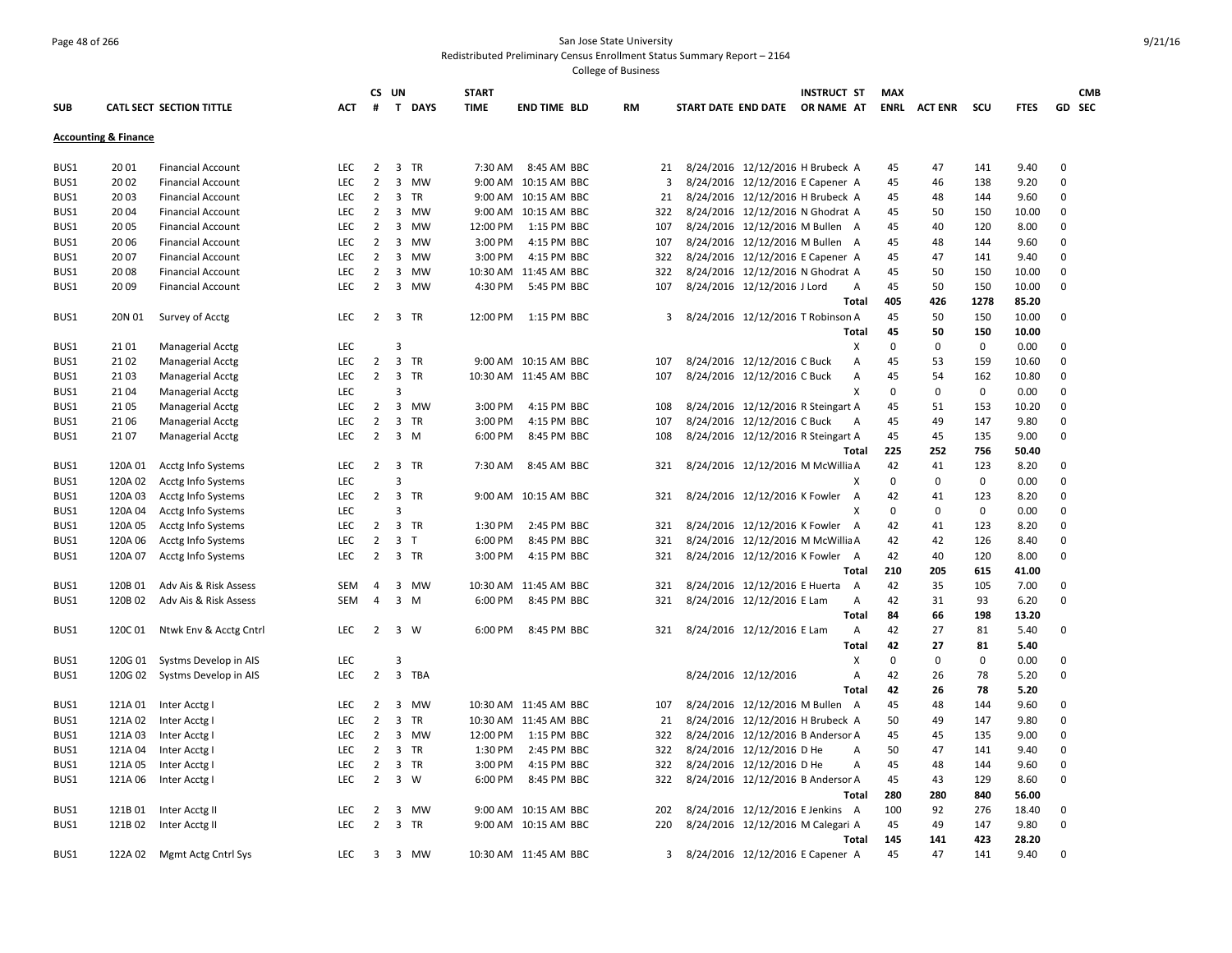# Page 49 of 266 San Jose State University Redistributed Preliminary Census Enrollment Status Summary Report – 2164

|            |         |                           |            | CS UN          |                |                | <b>START</b> |                       |           |                         |                                |                                   | <b>INSTRUCT ST</b> |                   | <b>MAX</b>  |                |             |               | <b>CMB</b>   |
|------------|---------|---------------------------|------------|----------------|----------------|----------------|--------------|-----------------------|-----------|-------------------------|--------------------------------|-----------------------------------|--------------------|-------------------|-------------|----------------|-------------|---------------|--------------|
| <b>SUB</b> |         | CATL SECT SECTION TITTLE  | <b>ACT</b> | #              | $\mathbf{T}$   | <b>DAYS</b>    | <b>TIME</b>  | <b>END TIME BLD</b>   | <b>RM</b> |                         | START DATE END DATE OR NAME AT |                                   |                    |                   | <b>ENRL</b> | <b>ACT ENR</b> | scu         | <b>FTES</b>   | GD SEC       |
| BUS1       | 122A 03 | Mgmt Actg Cntrl Sys       | <b>LEC</b> | 3              | 3              | MW             | 1:30 PM      | 2:45 PM BBC           |           | 322                     |                                | 8/24/2016 12/12/2016 E Capener A  |                    |                   | 45          | 45             | 135         | 9.00          | $\mathbf 0$  |
| BUS1       | 122A 04 | Mgmt Actg Cntrl Sys       | <b>LEC</b> | $\overline{3}$ |                | 3 TR           | 1:30 PM      | 2:45 PM BBC           |           | 107                     |                                | 8/24/2016 12/12/2016 C Buck       |                    | A                 | 45          | 55             | 165         | 11.00         | $\mathbf 0$  |
|            |         |                           |            |                |                |                |              |                       |           |                         |                                |                                   |                    | Total             | 135         | 147            | 441         | 29.40         |              |
| BUS1       | 123A 01 | Tax Factor Bus Inv        | <b>LEC</b> | $\overline{2}$ |                | 3 TR           | 1:30 PM      | 2:45 PM BBC           |           | 220                     |                                | 8/24/2016 12/12/2016 J Busch      |                    | A                 | 45          | 43             | 129         | 8.60          | 0            |
| BUS1       | 123A 02 | Tax Factor Bus Inv        | <b>LEC</b> | $\overline{2}$ | 3              | <b>TR</b>      | 3:00 PM      | 4:15 PM BBC           |           | 220                     |                                | 8/24/2016 12/12/2016 J Busch      |                    | A                 | 45          | 46             | 138         | 9.20          | $\mathbf 0$  |
| BUS1       | 123A 03 | Tax Factor Bus Inv        | <b>LEC</b> | $\overline{2}$ |                | 3 <sub>1</sub> | 6:00 PM      | 8:45 PM BBC           |           | 107                     |                                | 8/24/2016 12/12/2016 M Barta      |                    | A                 | 45          | 42             | 126         | 8.40          | $\mathbf 0$  |
| BUS1       | 123A 04 | Tax Factor Bus Inv        | LEC        |                | 3              |                |              |                       |           |                         |                                |                                   |                    | X                 | $\Omega$    | 0              | $\mathbf 0$ | 0.00          | $\mathbf 0$  |
| BUS1       | 123A 05 | Tax Factor Bus Inv        | <b>LEC</b> | $\overline{2}$ |                | $3 \quad W$    | 6:00 PM      | 8:45 PM BBC           |           | 108                     |                                | 8/24/2016 12/12/2016 L Boman      |                    | $\overline{A}$    | 45          | 54             | 162         | 10.80         | $\mathbf 0$  |
|            |         |                           |            |                |                |                |              |                       |           |                         |                                |                                   |                    | Total             | 180         | 185            | 555         | 37.00         |              |
| BUS1       | 123C 01 | Tax Indy Pass Ent         | <b>SEM</b> |                | 3              |                |              |                       |           |                         |                                |                                   |                    | X                 | $\Omega$    | $\mathbf 0$    | $\mathbf 0$ | 0.00          | 0            |
| BUS1       | 123C02  | Tax Indv Pass Ent         | <b>SEM</b> |                | 3              |                |              |                       |           |                         |                                |                                   |                    | X                 | $\mathbf 0$ | $\mathbf 0$    | $\mathbf 0$ | 0.00          | $\mathbf 0$  |
| BUS1       | 123C03  | Tax Indy Pass Ent         | <b>SEM</b> | $\overline{4}$ |                | 3 TR           |              | 10:30 AM 11:45 AM BBC |           | 321                     |                                | 8/24/2016 12/12/2016 K Fowler     |                    | $\overline{A}$    | 42          | 32             | 96          | 6.40          | $\mathbf 0$  |
| BUS1       | 123C04  | Tax Indy Pass Ent         | SEM        | 4              | $\overline{3}$ | TR             | 3:00 PM      | 4:15 PM BBC           |           | 108                     |                                | 8/24/2016 12/12/2016 C Chen       |                    | А                 | 45          | 11             | 33          | 2.20          | $\mathbf 0$  |
| BUS1       | 123C05  | Tax Indy Pass Ent         | SEM        | $\overline{4}$ | 3              | TR             | 12:00 PM     | 1:15 PM BBC           |           | 220                     |                                | 8/24/2016 12/12/2016 C Chen       |                    | A<br><b>Total</b> | 45<br>132   | 27<br>70       | 81<br>210   | 5.40<br>14.00 | $\mathbf 0$  |
| BUS1       | 125 01  | Spec Fin Rpt Topcs        | <b>LEC</b> | 3              | 3              | MW             |              | 10:30 AM 11:45 AM BBC |           | 106                     |                                | 8/24/2016 12/12/2016 E Jenkins    |                    | A                 | 45          | 42             | 126         | 8.40          | 0            |
| BUS1       | 125 02  | Spec Fin Rpt Topcs        | <b>LEC</b> | 3              | 3              | MW             | 1:30 PM      | 2:45 PM BBC           |           | 107                     |                                | 8/24/2016 12/12/2016 E Jenkins A  |                    |                   | 45          | 39             | 117         | 7.80          | $\Omega$     |
|            |         |                           |            |                |                |                |              |                       |           |                         |                                |                                   |                    | Total             | 90          | 81             | 243         | 16.20         |              |
| BUS1       | 125A 01 | WritingforAcctg           | LEC        | $\overline{3}$ |                | 3 TBA          |              |                       |           |                         |                                | 8/24/2016 12/12/2016 C Lycurgus A |                    |                   | 20          | 14             | 42          | 2.80          | $\mathbf 0$  |
|            |         |                           |            |                |                |                |              |                       |           |                         |                                |                                   |                    | Total             | 20          | 14             | 42          | 2.80          |              |
| BUS1       | 126 01  | Adv Acctg                 | <b>LEC</b> | 2              | 3              | TR             |              | 10:30 AM 11:45 AM BBC |           | 220                     |                                | 8/24/2016 12/12/2016 M Calegari A |                    |                   | 45          | 50             | 150         | 10.00         | $\Omega$     |
| BUS1       | 126 02  | Adv Acctg                 | LEC        | $\overline{2}$ |                | 3 TR           |              | 9:00 AM 10:15 AM BBC  |           | 322                     |                                | 8/24/2016 12/12/2016 M McWillia A |                    |                   | 45          | 32             | 96          | 6.40          | $\mathbf 0$  |
|            |         |                           |            |                |                |                |              |                       |           |                         |                                |                                   |                    | Total             | 90          | 82             | 246         | 16.40         |              |
| BUS1       | 127A 01 | Corp Fin Mgmt             | SEM        | $\overline{4}$ |                | $3 \, M$       | 6:00 PM      | 8:45 PM BBC           |           | 322                     |                                | 8/24/2016 12/12/2016 B Parineh A  |                    |                   | 45          | 27             | 81          | 5.40          | $\mathbf 0$  |
|            |         |                           |            |                |                |                |              |                       |           |                         |                                |                                   |                    | Total             | 45          | 27             | 81          | 5.40          |              |
| BUS1       | 128 01  | Acct Non-Prf Org          | <b>LEC</b> | $\overline{2}$ |                | $3 \quad W$    | 6:00 PM      | 8:45 PM BBC           |           | 107                     |                                | 8/24/2016 12/12/2016 J Lord       |                    | Α                 | 45          | 50             | 150         | 10.00         | $\mathbf 0$  |
|            |         |                           |            |                |                |                |              |                       |           |                         |                                |                                   |                    | <b>Total</b>      | 45          | 50             | 150         | 10.00         |              |
| BUS1       | 129A 01 | <b>Financial Auditing</b> | LEC        | $\overline{2}$ | 3              | <b>MW</b>      |              | 10:30 AM 11:45 AM BBC |           | 302                     |                                | 8/24/2016 12/12/2016 J Zhang      |                    | A                 | 45          | 40             | 120         | 8.00          | $\mathbf 0$  |
| BUS1       | 129A 02 | <b>Financial Auditing</b> | <b>LEC</b> | $\overline{2}$ | 3              | MW             | 12:00 PM     | 1:15 PM BBC           |           | 302                     |                                | 8/24/2016 12/12/2016 J Zhang      |                    | $\overline{A}$    | 45          | 41             | 123         | 8.20          | $\mathbf 0$  |
| BUS1       | 129A 03 | <b>Financial Auditing</b> | <b>LEC</b> | $\overline{2}$ | 3              | M              | 6:00 PM      | 8:45 PM BBC           |           | 301                     |                                | 8/24/2016 12/12/2016 M Williams A |                    |                   | 45          | 31             | 93          | 6.20          | $\mathbf 0$  |
|            |         |                           |            |                |                |                |              |                       |           |                         |                                |                                   |                    | Total             | 135         | 112            | 336         | 22.40         |              |
| BUS1       | 17001   | Fund of Finance           | LEC        | 2              | 3              | MW             | 7:30 AM      | 8:45 AM BBC           |           | 202                     |                                | 8/24/2016 12/12/2016 B Parineh A  |                    |                   | 100         | 100            | 300         | 20.00         | $\mathbf 0$  |
| BUS1       | 17002   | <b>Fund of Finance</b>    | <b>LEC</b> | $\overline{2}$ | 3              | <b>MW</b>      |              | 9:00 AM 10:15 AM BBC  |           | 108                     |                                | 8/24/2016 12/12/2016 L Roden      |                    | A                 | 45          | 47             | 141         | 9.40          | $\Omega$     |
| BUS1       | 17003   | Fund of Finance           | <b>LEC</b> | $\overline{2}$ | 3              | TBA            |              |                       |           |                         |                                | 8/24/2016 12/12/2016 X Xu         |                    | A                 | 45          | 45             | 135         | 9.00          | $\mathbf 0$  |
| BUS1       | 17004   | Fund of Finance           | <b>LEC</b> | $\overline{2}$ | 3              | MW             |              | 9:00 AM 10:15 AM BBC  |           | 107                     |                                | 8/24/2016 12/12/2016 B Parineh A  |                    |                   | 45          | 51             | 153         | 10.25         | $\mathbf{1}$ |
| BUS1       | 17005   | <b>Fund of Finance</b>    | <b>LEC</b> | $\overline{2}$ |                | 3 TR           |              | 9:00 AM 10:15 AM BBC  |           | $\overline{\mathbf{3}}$ |                                | 8/24/2016 12/12/2016 T Rajkovic A |                    |                   | 45          | 48             | 144         | 9.60          | $\mathbf 0$  |
| BUS1       | 170 06  | Fund of Finance           | LEC        | $\overline{2}$ | 3              | <b>TR</b>      |              | 9:00 AM 10:15 AM BBC  |           | 108                     |                                | 8/24/2016 12/12/2016 M Burak A    |                    |                   | 45          | 57             | 171         | 11.40         | $\mathbf 0$  |
| BUS1       | 17007   | Fund of Finance           | <b>LEC</b> | $\overline{2}$ | 3              | MW             |              | 10:30 AM 11:45 AM BBC |           | 108                     |                                | 8/24/2016 12/12/2016 L Roden      |                    | A                 | 45          | 49             | 147         | 9.80          | $\mathbf 0$  |
| BUS1       | 17008   | Fund of Finance           | LEC        | $\overline{2}$ | 3              | TR             |              | 10:30 AM 11:45 AM BBC |           | 108                     |                                | 8/24/2016 12/12/2016 M Burak      |                    | A                 | 45          | 57             | 171         | 11.40         | $\mathbf 0$  |
| BUS1       | 17009   | Fund of Finance           | <b>LEC</b> | $\overline{2}$ | $\overline{3}$ | MW             | 12:00 PM     | 1:15 PM BBC           |           | 106                     |                                | 8/24/2016 12/12/2016 S Ahuja      |                    | Α                 | 45          | 48             | 144         | 9.60          | $\mathbf 0$  |
| BUS1       | 170 10  | Fund of Finance           | <b>LEC</b> |                | 3              |                |              |                       |           |                         |                                |                                   |                    | x                 | $\Omega$    | 0              | $\mathbf 0$ | 0.00          | $\pmb{0}$    |
| BUS1       | 170 11  | Fund of Finance           | <b>LEC</b> | $\overline{2}$ | 3              | <b>MW</b>      | 1:30 PM      | 2:45 PM BBC           |           | 108                     |                                | 8/24/2016 12/12/2016 X Xu         |                    | A                 | 45          | 47             | 141         | 9.40          | $\mathbf 0$  |
| BUS1       | 170 12  | <b>Fund of Finance</b>    | LEC        | $\overline{2}$ | 3              | т              | 6:00 PM      | 8:45 PM BBC           |           | 322                     |                                | 8/24/2016 12/12/2016 D Abbott     |                    | A                 | 45          | 44             | 132         | 8.80          | $\mathbf 0$  |
| BUS1       | 170 13  | Fund of Finance           | <b>LEC</b> | $\overline{2}$ | 3              | MW             | 3:00 PM      | 4:15 PM BBC           |           | 106                     |                                | 8/24/2016 12/12/2016 S Ahuja      |                    | $\overline{A}$    | 45          | 47             | 141         | 9.40          | $\mathbf 0$  |
| BUS1       | 170 14  | Fund of Finance           | <b>LEC</b> |                | $\overline{3}$ |                |              |                       |           |                         |                                |                                   |                    | Х                 | 0           | 0              | $\mathbf 0$ | 0.00          | $\mathbf 0$  |
| BUS1       | 170 15  | <b>Fund of Finance</b>    | <b>LEC</b> | $\overline{2}$ | $\overline{3}$ | M              | 6:00 PM      | 8:45 PM BBC           |           | 107                     |                                | 8/24/2016 12/12/2016 D Abbott A   |                    |                   | 45          | 50             | 150         | 10.00         | $\mathbf 0$  |
| BUS1       | 170 16  | Fund of Finance           | <b>LEC</b> | $\overline{2}$ | 3              | W              | 6:00 PM      | 8:45 PM BBC           |           | 106                     |                                | 8/24/2016 12/12/2016 S Ahuja      |                    | A                 | 45          | 46             | 138         | 9.20          | $\Omega$     |
| BUS1       | 170 17  | Fund of Finance           | LEC        | $\overline{2}$ |                | 3 R            | 6:00 PM      | 8:45 PM BBC           |           | 220                     |                                | 8/24/2016 12/12/2016 E Webb       |                    | Α                 | 45          | 52             | 156         | 10.40         | $\mathbf 0$  |
|            |         |                           |            |                |                |                |              |                       |           |                         |                                |                                   |                    | Total             | 730         | 788            | 2364        | 157.65        |              |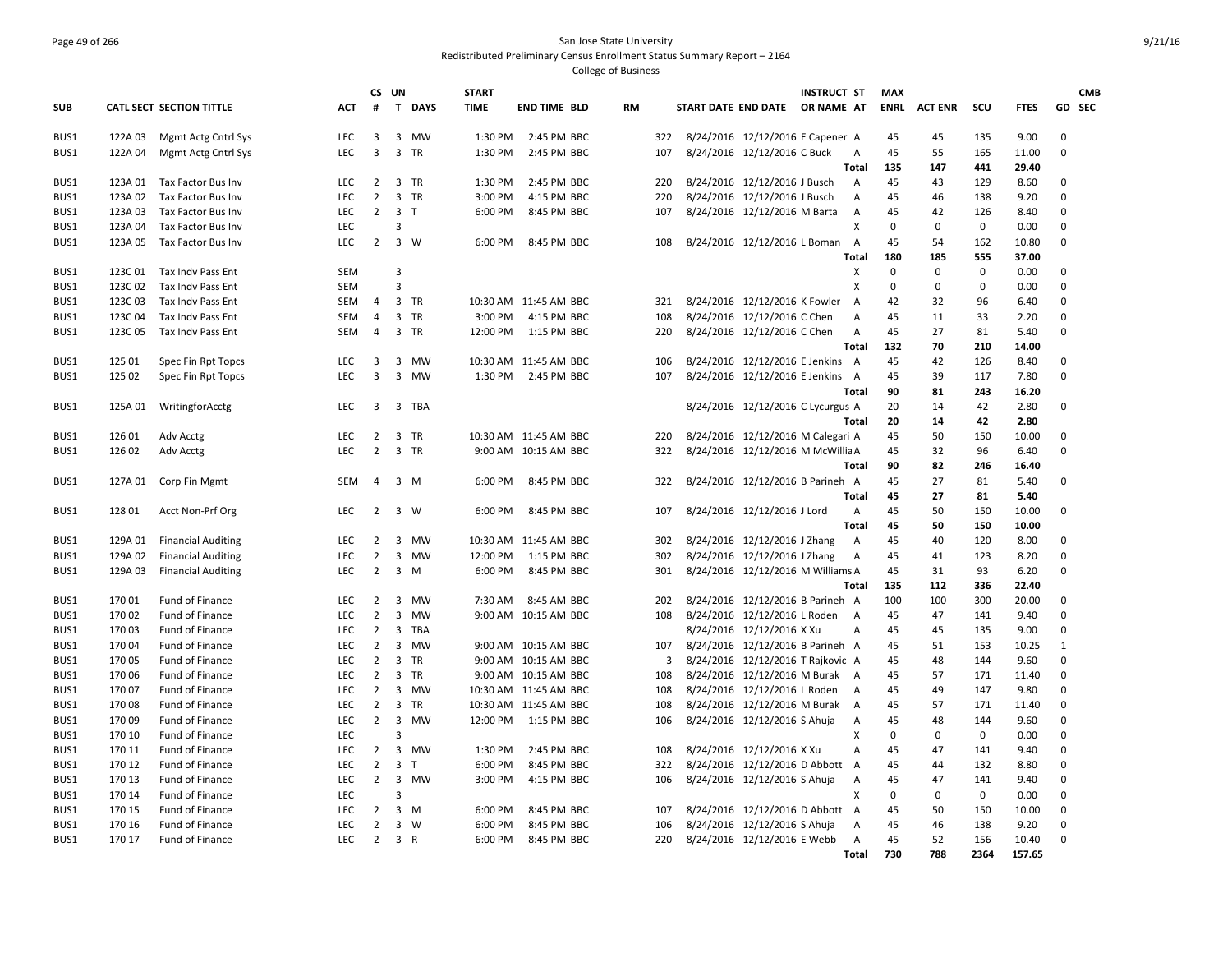### Page 50 of 266 San Jose State University Redistributed Preliminary Census Enrollment Status Summary Report – 2164

|            |         |                                |            | CS UN          |                |             | <b>START</b> |                       |           |     |                     |                                       | <b>INSTRUCT ST</b> |                | <b>MAX</b>  |                |             |             |             | <b>CMB</b> |
|------------|---------|--------------------------------|------------|----------------|----------------|-------------|--------------|-----------------------|-----------|-----|---------------------|---------------------------------------|--------------------|----------------|-------------|----------------|-------------|-------------|-------------|------------|
| <b>SUB</b> |         | CATL SECT SECTION TITTLE       | АСТ        | #              |                | T DAYS      | <b>TIME</b>  | <b>END TIME BLD</b>   | <b>RM</b> |     | START DATE END DATE |                                       | OR NAME AT         |                | ENRL        | <b>ACT ENR</b> | scu         | <b>FTES</b> |             | GD SEC     |
| BUS1       | 171A 01 | <b>Financial Instit</b>        | LEC        | $\overline{2}$ |                | 3 TR        |              | 9:00 AM 10:15 AM BBC  |           | 106 |                     | 8/24/2016 12/12/2016 S Ivanov         |                    | A              | 45          | 45             | 135         | 9.00        | 0           |            |
| BUS1       | 171A 02 | <b>Financial Instit</b>        | <b>LEC</b> | $\overline{2}$ |                | 3 TR        |              | 10:30 AM 11:45 AM BBC |           | 106 |                     | 8/24/2016 12/12/2016 S Ivanov         |                    | A              | 45          | 49             | 147         | 9.80        | 0           |            |
| BUS1       | 171A 03 | <b>Financial Instit</b>        | LEC        | $\overline{2}$ |                | 3 MW        | 12:00 PM     | 1:15 PM BBC           |           | 108 |                     | 8/24/2016 12/12/2016 X Xu             |                    | A              | 45          | 46             | 138         | 9.20        | 0           |            |
|            |         |                                |            |                |                |             |              |                       |           |     |                     |                                       | Total              |                | 135         | 140            | 420         | 28.00       |             |            |
| BUS1       | 171B 01 | <b>Commercial Banking</b>      | LEC        | 2              |                | $3 \, M$    | 6:00 PM      | 8:45 PM BBC           |           | 106 |                     | 8/24/2016 12/12/2016 S Ahuja          |                    | A              | 45          | 47             | 141         | 9.40        | 0           |            |
|            |         |                                |            |                |                |             |              |                       |           |     |                     |                                       |                    | Total          | 45          | 47             | 141         | 9.40        |             |            |
| BUS1       | 172A 01 | <b>Investmt Analysis</b>       | <b>LEC</b> | 2              |                | 3 TR        |              | 10:30 AM 11:45 AM BBC |           | 3   |                     | 8/24/2016 12/12/2016 A Meshche A      |                    |                | 45          | 45             | 135         | 9.00        | 0           |            |
| BUS1       | 172A 02 | <b>Investmt Analysis</b>       | LEC        | $\overline{2}$ |                | 3 TR        | 1:30 PM      | 2:45 PM BBC           |           | 106 |                     | 8/24/2016 12/12/2016 A Meshche A      |                    |                | 45          | 47             | 141         | 9.40        | 0           |            |
|            |         |                                |            |                |                |             |              |                       |           |     |                     |                                       |                    | Total          | 90          | 92             | 276         | 18.40       |             |            |
| BUS1       | 172B 01 | Portfolio Mgmt                 | LEC        | 2              |                | 3 MW        |              | 9:00 AM 10:15 AM BBC  |           | 21  |                     | 8/24/2016 12/12/2016 F Jones          |                    | A              | 45          | 49             | 147         | 9.80        | 0           |            |
|            |         |                                |            |                |                |             |              |                       |           |     |                     |                                       |                    | Total          | 45          | 49             | 147         | 9.80        |             |            |
| BUS1       |         | 172D 01 Student Fund           | LEC        | 3              |                | 3 TR        |              | 1:30 PM 2:45 PM BBC   |           | 303 |                     | 8/24/2016 12/12/2016 S Ivanov         |                    | A              | 20          | 14             | 42          | 2.80        | 0           |            |
|            |         |                                |            |                |                |             |              |                       |           |     |                     |                                       |                    | Total          | 20          | 14             | 42          | 2.80        |             |            |
| BUS1       | 173A 01 | Fin Mgt Theory Pol             | LEC        | 2              |                | 3 TR        |              | 10:30 AM 11:45 AM BBC |           | 322 |                     | 8/24/2016 12/12/2016 B Campsey A      |                    |                | 45          | 49             | 147         | 9.80        | $\mathbf 0$ |            |
| BUS1       | 173A 02 | Fin Mgt Theory Pol             | <b>LEC</b> | $\overline{2}$ |                | 3 TR        | 12:00 PM     | 1:15 PM BBC           |           | 322 |                     | 8/24/2016 12/12/2016 B Campsey A      |                    |                | 45          | 50             | 150         | 10.00       | $\mathbf 0$ |            |
| BUS1       | 173A 03 | Fin Mgt Theory Pol             | LEC        | $\overline{2}$ |                | 3 TR        | 1:30 PM      | 2:45 PM BBC           |           | 108 |                     | 8/24/2016 12/12/2016 T Rajkovic A     |                    |                | 45          | 59             | 177         | 11.80       | 0           |            |
|            |         |                                |            |                |                |             |              |                       |           |     |                     |                                       |                    | Total          | 135         | 158            | 474         | 31.60       |             |            |
| BUS1       | 173B 01 | Prob in Fin Mgmt               | LEC        | $\overline{2}$ | 3 <sub>1</sub> |             | 6:00 PM      | 8:45 PM BBC           |           | 302 |                     | 8/24/2016 12/12/2016 A Vuorikos A     |                    |                | 45          | 38             | 114         | 7.60        | 0           |            |
|            |         |                                |            |                |                |             |              |                       |           |     |                     |                                       |                    | Total          | 45          | 38             | 114         | 7.60        |             |            |
| BUS1       | 173C01  | <b>Entrepreneurial Finance</b> | LEC        | 2              |                | 3 MW        | 3:00 PM      | 4:15 PM BBC           |           | 321 |                     | 8/24/2016 12/12/2016 L Roden          |                    | A              | 42          | 43             | 129         | 8.60        | 0           |            |
|            |         |                                |            |                |                |             |              |                       |           |     |                     |                                       |                    | Total          | 42          | 43             | 129         | 8.60        |             |            |
| BUS1       | 175 01  | Real Est Finance               | LEC        | 2              |                | $3 \, M$    | 6:00 PM      | 8:45 PM BBC           |           | 22  |                     | 8/24/2016 12/12/2016 S Daughert A     |                    |                | 45          | 45             | 135         | 9.00        | 0           |            |
|            |         |                                |            |                |                |             |              |                       |           |     |                     |                                       |                    | Total          | 45          | 45             | 135         | 9.00        |             |            |
| BUS1       | 17701   | Inter Bus Fin                  | <b>LEC</b> | $\overline{2}$ |                | 3 W         | 1:30 PM      | 4:15 PM BBC           |           | 302 |                     | 8/24/2016 12/12/2016 A Vuorikos A     |                    |                | 45          | 39             | 117         | 7.80        | 0           |            |
| BUS1       | 17702   | Inter Bus Fin                  | <b>LEC</b> | $\overline{2}$ |                | $3 \quad W$ | 6:00 PM      | 8:45 PM BBC           |           | 302 |                     | 8/24/2016 12/12/2016 A Vuorikos A     |                    |                | 45          | 30             | 90          | 6.00        | 0           |            |
|            |         |                                |            |                |                |             |              |                       |           |     |                     |                                       |                    | Total          | 90          | 69             | 207         | 13.80       |             |            |
| BUS1       | 179B 01 | Selec Top Bus Fin              | <b>LEC</b> | 2              |                | 3 MW        |              | 10:30 AM 11:45 AM BBC |           | 21  |                     | 8/24/2016 12/12/2016 F Jones          |                    | $\overline{A}$ | 45          | 44             | 132         | 8.80        | 0           |            |
| BUS1       | 179B 02 | Selec Top Bus Fin              | <b>LEC</b> | $\overline{2}$ |                | 3 MW        |              | 1:30 PM 2:45 PM BBC   |           | 106 |                     | 8/24/2016 12/12/2016 F Jones          |                    | A              | 45          | 38             | 114         | 7.60        | $\Omega$    |            |
|            |         |                                |            |                |                |             |              |                       |           |     |                     |                                       |                    | Total          | 90          | 82             | 246         | 16.40       |             |            |
| BUS1       | 180A 01 | Indiv Study Acctg              | <b>SUP</b> | 36             |                | 1 TBA       |              |                       |           |     |                     | 8/24/2016 12/12/2016 E Grace          |                    | $\overline{A}$ | 5           | 1              | 1           | 0.07        | 0           |            |
| BUS1       | 180A02  | Indiv Study Acctg              | <b>SUP</b> | 36             |                | 1 TBA       |              |                       |           |     |                     | 8/24/2016 12/12/2016                  |                    | $\overline{A}$ | 1           | $\mathbf 0$    | 0           | 0.00        | $\mathbf 0$ |            |
| BUS1       | 180A 03 | Indiv Study Acctg              | <b>SUP</b> | 36             |                | 1 TBA       |              |                       |           |     |                     | 8/24/2016 12/12/2016                  |                    | A              | 1           | 0              | $\mathbf 0$ | 0.00        | 0           |            |
| BUS1       | 180A 04 | Indiv Study Acctg              | <b>SUP</b> | 36             |                | 1 TBA       |              |                       |           |     |                     | 8/24/2016 12/12/2016                  |                    | $\overline{A}$ | 5           | $\mathbf 0$    | $\mathbf 0$ | 0.00        | $\mathbf 0$ |            |
|            |         |                                |            |                |                |             |              |                       |           |     |                     |                                       |                    | Total          | 12          | 1              | 1           | 0.07        |             |            |
| BUS1       | 180C01  | Indiv Study Finan              | <b>SUP</b> | 36             |                | 4 TBA       |              |                       |           |     |                     | 8/24/2016 12/12/2016                  |                    | Α              | $\mathbf 0$ | $\mathbf 0$    | $\mathbf 0$ | 0.00        | 0           |            |
|            |         |                                |            |                |                |             |              |                       |           |     |                     |                                       |                    | Total          | 0           | 0              | 0           | 0.00        |             |            |
|            |         |                                |            |                |                |             |              |                       |           |     |                     | <b>Accounting &amp; Finance Total</b> |                    |                | 3874        | 3807           | 11419       | 761.32      |             |            |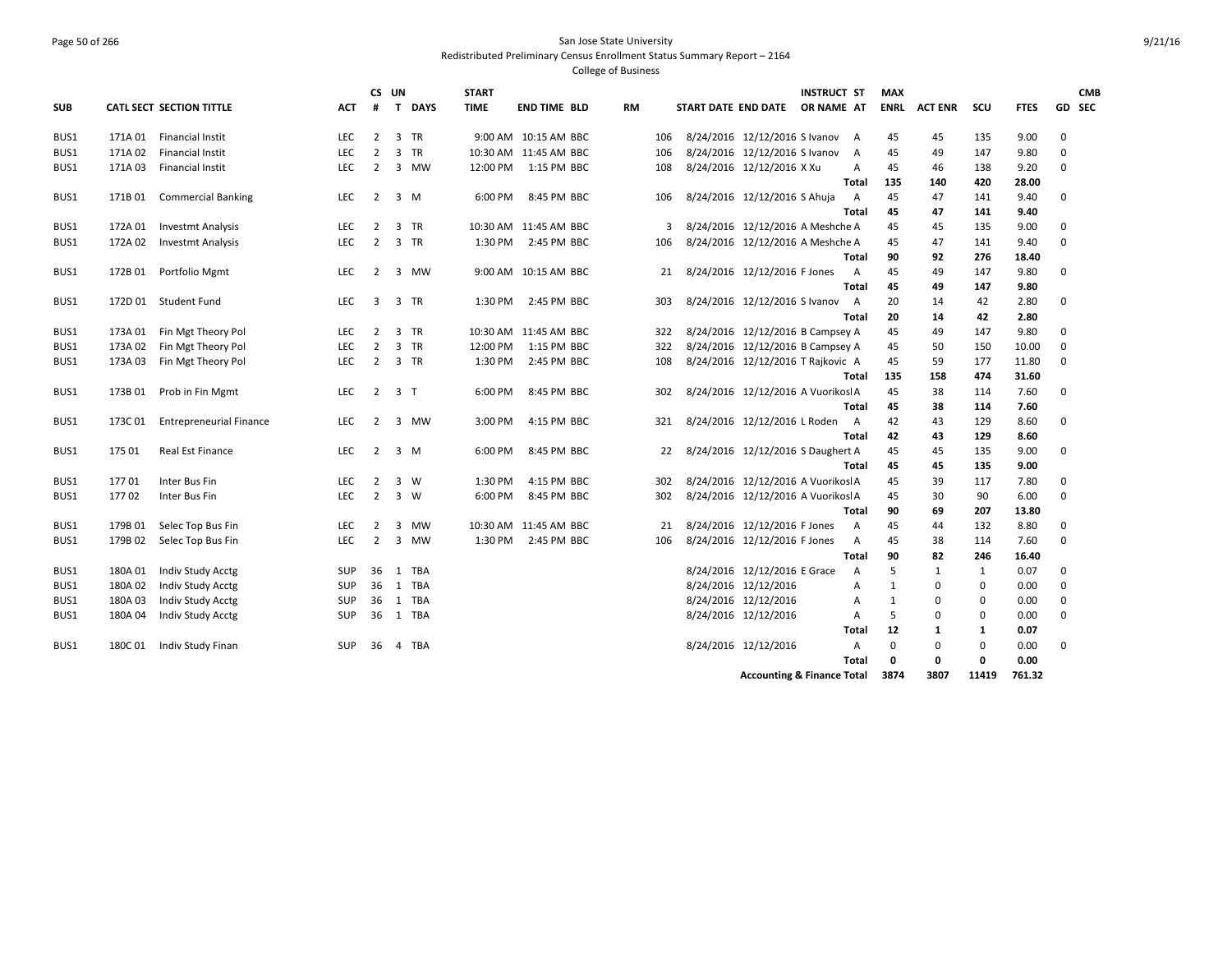### Page 51 of 266 San Jose State University Redistributed Preliminary Census Enrollment Status Summary Report – 2164

|                          |                                   |                                                  |            | CS UN          |                |        | <b>START</b> |                      |    |     |                                 |                                                  | <b>INSTRUCT ST</b> |                | <b>MAX</b> |                |                |              |             | <b>CMB</b>    |
|--------------------------|-----------------------------------|--------------------------------------------------|------------|----------------|----------------|--------|--------------|----------------------|----|-----|---------------------------------|--------------------------------------------------|--------------------|----------------|------------|----------------|----------------|--------------|-------------|---------------|
| <b>SUB</b>               |                                   | CATL SECT SECTION TITTLE                         | ACT        | #              |                | T DAYS | <b>TIME</b>  | <b>END TIME BLD</b>  | RM |     | START DATE END DATE             |                                                  | OR NAME AT         |                | ENRL       | <b>ACT ENR</b> | scu            | <b>FTES</b>  |             | <b>GD SEC</b> |
|                          | <b>Business Graduate Programs</b> |                                                  |            |                |                |        |              |                      |    |     |                                 |                                                  |                    |                |            |                |                |              |             |               |
|                          |                                   |                                                  |            |                |                |        |              |                      |    |     |                                 |                                                  |                    |                |            |                |                |              |             |               |
| <b>BUS</b>               | 201 01                            | <b>Bus Communications</b>                        | <b>LEC</b> | $\overline{2}$ |                | 1 M    |              | 6:00 PM 10:00 PM BBC |    | 21  | 8/22/2016                       | 9/23/2016 C Lycurgus A                           |                    |                | 25         | 32             | 32             | 2.67         | 32          |               |
| <b>BUS</b>               | 201 02                            | <b>Bus Communications</b>                        | <b>LEC</b> | $\overline{2}$ |                | 1 W    | 6:00 PM      | 10:00 PM BBC         |    | 21  | 8/22/2016                       | 9/17/2016 C Lycurgus A                           |                    |                | 25         | 21             | 21             | 1.75         | 21          |               |
|                          |                                   |                                                  |            |                |                |        |              |                      |    |     |                                 |                                                  |                    | Total          | 50         | 53             | 53             | 4.42         |             |               |
| <b>BUS</b>               | 210 01                            | Devel & Mng People                               | <b>LEC</b> | $\overline{2}$ |                | 3 M    | 6:00 PM      | 10:00 PM BBC         |    | 21  |                                 | 9/26/2016 12/12/2016 A Osland                    |                    | A              | 35         | 37             | 111            | 9.25         | 37          |               |
| <b>BUS</b>               | 210 02                            | Devel & Mng People                               | <b>LEC</b> | $\overline{2}$ |                | 3 M    | 6:00 PM      | 10:00 PM BBC         |    | 205 |                                 | 9/26/2016 12/12/2016 M Hill                      |                    | Α              | 35         | 31             | 93             | 7.75         | 31          |               |
|                          |                                   |                                                  | LEC        | $\overline{2}$ | 3S             |        | 9:00 AM      | 1:00 PM BBC          |    |     |                                 |                                                  |                    | Total          | 70<br>35   | 68             | 204            | 17.00        |             |               |
| <b>BUS</b><br><b>BUS</b> | 220 01<br>220 02                  | Fin & Mgnrl Accounting<br>Fin & Mgnrl Accounting | <b>LEC</b> | $\overline{2}$ | 3              | TBA    |              |                      |    | 21  |                                 | 10/1/2016 10/1/2016 D He<br>8/24/2016 10/15/2016 |                    | A<br>Α         | 35         | 34<br>30       | 102<br>90      | 8.50<br>7.50 | 34<br>30    |               |
|                          |                                   |                                                  |            |                |                |        |              |                      |    |     |                                 |                                                  |                    | Total          | 70         | 64             | 192            | 16.00        |             |               |
| <b>BUS</b>               | 220A 01                           | Fin Stmt Anal for Acnt                           | <b>LEC</b> | $\overline{2}$ |                | 3 TR   | 1:30 PM      | 5:30 PM BBC          |    | 3   | 9/29/2016                       | 11/1/2016 M McWillia A                           |                    |                | 30         | 25             | 75             | 6.25         | 25          |               |
|                          |                                   |                                                  |            |                |                |        |              |                      |    |     |                                 |                                                  |                    | <b>Total</b>   | 30         | 25             | 75             | 6.25         |             |               |
| <b>BUS</b>               | 220D 01                           | Fin Analysis & Mkt                               | LEC        | $\overline{2}$ | 3 F            |        | 12:30 PM     | 4:30 PM BBC          |    | 3   | 12/2/2016                       | 12/2/2016 M Pagani A                             |                    |                | 30         | 24             | 72             | 6.00         | 24          |               |
|                          |                                   |                                                  |            |                |                |        |              |                      |    |     |                                 |                                                  |                    | Total          | 30         | 24             | 72             | 6.00         |             |               |
| <b>BUS</b>               | 220H 01                           | <b>Audit Cncpt/Pract</b>                         | <b>LEC</b> | 2              |                | 3 TR   | 1:30 PM      | 5:30 PM BBC          |    | 3   | 11/3/2016                       | 12/8/2016 J Zhang                                |                    | A              | 30         | 23             | 69             | 5.75         | 23          |               |
|                          |                                   |                                                  |            |                |                |        |              |                      |    |     |                                 |                                                  |                    | Total          | 30         | 23             | 69             | 5.75         |             |               |
| <b>BUS</b>               | 220J 01                           | <b>Bus Comm &amp; Ethics</b>                     | <b>LEC</b> | $\overline{2}$ |                | 3 TR   | 1:30 PM      | 5:30 PM BBC          |    | 3   | 8/25/2016                       | 9/27/2016 E Grace                                |                    | A              | 30         | 26             | 78             | 6.50         | 26          |               |
|                          |                                   |                                                  |            |                |                |        |              |                      |    |     |                                 |                                                  |                    | Total          | 30         | 26             | 78             | 6.50         |             |               |
| <b>BUS</b>               | 220R 02                           | Software Application                             | <b>LEC</b> | 3              | 3 F            |        | 9:00 AM      | 1:00 PM BBC          |    | 321 | 9/2/2016                        | 11/4/2016 E Huerta                               |                    | A              | 30         | 27             | 81             | 6.75         | 27          |               |
|                          |                                   |                                                  |            |                |                |        |              |                      |    |     |                                 |                                                  |                    | <b>Total</b>   | 30         | 27             | 81             | 6.75         |             |               |
| <b>BUS</b>               | 220S 01                           | Finan Rpt & Analy III                            | <b>LEC</b> | 2              |                | 3 MW   | 1:30 PM      | 5:30 PM BBC          |    | 3   | 8/24/2016                       | 9/28/2016 M Calegari A                           |                    |                | 30         | 18             | 54             | 4.50         | 18          |               |
|                          |                                   |                                                  |            |                |                |        |              |                      |    |     |                                 |                                                  |                    | <b>Total</b>   | 30         | 18             | 54             | 4.50         |             |               |
| <b>BUS</b>               | 25104                             | Strat Hum Cap Prfm                               | <b>LEC</b> | $\overline{2}$ | 3S             |        | 2:00 PM      | 6:00 PM BBC          |    | 3   | 10/1/2016                       | 10/1/2016 S Malos                                |                    | A              | 40         | 20             | 60             | 5.00         | 20          |               |
|                          |                                   |                                                  |            |                |                |        |              |                      |    |     |                                 |                                                  |                    | Total          | 40         | 20             | 60             | 5.00         |             |               |
| <b>BUS</b>               | 260 01                            | Mgrl Dec Analysis                                | <b>LEC</b> | 2              | 3S             |        | 9:00 AM      | 1:00 PM BBC          |    | 205 | 10/8/2016                       | 10/8/2016 H Chen                                 |                    | A              | 35         | 35             | 105            | 8.75         | 35          |               |
| <b>BUS</b>               | 260 02                            | Mgrl Dec Analysis                                | <b>LEC</b> | $\overline{2}$ | 3S             |        | 2:00 PM      | 6:00 PM BBC          |    | 22  | 10/8/2016                       | 10/8/2016 H Chen                                 |                    | A              | 35         | 28             | 84             | 7.00         | 28          |               |
|                          |                                   |                                                  |            |                |                |        |              |                      |    |     |                                 |                                                  |                    | Total          | 70         | 63             | 189            | 15.75        |             |               |
| <b>BUS</b>               | 270 01                            | <b>Financial Mgmt</b>                            | <b>LEC</b> | 2              | 3 <sub>5</sub> |        | 9:00 AM      | 1:00 PM BBC          |    | 21  | 11/5/2016 11/5/2016             |                                                  |                    | Α              | 35         | 40             | 120            | 10.00        | 40          |               |
| <b>BUS</b>               | 270 02                            | <b>Financial Mgmt</b>                            | <b>LEC</b> | $\overline{2}$ | 3S             |        | 9:00 AM      | 1:00 PM BBC          |    |     | 22 11/19/2016 11/19/2016        |                                                  |                    | $\overline{A}$ | 35         | 26             | 78             | 6.50         | 26          |               |
|                          |                                   |                                                  |            |                |                |        |              |                      |    |     |                                 |                                                  |                    | <b>Total</b>   | 70         | 66             | 198            | 16.50        |             |               |
| <b>BUS</b>               | 280 01                            | Op & Supply Chain Mgt                            | <b>LEC</b> | 2              | 3S             |        | 9:00 AM      | 6:00 PM BBC          |    | 21  | 12/3/2016                       | 12/3/2016 M Zhou                                 |                    | $\overline{A}$ | 40         | 37             | 111            | 9.25         | 37          |               |
| <b>BUS</b>               | 280 02                            | Op & Supply Chain Mgt                            | <b>LEC</b> | $\overline{2}$ | 3 <sub>5</sub> |        | 9:00 AM      | 1:00 PM BBC          |    |     | 22 12/10/2016 12/10/2016 T Park |                                                  |                    | $\overline{A}$ | 40         | 24             | 72             | 6.00         | 24          |               |
|                          |                                   |                                                  |            |                |                |        |              |                      |    |     |                                 |                                                  |                    | Total          | 80         | 61             | 183            | 15.25        |             |               |
| <b>BUS</b>               | 283 04                            | Entrepreneurship                                 | <b>LEC</b> | 2              | 3S             |        | 2:00 PM      | 4:00 PM BBC          |    |     | 21 10/15/2016 10/15/2016        |                                                  |                    | Α<br>Total     | 40<br>40   | 28<br>28       | 84<br>84       | 7.00<br>7.00 | 28          |               |
| <b>BUS</b>               | 297D 04                           | Spec Topics Bus Adm                              | <b>LEC</b> | 2              |                | 3 TBA  |              |                      |    |     |                                 | 10/7/2016 12/12/2016 G Castro                    |                    | $\overline{A}$ | 40         | 17             | 51             | 4.25         | 17          |               |
|                          |                                   |                                                  |            |                |                |        |              |                      |    |     |                                 |                                                  |                    | Total          | 40         | 17             | 51             | 4.25         |             |               |
| <b>BUS</b>               | 298 01                            | Ind Study Prob                                   | <b>SUP</b> | 24             | 3              | TBA    |              |                      |    |     |                                 | 8/24/2016 12/12/2016 J Osland                    |                    | A              | 1          | 1              | $\overline{3}$ | 0.25         | 1           |               |
| <b>BUS</b>               | 298 02                            | Ind Study Prob                                   | <b>SUP</b> | 24             | 3              | TBA    |              |                      |    |     |                                 | 8/24/2016 12/12/2016                             |                    | A              | 1          | $\mathbf 0$    | $\mathbf 0$    | 0.00         | $\mathbf 0$ |               |
| <b>BUS</b>               | 298 03                            | Ind Study Prob                                   | <b>SUP</b> | 24             |                | 1 TBA  |              |                      |    |     |                                 | 8/24/2016 12/12/2016                             |                    | A              | 2          | $\mathbf 0$    | $\mathbf 0$    | 0.00         | 0           |               |
|                          |                                   |                                                  |            |                |                |        |              |                      |    |     |                                 |                                                  |                    | Total          | 4          | 1              | 3              | 0.25         |             |               |
| <b>BUS</b>               | 298C01                            | <b>CMBA</b> Internship                           | <b>SUP</b> | 48             |                | 3 TBA  |              |                      |    |     |                                 | 8/24/2016 12/12/2016                             |                    | A              | 5          | $\mathbf 0$    | $\mathbf 0$    | 0.00         | $\mathbf 0$ |               |
|                          |                                   |                                                  |            |                |                |        |              |                      |    |     |                                 |                                                  |                    | Total          | 5          | 0              | $\mathbf 0$    | 0.00         |             |               |
| <b>BUS</b>               | 298101                            | Applied Bus Intern                               | <b>SUP</b> | 48             |                | 1 TBA  |              |                      |    |     |                                 | 8/24/2016 12/12/2016                             |                    | Α              | 5          | 0              | $\mathbf 0$    | 0.00         | 0           |               |
|                          |                                   |                                                  |            |                |                |        |              |                      |    |     |                                 |                                                  |                    | <b>Total</b>   | 5          | 0              | $\mathbf 0$    | 0.00         |             |               |
|                          |                                   |                                                  |            |                |                |        |              |                      |    |     |                                 | <b>Business Graduate Programs Total</b>          |                    |                | 724        | 584            | 1646           | 137.17       |             |               |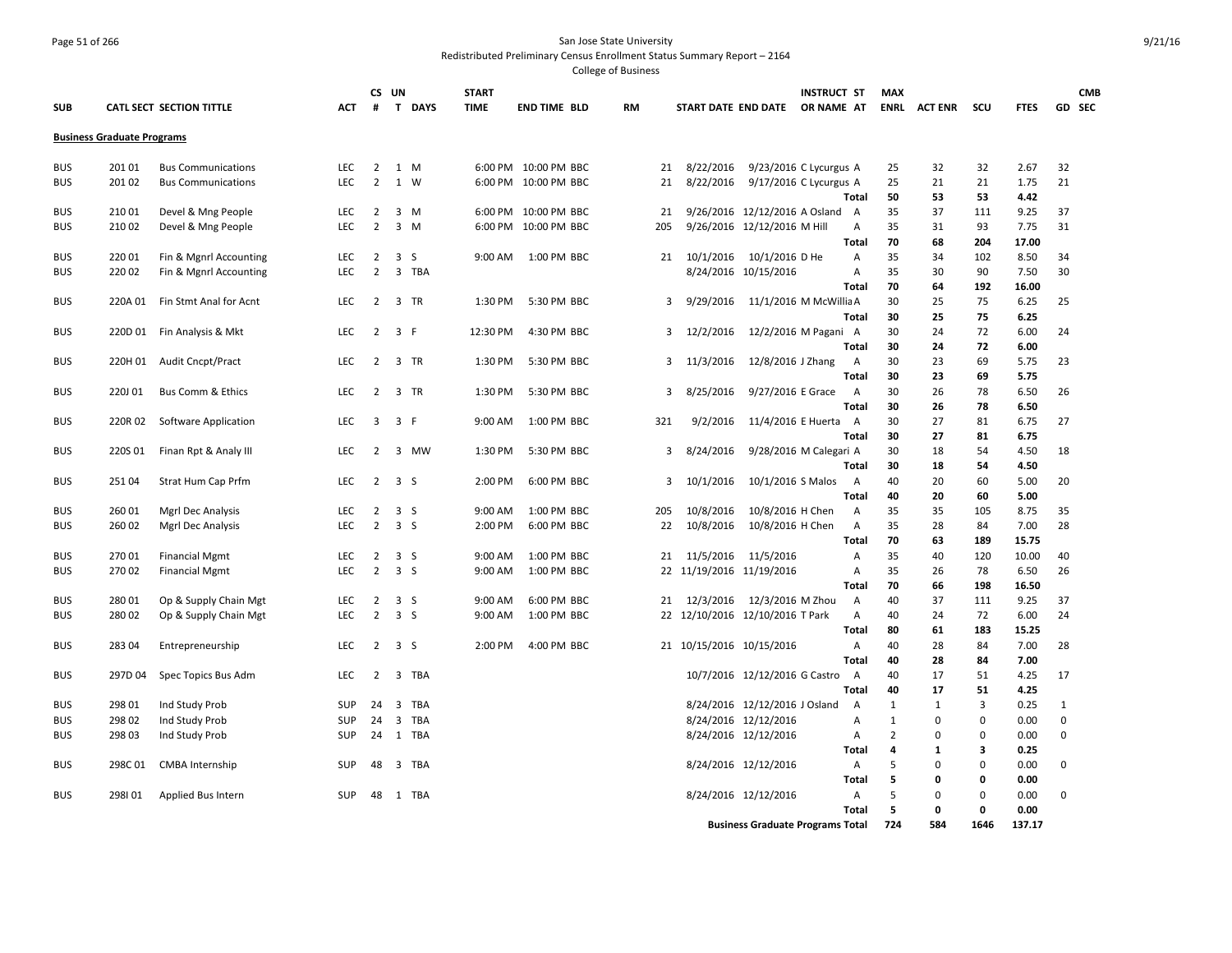## Page 52 of 266 San Jose State University Redistributed Preliminary Census Enrollment Status Summary Report – 2164

|                  |         |                           |            |                | CS UN          |            | <b>START</b> |                       |    |     |                                     | <b>INSTRUCT ST</b> | <b>MAX</b> |              |      |             |             | <b>CMB</b> |
|------------------|---------|---------------------------|------------|----------------|----------------|------------|--------------|-----------------------|----|-----|-------------------------------------|--------------------|------------|--------------|------|-------------|-------------|------------|
| <b>SUB</b>       |         | CATL SECT SECTION TITTLE  | ACT        | #              |                | T DAYS     | <b>TIME</b>  | <b>END TIME BLD</b>   | RM |     | START DATE END DATE                 | OR NAME AT         |            | ENRL ACT ENR | scu  | <b>FTES</b> |             | GD SEC     |
| <b>Marketing</b> |         |                           |            |                |                |            |              |                       |    |     |                                     |                    |            |              |      |             |             |            |
| BUS <sub>2</sub> | 90 01   | <b>Bus Statistics</b>     | SEM        | $\overline{4}$ |                | 3 MW       |              | 9:00 AM 10:15 AM BBC  |    | 324 | 8/24/2016 12/12/2016 Y Ahuja        | A                  | 45         | 45           | 135  | 9.00        | $\mathbf 0$ |            |
| BUS2             | 90 02   | <b>Bus Statistics</b>     | <b>SEM</b> | $\overline{4}$ | 3              | MW         |              | 10:30 AM 11:45 AM BBC |    | 22  | 8/24/2016 12/12/2016 S Tian         | A                  | 45         | 42           | 126  | 8.40        | $\mathbf 0$ |            |
| BUS2             | 90 04   | <b>Bus Statistics</b>     | SEM        | 4              |                | 3 TR       | 12:00 PM     | 1:15 PM BBC           |    | 320 | 8/24/2016 12/12/2016 D McFeely A    |                    | 45         | 49           | 147  | 9.80        | $\mathbf 0$ |            |
| BUS <sub>2</sub> | 90 05   | <b>Bus Statistics</b>     | SEM        | 4              |                | 3 TR       | 1:30 PM      | 2:45 PM BBC           |    | 320 | 8/24/2016 12/12/2016 Y Ahuja        | A                  | 45         | 45           | 135  | 9.00        | 0           |            |
| BUS <sub>2</sub> | 90 06   | <b>Bus Statistics</b>     | SEM        | $\overline{4}$ | 3              | MW         | 7:30 AM      | 8:45 AM BBC           |    | 22  | 8/24/2016 12/12/2016 A Kalinows A   |                    | 45         | 47           | 141  | 9.40        | $\mathbf 0$ |            |
| BUS <sub>2</sub> | 90 07   | <b>Bus Statistics</b>     | SEM        | $\overline{4}$ |                | 3 MW       | 1:30 PM      | 2:45 PM BBC           |    | 103 | 8/24/2016 12/12/2016 A Kalinows A   |                    | 45         | 47           | 141  | 9.40        | $\Omega$    |            |
| BUS <sub>2</sub> | 90 08   | <b>Bus Statistics</b>     | SEM        | $\overline{4}$ | 3              | MW         | 1:30 PM      | 2:45 PM BBC           |    | 323 | 8/24/2016 12/12/2016 Y Ahuja        | A                  | 45         | 36           | 108  | 7.20        | $\mathbf 0$ |            |
| BUS2             | 90 80   | <b>Bus Statistics</b>     | SEM        | 4              |                | 3 TBA      |              |                       |    |     | 8/24/2016 12/12/2016 S Silver       | Α                  | 45         | 40           | 120  | 8.00        | 0           |            |
| BUS <sub>2</sub> | 90 81   | <b>Bus Statistics</b>     | SEM        | $\overline{4}$ |                | 3 TBA      |              |                       |    |     | 8/24/2016 12/12/2016 S Silver       | A                  | 45         | 42           | 126  | 8.40        | 0           |            |
|                  |         |                           |            |                |                |            |              |                       |    |     |                                     | Total              | 405        | 393          | 1179 | 78.60       |             |            |
| BUS <sub>2</sub> | 13003   | Intro to Marketing        | LEC        | 2              |                | 3 MW       | 1:30 PM      | 2:45 PM BBC           |    | 224 | 8/24/2016 12/12/2016 S Onkvisit A   |                    | 25         | 41           | 123  | 8.20        | 0           |            |
| BUS <sub>2</sub> | 130 04  | Intro to Marketing        | LEC        | $\overline{2}$ | 3              | MW         | 3:00 PM      | 4:15 PM BBC           |    | 224 | 8/24/2016 12/12/2016 S Onkvisit A   |                    | 25         | 31           | 93   | 6.20        | $\mathbf 0$ |            |
| BUS2             | 130 06  | Intro to Marketing        | <b>LEC</b> | $\overline{2}$ |                | 3 TR       |              | 9:00 AM 10:15 AM BBC  |    | 202 | 8/24/2016 12/12/2016 T Louie        | A                  | 99         | 93           | 279  | 18.60       | $\Omega$    |            |
| BUS2             | 130 07  | Intro to Marketing        | <b>LEC</b> | $\overline{2}$ |                | 3 TR       | 9:00 AM      | 10:15 AM BBC          |    | 22  | 8/24/2016 12/12/2016 R Murray A     |                    | 28         | 43           | 129  | 8.60        | $\mathbf 0$ |            |
| BUS <sub>2</sub> | 130 09  | Intro to Marketing        | LEC        | $\overline{2}$ |                | 3 TR       | 12:00 PM     | 1:15 PM BBC           |    | 202 | 8/24/2016 12/12/2016 R Murray A     |                    | 93         | 118          | 354  | 23.60       | $\mathbf 0$ |            |
| BUS <sub>2</sub> | 130 11  | Intro to Marketing        | LEC        | $\overline{2}$ | 3              | W          | 6:00 PM      | 8:45 PM BBC           |    | 204 | 8/24/2016 12/12/2016 G Castro       | A                  | 94         | 120          | 360  | 24.00       | $\mathbf 0$ |            |
| BUS2             | 130 12  | Intro to Marketing        | LEC        | $\overline{2}$ |                | 3 TR       | 12:00 PM     | 1:15 PM BBC           |    | 324 | 8/24/2016 12/12/2016 B Boveda A     |                    | 34         | 49           | 147  | 9.80        | $\mathbf 0$ |            |
| BUS <sub>2</sub> | 130 13  | Intro to Marketing        | <b>LEC</b> | $\overline{2}$ | 3 <sub>1</sub> |            | 6:00 PM      | 8:45 PM BBC           |    | 106 | 8/24/2016 12/12/2016 G Castro       | A                  | 26         | 42           | 126  | 8.40        | $\mathbf 0$ |            |
| BUS <sub>2</sub> | 130 14  | Intro to Marketing        | LEC        | $\overline{2}$ | 3              | MW         | 9:00 AM      | 10:15 AM BBC          |    | 302 | 8/24/2016 12/12/2016 S Lilienthal A |                    | 45         | 45           | 135  | 9.00        | $\mathbf 0$ |            |
| BUS2             | 130 15  | Intro to Marketing        | LEC        | $\overline{2}$ |                | 3 MW       | 7:30 AM      | 8:45 AM BBC           |    | 204 | 8/24/2016 12/12/2016 D McCabe A     |                    | 114        | 86           | 258  | 17.25       | 1           |            |
| BUS2             | 130 16  | Intro to Marketing        | <b>LEC</b> | $\overline{2}$ | 3              | MW         |              | 9:00 AM 10:15 AM BBC  |    | 301 | 8/24/2016 12/12/2016 D McCabe A     |                    | 25         | 41           | 123  | 8.20        | $\mathbf 0$ |            |
| BUS2             | 130 80  | Intro to Marketing        | <b>LEC</b> | $\overline{2}$ |                | 3 TBA      |              |                       |    |     | 8/24/2016 12/12/2016 M Easter A     |                    | 25         | 39           | 117  | 7.85        | 1           |            |
| BUS2             | 13081   | Intro to Marketing        | LEC        | $\overline{2}$ | 3              | TBA        |              |                       |    |     | 8/24/2016 12/12/2016 M Easter A     |                    | 43         | 44           | 132  | 8.80        | $\mathbf 0$ |            |
| BUS <sub>2</sub> | 13082   | Intro to Marketing        | LEC        | $\overline{2}$ |                | 3 TBA      |              |                       |    |     | 8/24/2016 12/12/2016 H Combs A      |                    | 25         | 27           | 81   | 5.40        | 0           |            |
| BUS <sub>2</sub> | 13083   | Intro to Marketing        | LEC        | $\overline{2}$ |                | 3 TBA      |              |                       |    |     | 8/24/2016 12/12/2016 H Combs A      |                    | 39         | 34           | 102  | 6.80        | 0           |            |
| BUS <sub>2</sub> | 13084   | Intro to Marketing        | LEC        | $\overline{2}$ |                | 3 TBA      |              |                       |    |     | 8/24/2016 12/12/2016 M Rajan        | $\overline{A}$     | 37         | 39           | 117  | 7.80        | 0           |            |
| BUS <sub>2</sub> | 13085   | Intro to Marketing        | <b>LEC</b> | $\overline{2}$ |                | 3 TBA      |              |                       |    |     | 8/24/2016 12/12/2016 M Rajan        | A                  | 41         | 39           | 117  | 7.80        | $\mathbf 0$ |            |
| BUS <sub>2</sub> | 130 86  | Intro to Marketing        | LEC        | $\overline{2}$ |                | 3 TBA      |              |                       |    |     | 8/24/2016 12/12/2016 M Merz         | A                  | 25         | 40           | 120  | 8.00        | $\mathbf 0$ |            |
| BUS <sub>2</sub> | 13087   | Intro to Marketing        | <b>LEC</b> | $\overline{2}$ |                | 3 TBA      |              |                       |    |     | 8/24/2016 12/12/2016 M Merz         | $\overline{A}$     | 25         | 41           | 123  | 8.20        | $\Omega$    |            |
| BUS2             | 13088   | Intro to Marketing        | <b>LEC</b> | $\overline{2}$ | 3              | <b>TBA</b> |              |                       |    |     | 8/24/2016 12/12/2016 M Merz         | A                  | 25         | 39           | 117  | 7.80        | $\mathbf 0$ |            |
| BUS2             | 13089   | Intro to Marketing        | LEC        | $\overline{2}$ |                | 3 TBA      |              |                       |    |     | 8/24/2016 12/12/2016 M Merz         | A                  | 31         | 43           | 129  | 8.60        | 0           |            |
| BUS <sub>2</sub> | 130 90  | Intro to Marketing        | LEC        | $\overline{2}$ |                | 3 TBA      |              |                       |    |     | 8/24/2016 12/12/2016 M Rajan        | $\overline{A}$     | 41         | 41           | 123  | 8.20        | $\mathbf 0$ |            |
| BUS <sub>2</sub> | 130 91  | Intro to Marketing        | LEC        | $\overline{2}$ |                | 3 TBA      |              |                       |    |     | 8/24/2016 12/12/2016 J Bechkoff A   |                    | 45         | 45           | 135  | 9.00        | 0           |            |
|                  |         |                           |            |                |                |            |              |                       |    |     |                                     | Total              | 1010       | 1180         | 3540 | 236.10      |             |            |
| BUS <sub>2</sub> | 131A 01 | <b>Bus-to-Bus Mktg</b>    | <b>LEC</b> | 2              |                | 3 TR       |              | 9:00 AM 10:15 AM BBC  |    | 224 | 8/24/2016 12/12/2016 R Vitale       | A                  | 45         | 43           | 129  | 8.60        | $\mathbf 0$ |            |
|                  |         |                           |            |                |                |            |              |                       |    |     |                                     | Total              | 45         | 43           | 129  | 8.60        |             |            |
| BUS <sub>2</sub> | 131D 01 | Mkt in New Ventures       | <b>LEC</b> | 1              | 3              | TR         |              | 10:30 AM 11:45 AM BBC |    | 224 | 8/24/2016 12/12/2016 J Giglieranc A |                    | 45         | 49           | 147  | 9.80        | $\mathbf 0$ |            |
| BUS2             | 131D 02 | Mkt in New Ventures       | <b>LEC</b> | 1              |                | 3 TR       | 12:00 PM     | 1:15 PM BBC           |    | 224 | 8/24/2016 12/12/2016 J Giglieranc A |                    | 45         | 48           | 144  | 9.60        | $\mathbf 0$ |            |
|                  |         |                           |            |                |                |            |              |                       |    |     |                                     | Total              | 90         | 97           | 291  | 19.40       |             |            |
| BUS <sub>2</sub> | 132B01  | <b>Bus Logistics</b>      | SEM        | $\overline{4}$ |                | 3 TR       | 1:30 PM      | 2:45 PM BBC           |    | 224 | 8/24/2016 12/12/2016 R Murray A     |                    | 45         | 40           | 120  | 8.00        | 0           |            |
|                  |         |                           |            |                |                |            |              |                       |    |     |                                     | Total              | 45         | 40           | 120  | 8.00        |             |            |
| BUS2             | 133A 01 | Interntl Marketing        | SEM        | 4              | $\mathbf{3}$   | MW         |              | 10:30 AM 11:45 AM BBC |    | 224 | 8/24/2016 12/12/2016 S Onkvisit A   |                    | 45         | 30           | 90   | 6.00        | 0           |            |
| BUS <sub>2</sub> | 133A 02 | <b>Interntl Marketing</b> | SEM        | 4              |                | 3 MW       | 12:00 PM     | 1:15 PM BBC           |    | 224 | 8/24/2016 12/12/2016 S Onkvisit A   |                    | 45         | 36           | 108  | 7.20        | 0           |            |
| BUS <sub>2</sub> | 133A03  | <b>Interntl Marketing</b> | SEM        | $\overline{4}$ |                | 3 TR       | 1:30 PM      | 2:45 PM BBC           |    | 104 | 8/24/2016 12/12/2016 J Fadiman A    |                    | 45         | 47           | 141  | 9.40        | 0           |            |
|                  |         |                           |            |                |                |            |              |                       |    |     |                                     | Total              | 135        | 113          | 339  | 22.60       |             |            |
| BUS <sub>2</sub> | 133E 01 | Mkt East / West Europe    | <b>LEC</b> | $\overline{2}$ |                | 3 W        | 6:00 PM      | 8:45 PM BBC           |    | 224 | 8/24/2016 12/12/2016 J Fadiman A    |                    | 45         | 42           | 126  | 8.40        | $\mathbf 0$ |            |
|                  |         |                           |            |                |                |            |              |                       |    |     |                                     | Total              | 45         | 42           | 126  | 8.40        |             |            |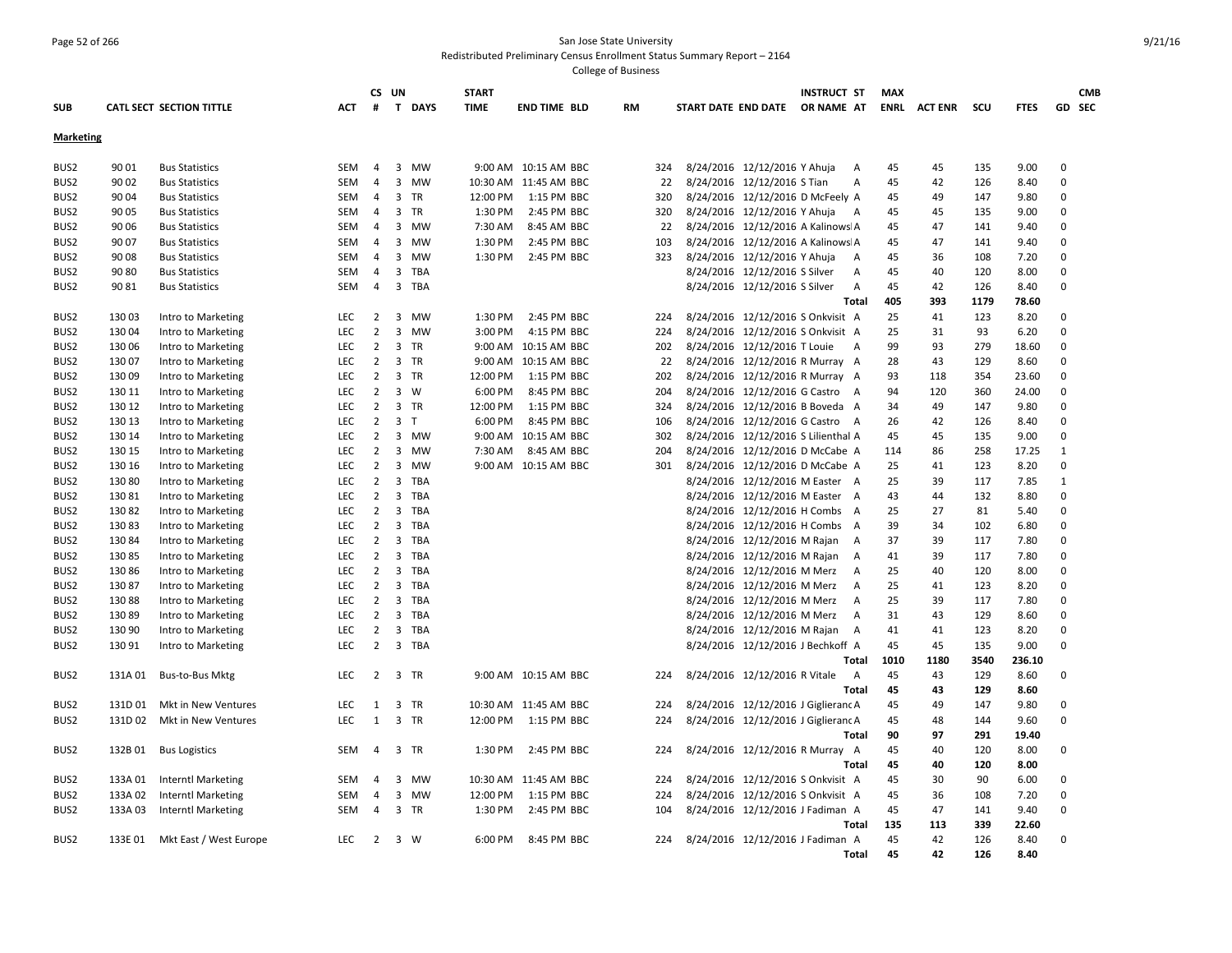### Page 53 of 266 San Jose State University Redistributed Preliminary Census Enrollment Status Summary Report – 2164

|                  |         |                             |            | CS UN          |                |              | <b>START</b> |                       |    |     |                     |                                     | <b>INSTRUCT ST</b> |                | <b>MAX</b>  |                |                               |              |             | <b>CMB</b>    |
|------------------|---------|-----------------------------|------------|----------------|----------------|--------------|--------------|-----------------------|----|-----|---------------------|-------------------------------------|--------------------|----------------|-------------|----------------|-------------------------------|--------------|-------------|---------------|
| <b>SUB</b>       |         | CATL SECT SECTION TITTLE    | ACT        | #              | $\mathbf{T}$   | <b>DAYS</b>  | <b>TIME</b>  | <b>END TIME BLD</b>   | RM |     | START DATE END DATE |                                     | OR NAME AT         |                | <b>ENRL</b> | <b>ACT ENR</b> | scu                           | <b>FTES</b>  |             | <b>GD SEC</b> |
| BUS <sub>2</sub> | 134A 80 | <b>Consumer Behavior</b>    | <b>SEM</b> | $\overline{4}$ | 3              | <b>TBA</b>   |              |                       |    |     |                     | 8/24/2016 12/12/2016 J Bechkoff A   |                    |                | 45          | 44             | 132                           | 8.80         | $\mathbf 0$ |               |
| BUS <sub>2</sub> | 134A 81 | <b>Consumer Behavior</b>    | <b>SEM</b> | $\overline{4}$ | 3              | TBA          |              |                       |    |     |                     | 8/24/2016 12/12/2016 J Bechkoff A   |                    |                | 45          | 44             | 132                           | 8.80         | $\Omega$    |               |
| BUS2             | 134A 82 | Consumer Behavior           | <b>SEM</b> | $\overline{4}$ | 3              | TBA          |              |                       |    |     |                     | 8/24/2016 12/12/2016 S Silver       |                    | A              | 45          | 48             | 144                           | 9.60         | $\mathbf 0$ |               |
|                  |         |                             |            |                |                |              |              |                       |    |     |                     |                                     |                    | Total          | 135         | 136            | 408                           | 27.20        |             |               |
| BUS <sub>2</sub> | 134B 01 | <b>Marketing Com</b>        | SEM        | 4              |                | 3 TR         | 12:00 PM     | 1:15 PM BBC           |    | 22  |                     | 8/24/2016 12/12/2016 R Vitale       |                    | A              | 45          | 44             | 132                           | 8.80         | $\mathbf 0$ |               |
| BUS <sub>2</sub> | 134B 02 | <b>Marketing Com</b>        | <b>SEM</b> | $\overline{4}$ |                | 3 TR         | 1:30 PM      | 2:45 PM BBC           |    | 22  |                     | 8/24/2016 12/12/2016 R Vitale       |                    | $\overline{A}$ | 45          | 47             | 141                           | 9.40         | $\Omega$    |               |
| BUS <sub>2</sub> | 134B03  | <b>Marketing Com</b>        | SEM        | 4              | 3              | $\mathsf{R}$ | 6:00 PM      | 8:45 PM BBC           |    | 324 |                     | 8/24/2016 12/12/2016 G Castro       |                    | A              | 45          | 49             | 147                           | 9.80         | $\mathbf 0$ |               |
| BUS <sub>2</sub> | 134B 04 | <b>Marketing Com</b>        | <b>SEM</b> | $\overline{4}$ |                | 3 TR         | 3:00 PM      | 4:15 PM BBC           |    | 326 |                     | 8/24/2016 12/12/2016 R Vitale       |                    | $\overline{A}$ | 45          | 10             | 30                            | 2.00         | $\mathbf 0$ |               |
|                  |         |                             |            |                |                |              |              |                       |    |     |                     |                                     |                    | Total          | 180         | 150            | 450                           | 30.00        |             |               |
| BUS <sub>2</sub> | 134C 01 | <b>SMM</b>                  | LEC        | $\overline{2}$ | 3              | TR           |              | 9:00 AM 10:15 AM BBC  |    | 320 |                     | 8/24/2016 12/12/2016 H Lee          |                    | А              | 45          | 42             | 126                           | 8.40         | $\Omega$    |               |
| BUS <sub>2</sub> | 134C 02 | <b>SMM</b>                  | <b>LEC</b> | $\overline{2}$ |                | 3 TR         |              | 10:30 AM 11:45 AM BBC |    | 320 |                     | 8/24/2016 12/12/2016 H Lee          |                    | А              | 45          | 43             | 129                           | 8.60         | $\mathbf 0$ |               |
|                  |         |                             |            |                |                |              |              |                       |    |     |                     |                                     |                    | Total          | 90          | 85             | 255                           | 17.00        |             |               |
| BUS <sub>2</sub> | 137A 80 | Soft Skills                 | <b>LEC</b> | $\overline{2}$ |                | 3 TBA        |              |                       |    |     |                     | 8/24/2016 12/12/2016 J Bechkoff A   |                    |                | 45          | 45             | 135                           | 9.00         | $\Omega$    |               |
|                  |         |                             |            |                |                |              |              |                       |    |     |                     |                                     |                    | <b>Total</b>   | 45          | 45             | 135                           | 9.00         |             |               |
| BUS <sub>2</sub> | 137H 01 | <b>Mkt Honors Practicum</b> | LEC        | $\overline{2}$ | $3 \, M$       |              | 6:00 PM      | 8:45 PM BBC           |    | 324 |                     | 8/24/2016 12/12/2016 R Vitale       |                    | A              | 45          | 25             | 75                            | 5.00         | $\mathbf 0$ |               |
|                  |         |                             |            |                |                |              |              |                       |    |     |                     |                                     |                    | <b>Total</b>   | 45          | 25             | 75                            | 5.00         |             |               |
| BUS <sub>2</sub> | 13801   | <b>Mktg Research</b>        | SEM        | $\overline{4}$ | 3              | W            | 3:00 PM      | 5:45 PM BBC           |    | 324 |                     | 8/24/2016 12/12/2016 R Sibley       |                    | A              | 45          | 46             | 138                           | 9.20         | $\mathbf 0$ |               |
| BUS <sub>2</sub> | 138 80  | <b>Mktg Research</b>        | <b>SEM</b> | $\overline{4}$ | 3              | TBA          |              |                       |    |     |                     | 8/24/2016 12/12/2016 S Silver       |                    | A              | 45          | 42             | 126                           | 8.40         | $\Omega$    |               |
| BUS <sub>2</sub> | 13881   | <b>Mktg Research</b>        | SEM        | 4              | 3              | TBA          |              |                       |    |     |                     | 8/24/2016 12/12/2016 S Silver       |                    | Α              | 45          | 40             | 120                           | 8.00         | $\mathbf 0$ |               |
|                  |         |                             |            |                |                |              |              |                       |    |     |                     |                                     |                    | <b>Total</b>   | 135         | 128            | 384                           | 25.60        |             |               |
| BUS <sub>2</sub> | 13901   | <b>Marketing Manage</b>     | <b>SEM</b> | 4              | 3 <sub>1</sub> |              | 3:00 PM      | 5:45 PM BBC           |    | 324 |                     | 8/24/2016 12/12/2016 R Sibley       |                    | A              | 45          | 45             | 135                           | 9.00         | 0           |               |
| BUS <sub>2</sub> | 13902   | <b>Marketing Manage</b>     | SEM        | $\overline{4}$ | 3 <sub>T</sub> |              | 6:00 PM      | 8:45 PM BBC           |    | 324 |                     | 8/24/2016 12/12/2016 R Sibley       |                    | A              | 45          | 33             | 99                            | 6.60         | $\mathbf 0$ |               |
| BUS <sub>2</sub> | 13980   | <b>Marketing Manage</b>     | SEM        | 4              |                | 3 TBA        |              |                       |    |     |                     | 8/24/2016 12/12/2016 H Combs A      |                    |                | 45          | 22             | 66                            | 4.40         | $\Omega$    |               |
|                  |         |                             |            |                |                |              |              |                       |    |     |                     |                                     |                    | Total          | 135         | 100            | 300                           | 20.00        |             |               |
| BUS2             | 180F01  | Indiv Study Mktg            | SUP        | 36             |                | 3 TBA        |              |                       |    |     |                     | 8/24/2016 12/12/2016 J Giglierand A |                    |                | 0           | $\mathbf 0$    | $\mathbf 0$                   | 0.00         | $\mathbf 0$ |               |
| BUS <sub>2</sub> | 180F02  | Indiv Study Mktg            | SUP        | 36             |                | 1 TBA        |              |                       |    |     |                     | 8/24/2016 12/12/2016 J Giglierand A |                    |                | 10          | 0              | $\Omega$                      | 0.00         | $\mathbf 0$ |               |
| BUS <sub>2</sub> | 180F03  | Indiv Study Mktg            | SUP        | 36             |                | 1 TBA        |              |                       |    |     |                     | 8/24/2016 12/12/2016 J Giglierand A |                    |                | 10          | 0              | $\mathbf 0$                   | 0.00         | $\mathbf 0$ |               |
| BUS <sub>2</sub> | 180F04  | Indiv Study Mktg            | SUP        | 36             |                | 1 TBA        |              |                       |    |     |                     | 8/24/2016 12/12/2016 J Giglierand A |                    |                | 10          | $\mathbf 0$    | $\mathbf 0$                   | 0.00         | $\mathbf 0$ |               |
| BUS2             | 180F05  | Indiv Study Mktg            | SUP        | 36             |                | 2 TBA        |              |                       |    |     |                     | 8/24/2016 12/12/2016 J Giglierand A |                    |                | 10          | $\mathbf{1}$   | $\overline{2}$                | 0.13         | $\mathbf 0$ |               |
| BUS <sub>2</sub> | 180F 06 | Indiv Study Mktg            | <b>SUP</b> | 36             |                | 2 TBA        |              |                       |    |     |                     | 8/24/2016 12/12/2016 J Giglieranc A |                    |                | 10          | 0              | $\Omega$                      | 0.00         | $\mathbf 0$ |               |
| BUS <sub>2</sub> | 180F 07 | Indiv Study Mktg            | SUP        | 36             |                | 2 TBA        |              |                       |    |     |                     | 8/24/2016 12/12/2016 J Giglierand A |                    |                | 10          | $\Omega$       | $\pmb{0}$                     | 0.00         | $\mathbf 0$ |               |
| BUS <sub>2</sub> | 180F08  | Indiv Study Mktg            | <b>SUP</b> | 36             |                | 3 TBA        |              |                       |    |     |                     | 8/24/2016 12/12/2016 J Giglierand A |                    |                | 10          | $\mathbf 0$    | $\mathbf 0$                   | 0.00         | $\mathbf 0$ |               |
| BUS <sub>2</sub> | 180F09  | Indiv Study Mktg            | SUP        | 36<br>36       | $\overline{3}$ | TBA<br>3 TBA |              |                       |    |     |                     | 8/24/2016 12/12/2016 J Giglierand A |                    |                | 10          | 0              | $\Omega$                      | 0.00         | $\mathbf 0$ |               |
| BUS2             | 180F 10 | Indiv Study Mktg            | <b>SUP</b> |                |                |              |              |                       |    |     |                     | 8/24/2016 12/12/2016 J Giglierand A |                    | Total          | 10<br>90    | 0<br>1         | $\mathbf 0$<br>$\overline{2}$ | 0.00         | $\mathbf 0$ |               |
| BUS <sub>2</sub> | 190 01  | <b>Quant Bus Analysis</b>   | SEM        |                | 3              |              |              |                       |    |     |                     |                                     |                    | Χ              | 0           | 0              | $\mathbf 0$                   | 0.13<br>0.00 | $\mathbf 0$ |               |
| BUS2             | 190 02  | <b>Quant Bus Analysis</b>   | SEM        | $\overline{4}$ | 3              | MW           |              | 9:00 AM 10:15 AM BBC  |    | 22  |                     | 8/24/2016 12/12/2016 A Kalinows A   |                    |                | 45          | 48             | 144                           | 9.60         | $\pmb{0}$   |               |
| BUS <sub>2</sub> | 190 03  | <b>Quant Bus Analysis</b>   | <b>SEM</b> | $\overline{4}$ | 3              | MW           |              | 10:30 AM 11:45 AM BBC |    | 324 |                     | 8/24/2016 12/12/2016 Y Ahuja        |                    | A              | 45          | 46             | 138                           | 9.20         | $\mathbf 0$ |               |
| BUS <sub>2</sub> | 190 04  | <b>Quant Bus Analysis</b>   | SEM        | 4              | 3              | MW           |              | 12:00 PM 1:15 PM BBC  |    | 22  |                     | 8/24/2016 12/12/2016 A Kalinows A   |                    |                | 45          | 47             | 141                           | 9.40         | $\mathbf 0$ |               |
| BUS <sub>2</sub> | 190 05  | <b>Quant Bus Analysis</b>   | <b>SEM</b> |                | 3              |              |              |                       |    |     |                     |                                     |                    | Х              | $\Omega$    | $\mathbf 0$    | $\mathbf 0$                   | 0.00         | $\mathbf 0$ |               |
| BUS2             | 190 06  | <b>Quant Bus Analysis</b>   | <b>SEM</b> |                | 3              |              |              |                       |    |     |                     |                                     |                    | X              | $\mathbf 0$ | 0              | $\mathbf 0$                   | 0.00         | $\mathbf 0$ |               |
| BUS <sub>2</sub> | 190 07  | <b>Quant Bus Analysis</b>   | <b>SEM</b> | $\overline{4}$ | 3              | TR           |              | 9:00 AM 10:15 AM BBC  |    | 324 |                     | 8/24/2016 12/12/2016 O Yu           |                    | A              | 45          | 45             | 135                           | 9.00         | $\mathbf 0$ |               |
| BUS <sub>2</sub> | 190 08  | <b>Quant Bus Analysis</b>   | SEM        | 4              | 3              | TR           |              | 10:30 AM 11:45 AM BBC |    | 324 |                     | 8/24/2016 12/12/2016 O Yu           |                    | А              | 45          | 45             | 135                           | 9.00         | $\mathbf 0$ |               |
| BUS2             | 190 09  | <b>Quant Bus Analysis</b>   | SEM        | 4              | 3              | TR           | 1:30 PM      | 2:45 PM BBC           |    | 202 |                     | 8/24/2016 12/12/2016 O Yu           |                    | А              | 120         | 112            | 336                           | 22.40        | $\pmb{0}$   |               |
| BUS <sub>2</sub> | 190 10  | <b>Quant Bus Analysis</b>   | SEM        | $\overline{4}$ |                | 3 TR         | 3:00 PM      | 4:15 PM BBC           |    | 22  |                     | 8/24/2016 12/12/2016 B Boveda A     |                    |                | 45          | 44             | 132                           | 8.80         | $\mathbf 0$ |               |
| BUS <sub>2</sub> | 190 11  | <b>Quant Bus Analysis</b>   | SEM        | $\overline{4}$ | 3 <sub>T</sub> |              | 6:00 PM      | 8:45 PM BBC           |    | 204 |                     | 8/24/2016 12/12/2016 B Boveda A     |                    |                | 120         | 107            | 321                           | 21.40        | $\pmb{0}$   |               |
| BUS <sub>2</sub> | 190 12  | <b>Quant Bus Analysis</b>   | <b>SEM</b> | 4              | 3              | $\mathsf{R}$ | 6:00 PM      | 8:45 PM BBC           |    | 224 |                     | 8/24/2016 12/12/2016 B Boveda A     |                    |                | 45          | 46             | 138                           | 9.20         | $\mathbf 0$ |               |
| BUS <sub>2</sub> | 190 80  | <b>Quant Bus Analysis</b>   | SEM        | 4              |                | 3 TBA        |              |                       |    |     |                     | 8/24/2016 12/12/2016 W Wang         |                    | A              | 45          | 44             | 132                           | 8.80         | $\mathbf 0$ |               |
| BUS2             | 190 81  | <b>Quant Bus Analysis</b>   | SEM        | $\overline{4}$ |                | 3 TBA        |              |                       |    |     |                     | 8/24/2016 12/12/2016 W Wang         |                    | $\overline{A}$ | 45          | 41             | 123                           | 8.20         | $\Omega$    |               |
|                  |         |                             |            |                |                |              |              |                       |    |     |                     |                                     |                    |                |             |                |                               |              |             |               |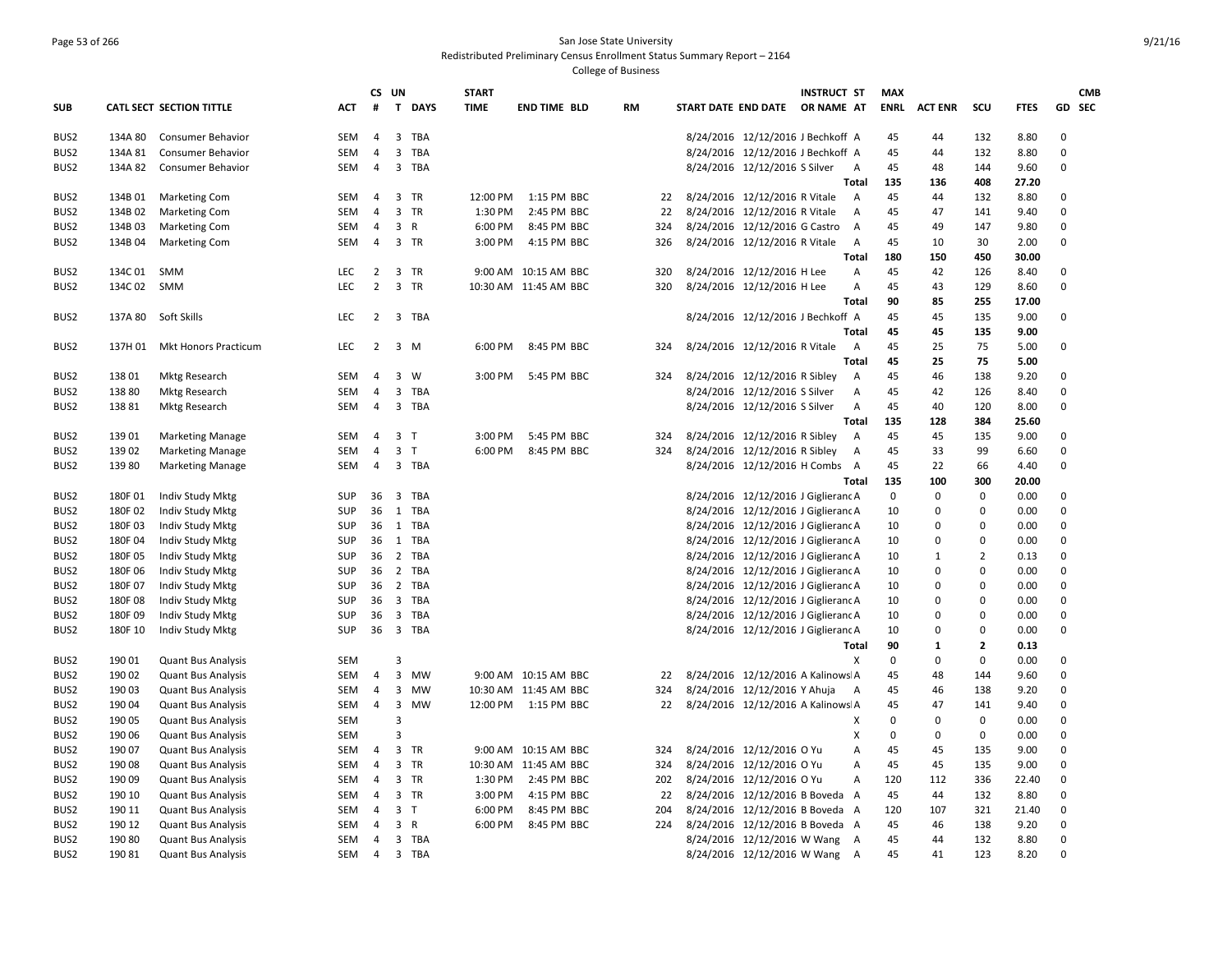## Page 54 of 266 San Jose State University Redistributed Preliminary Census Enrollment Status Summary Report – 2164

|                  |                                        |                 |     | CS UN |             | <b>START</b> |                     |    |                                | <b>INSTRUCT ST</b>     |       | <b>MAX</b> |         |      |             |                         | <b>CMB</b> |
|------------------|----------------------------------------|-----------------|-----|-------|-------------|--------------|---------------------|----|--------------------------------|------------------------|-------|------------|---------|------|-------------|-------------------------|------------|
| <b>SUB</b>       | CATL SECT SECTION TITTLE               | ACT             | . # |       | <b>DAYS</b> | TIME         | <b>END TIME BLD</b> | RM | START DATE END DATE            | OR NAME AT             |       | ENRL       | ACT ENR | scu  | <b>FTES</b> | <b>GD SEC</b>           |            |
| BUS <sub>2</sub> | 19082<br><b>Quant Bus Analysis</b>     | SEM 4 3 TBA     |     |       |             |              |                     |    | 8/24/2016 12/12/2016 W Wang A  |                        |       | 45         | 43      | 129  | 8.60 0      |                         |            |
|                  |                                        |                 |     |       |             |              |                     |    |                                |                        | Total | 690        | 668     | 2004 | 133.60      |                         |            |
| BUS <sub>2</sub> | <b>Statistical Analysis</b><br>194A 01 | LEC $2 \quad 3$ |     |       | <b>MW</b>   | 1:30 PM      | 2:45 PM BBC         |    | 22 8/24/2016 12/12/2016 S Tian |                        | A     | 45         | 40      | 120  | 8.00        | $\overline{\mathbf{0}}$ |            |
|                  |                                        |                 |     |       |             |              |                     |    |                                |                        | Total | - 45       | 40      | 120  | 8.00        |                         |            |
|                  |                                        |                 |     |       |             |              |                     |    |                                | <b>Marketing Total</b> |       | 3365       | 3286    | 9857 | 657.23      |                         |            |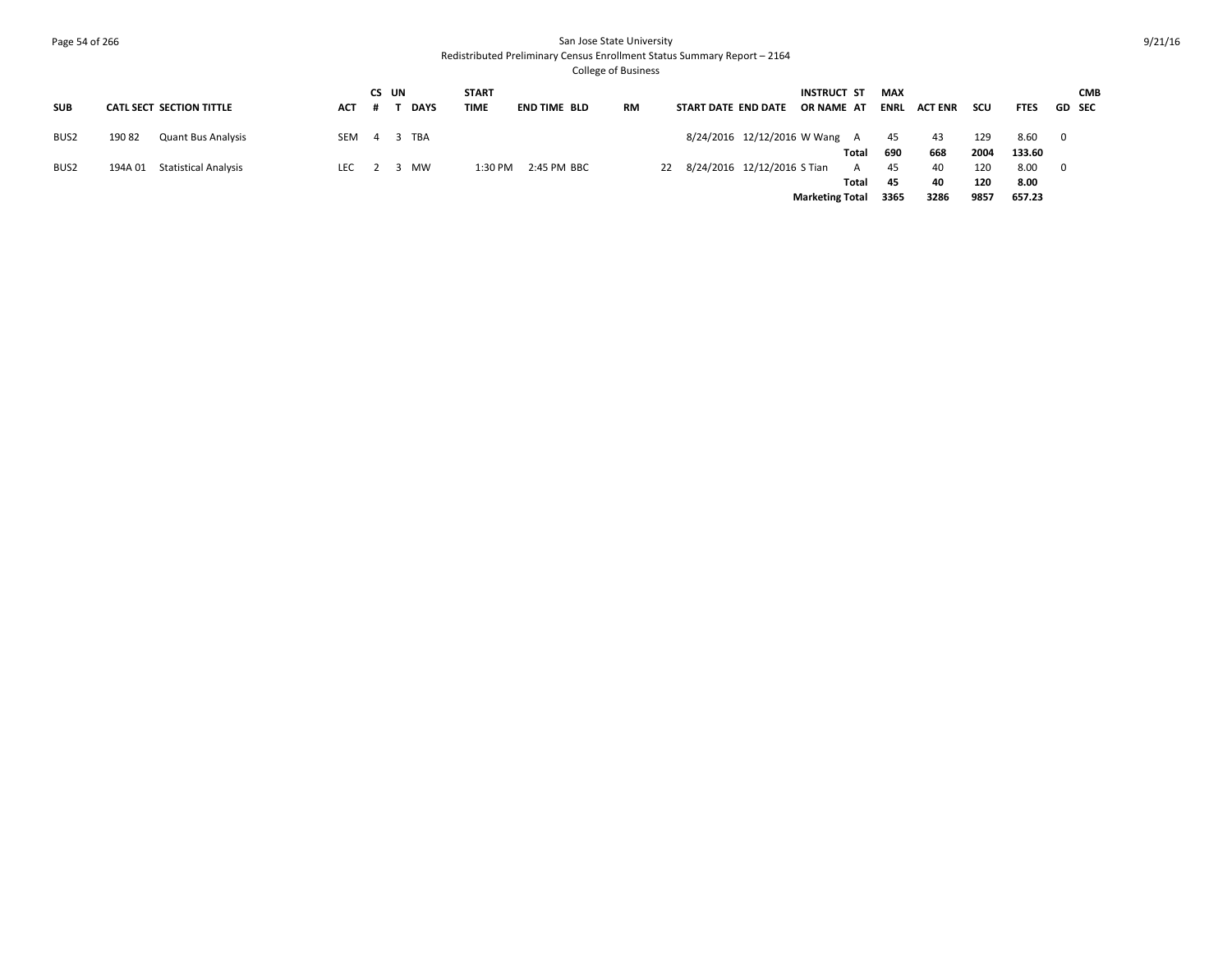## Page 55 of 266 San Jose State University Redistributed Preliminary Census Enrollment Status Summary Report – 2164

|      |        |                                          |            | CS UN          |                             | <b>START</b> |                       |    |     |                                   | <b>INSTRUCT ST</b> | <b>MAX</b>  |                |             |             |             | <b>CMB</b> |
|------|--------|------------------------------------------|------------|----------------|-----------------------------|--------------|-----------------------|----|-----|-----------------------------------|--------------------|-------------|----------------|-------------|-------------|-------------|------------|
| SUB  |        | CATL SECT SECTION TITTLE                 | АСТ        | #              | T DAYS                      | <b>TIME</b>  | <b>END TIME BLD</b>   | RM |     | START DATE END DATE               | OR NAME AT         | ENRL        | <b>ACT ENR</b> | scu         | <b>FTES</b> |             | GD SEC     |
|      |        | School of Global Innovation & Leadership |            |                |                             |              |                       |    |     |                                   |                    |             |                |             |             |             |            |
| BUS5 | 16 01  | Intro Lrdshp & Innov                     | LEC        | 2              | 3 <sub>T</sub>              | 6:00 PM      | 8:45 PM BBC           |    | 220 | 8/24/2016 12/12/2016 R Pollard A  |                    | 45          | 18             | 54          | 3.60        | 0           |            |
| BUS5 | 16 02  | Intro Lrdshp & Innov                     | LEC        | $\overline{2}$ | 3 R                         | 3:00 PM      | 5:45 PM MD            |    | 101 | 8/24/2016 12/12/2016 L Dunn-Jen A |                    | 240         | 225            | 675         | 45.00       | $\pmb{0}$   |            |
| BUS5 | 16 03  | Intro Lrdshp & Innov                     | LEC        | $\overline{2}$ | 3 MW                        | 12:00 PM     | 1:15 PM BBC           |    | 204 | 8/24/2016 12/12/2016 B Makani A   |                    | 120         | 115            | 345         | 23.00       | 0           |            |
|      |        |                                          |            |                |                             |              |                       |    |     |                                   | Total              | 405         | 358            | 1074        | 71.60       |             |            |
| BUS5 | 40 01  | Ent. Potential                           | <b>LEC</b> | 3              | 3 TR                        |              | 12:00 PM 1:15 PM BBC  |    | 301 | 8/24/2016 12/12/2016 S Pruthi     | A                  | 40          | 13             | 39          | 2.60        | 0           |            |
| BUS5 | 40 02  | Ent. Potential                           | LEC        |                | $\overline{3}$              |              |                       |    |     |                                   | X                  | $\mathbf 0$ | 0              | $\mathbf 0$ | 0.00        | $\mathbf 0$ |            |
|      |        |                                          |            |                |                             |              |                       |    |     |                                   | Total              | 40          | 13             | 39          | 2.60        |             |            |
| BUS5 | 140 01 | Fund of Oper Mgmt                        | LEC        | $\overline{2}$ | 3<br>TBA                    |              |                       |    |     | 8/24/2016 12/12/2016 S Zhou       | $\overline{A}$     | 45          | 45             | 135         | 9.00        | $\mathbf 0$ |            |
| BUS5 | 140 02 | Fund of Oper Mgmt                        | <b>LEC</b> | $\overline{2}$ | $\overline{3}$<br>TBA       |              |                       |    |     | 8/24/2016 12/12/2016 A Loomba A   |                    | 45          | 42             | 126         | 8.40        | $\Omega$    |            |
| BUS5 | 140 03 | Fund of Oper Mgmt                        | LEC        | $\overline{2}$ | 3<br>TBA                    |              |                       |    |     | 8/24/2016 12/12/2016 A Loomba A   |                    | 45          | 44             | 132         | 8.80        | $\mathbf 0$ |            |
| BUS5 | 140 04 | Fund of Oper Mgmt                        | LEC        | $\overline{2}$ | 3 TR                        | 12:00 PM     | 1:15 PM BBC           |    | 102 | 8/24/2016 12/12/2016 D Gilliss    | A                  | 45          | 45             | 135         | 9.00        | $\mathbf 0$ |            |
| BUS5 | 140 05 | Fund of Oper Mgmt                        | LEC        | $\overline{2}$ | $\mathbf{3}$<br>TR          | 1:30 PM      | 2:45 PM BBC           |    | 102 | 8/24/2016 12/12/2016 D Gilliss    | Α                  | 45          | 45             | 135         | 9.00        | $\mathbf 0$ |            |
| BUS5 | 140 06 | Fund of Oper Mgmt                        | <b>LEC</b> | $\overline{2}$ | 3 <sub>1</sub>              | 6:00 PM      | 8:45 PM BBC           |    | 323 | 8/24/2016 12/12/2016 D Gilliss    | $\mathsf{A}$       | 40          | 36             | 108         | 7.20        | $\mathbf 0$ |            |
| BUS5 | 140 07 | Fund of Oper Mgmt                        | LEC        | $\overline{2}$ | $\overline{3}$<br>W         | 6:00 PM      | 8:45 PM BBC           |    | 102 | 8/24/2016 12/12/2016 D Gilliss    | Α                  | 45          | 42             | 126         | 8.40        | $\pmb{0}$   |            |
| BUS5 | 140 08 | Fund of Oper Mgmt                        | <b>LEC</b> | $\overline{2}$ | 3 MW                        | 12:00 PM     | 1:15 PM BBC           |    | 102 | 8/24/2016 12/12/2016 S Zhou       | $\mathsf{A}$       | 45          | 44             | 132         | 8.80        | $\mathbf 0$ |            |
| BUS5 | 140 09 | Fund of Oper Mgmt                        | LEC        | $\overline{2}$ | 3 MW                        | 1:30 PM      | 2:45 PM BBC           |    | 301 | 8/24/2016 12/12/2016 S Lee        | $\mathsf{A}$       | 45          | 47             | 141         | 9.40        | $\mathbf 0$ |            |
| BUS5 | 140 10 | Fund of Oper Mgmt                        | <b>LEC</b> | $\overline{2}$ | $\overline{3}$<br><b>TR</b> |              | 9:00 AM 10:15 AM BBC  |    | 102 | 8/24/2016 12/12/2016 J Marino A   |                    | 45          | 55             | 165         | 11.05       | 1           |            |
| BUS5 | 140 11 | Fund of Oper Mgmt                        | LEC        | $\overline{2}$ | 3 R                         | 6:00 PM      | 8:45 PM BBC           |    | 222 | 8/24/2016 12/12/2016 G Pundoor A  |                    | 45          | 44             | 132         | 8.80        | 0           |            |
| BUS5 | 140 12 | Fund of Oper Mgmt                        | <b>LEC</b> | $\overline{2}$ | 3<br>MW                     | 7:30 AM      | 8:45 AM BBC           |    | 102 | 8/24/2016 12/12/2016 R Kepple     | A                  | 45          | 46             | 138         | 9.20        | $\mathbf 0$ |            |
| BUS5 | 140 13 | Fund of Oper Mgmt                        | LEC        | $\overline{2}$ | 3 MW                        |              | 9:00 AM 10:15 AM BBC  |    | 102 | 8/24/2016 12/12/2016 R Kepple     | A                  | 45          | 46             | 138         | 9.20        | $\mathbf 0$ |            |
| BUS5 | 140 14 | Fund of Oper Mgmt                        | <b>LEC</b> | $\overline{2}$ | 3<br>TBA                    |              |                       |    |     | 8/24/2016 12/12/2016 X Qi         | $\mathsf{A}$       | 45          | 46             | 138         | 9.20        | $\mathbf 0$ |            |
| BUS5 | 140 15 | Fund of Oper Mgmt                        | LEC        | $\overline{2}$ | 3<br>-F                     |              | 9:30 AM 12:15 PM BBC  |    | 102 | 8/24/2016 12/12/2016 X Qi         | $\mathsf{A}$       | 45          | 47             | 141         | 9.40        | $\mathbf 0$ |            |
| BUS5 | 140 16 | Fund of Oper Mgmt                        | LEC        | $\overline{2}$ | $3 \, M$                    | 6:00 PM      | 8:45 PM BBC           |    | 102 | 8/24/2016 12/12/2016 J Sung       | Α                  | 45          | 45             | 135         | 9.00        | $\mathbf 0$ |            |
| BUS5 | 140 17 | Fund of Oper Mgmt                        | LEC        | $\overline{2}$ | 3 MW                        | 3:00 PM      | 4:15 PM BBC           |    | 102 | 8/24/2016 12/12/2016 S Lee        | Α                  | 45          | 44             | 132         | 8.80        | $\mathbf 0$ |            |
| BUS5 | 140 18 | Fund of Oper Mgmt                        | LEC        | $\overline{2}$ | $\overline{3}$<br>M         | 3:00 PM      | 5:45 PM BBC           |    | 323 | 8/24/2016 12/12/2016 C Lim        | Α                  | 45          | 47             | 141         | 9.40        | $\Omega$    |            |
| BUS5 | 140 19 | Fund of Oper Mgmt                        | <b>LEC</b> | $\overline{2}$ | 3 MW                        | 12:00 PM     | 1:15 PM BBC           |    | 301 | 8/24/2016 12/12/2016 T Shi        | A                  | 26          | 37             | 111         | 7.40        | 0           |            |
| BUS5 | 140 20 | Fund of Oper Mgmt                        | LEC        | $\overline{2}$ | 3 MW                        | 12:00 PM     | 1:15 PM BBC           |    | з   | 8/24/2016 12/12/2016 C Lim        | Α                  | 45          | 47             | 141         | 9.40        | $\mathbf 0$ |            |
|      |        |                                          |            |                |                             |              |                       |    |     |                                   | Total              | 876         | 894            | 2682        | 178.85      |             |            |
| BUS5 | 141 01 | Proc & Supply Mgmt                       | LEC        | $\overline{2}$ | 3 TR                        | 7:30 AM      | 8:45 AM BBC           |    | 102 | 8/24/2016 12/12/2016 J Marino     | A                  | 45          | 47             | 141         | 9.40        | $\mathbf 0$ |            |
|      |        |                                          |            |                |                             |              |                       |    |     |                                   | Total              | 45          | 47             | 141         | 9.40        |             |            |
| BUS5 | 142 01 | <b>Total Quality Mgmt</b>                | LEC        | 2              | 3 MW                        |              | 10:30 AM 11:45 AM BBC |    | 301 | 8/24/2016 12/12/2016 T Shi        | Α                  | 45          | 44             | 132         | 8.80        | 0           |            |
| BUS5 | 142 02 | <b>Total Quality Mgmt</b>                | <b>LEC</b> | $\overline{2}$ | 3 TR                        | 3:00 PM      | 4:15 PM BBC           |    | 21  | 8/24/2016 12/12/2016 S Ramakris A |                    | 45          | 43             | 129         | 8.60        | $\mathbf 0$ |            |
| BUS5 | 142 03 | <b>Total Quality Mgmt</b>                | LEC        | $\overline{2}$ | 3 <sub>7</sub>              | 6:00 PM      | 8:45 PM BBC           |    | 222 | 8/24/2016 12/12/2016 G Naroola A  |                    | 45          | 44             | 132         | 8.80        | $\mathbf 0$ |            |
|      |        |                                          |            |                |                             |              |                       |    |     |                                   | Total              | 135         | 131            | 393         | 26.20       |             |            |
| BUS5 | 144 01 | <b>Supply Chain Mgmt</b>                 | LEC        | $\overline{2}$ | 3 R                         | 6:00 PM      | 8:45 PM BBC           |    | 22  | 8/24/2016 12/12/2016 M Zhou       | A                  | 45          | 40             | 120         | 8.00        | $\mathbf 0$ |            |
| BUS5 | 144 02 | Supply Chain Mgmt                        | <b>LEC</b> | $\overline{2}$ | 3 TBA                       |              |                       |    |     | 8/24/2016 12/12/2016 M Zhou       | $\overline{A}$     | 45          | 38             | 114         | 7.60        | $\mathbf 0$ |            |
|      |        |                                          |            |                |                             |              |                       |    |     |                                   | <b>Total</b>       | 90          | 78             | 234         | 15.60       |             |            |
| BUS5 | 145 02 | <b>Global Operations Strategy</b>        | <b>LEC</b> | $\overline{2}$ | 3 TR                        | 3:00 PM      | 4:15 PM BBC           |    | 4   | 8/24/2016 12/12/2016 G Naroola A  |                    | 45          | 43             | 129         | 8.60        | $\mathbf 0$ |            |
|      |        |                                          |            |                |                             |              |                       |    |     |                                   | <b>Total</b>       | 45          | 43             | 129         | 8.60        |             |            |
| BUS5 | 146 01 | Global Project Management                | <b>LEC</b> | 2              | 3<br>TR                     | 4:30 PM      | 5:45 PM BBC           |    | 102 | 8/24/2016 12/12/2016 X Qi         | A                  | 45          | 35             | 105         | 7.00        | 0           |            |
| BUS5 | 146 02 | <b>Global Project Management</b>         | <b>LEC</b> | $\overline{2}$ | 3 TBA                       |              |                       |    |     | 8/24/2016 12/12/2016 X Qi         | Α                  | 45          | 38             | 114         | 7.60        | $\mathbf 0$ |            |
|      |        |                                          |            |                |                             |              |                       |    |     |                                   | Total              | 90          | 73             | 219         | 14.60       |             |            |
| BUS5 | 14701  | Servic Oper Mgmt                         | LEC        | $\overline{2}$ | 3 MW                        | 1:30 PM      | 2:45 PM BBC           |    | 102 | 8/24/2016 12/12/2016 S Zhou       | A                  | 45          | 37             | 111         | 7.40        | 0           |            |
|      |        |                                          |            |                |                             |              |                       |    |     |                                   | Total              | 45          | 37             | 111         | 7.40        |             |            |
| BUS5 | 148 01 | Sustainable OM                           | SEM        |                | 3                           |              |                       |    |     |                                   | X                  | $\Omega$    | 0              | $\mathbf 0$ | 0.00        | 0           |            |
|      |        |                                          |            |                |                             |              |                       |    |     |                                   | Total              | 0           | 0              | $\mathbf 0$ | 0.00        |             |            |
| BUS5 | 162 01 | Intl & Compar Mgmt                       | <b>LEC</b> | $\overline{2}$ | 3 TR                        |              | 9:00 AM 10:15 AM BBC  |    | 302 | 8/24/2016 12/12/2016 A Semenov A  |                    | 45          | 14             | 42          | 2.80        | $\Omega$    |            |
|      |        |                                          |            |                |                             |              |                       |    |     |                                   |                    |             |                |             |             |             |            |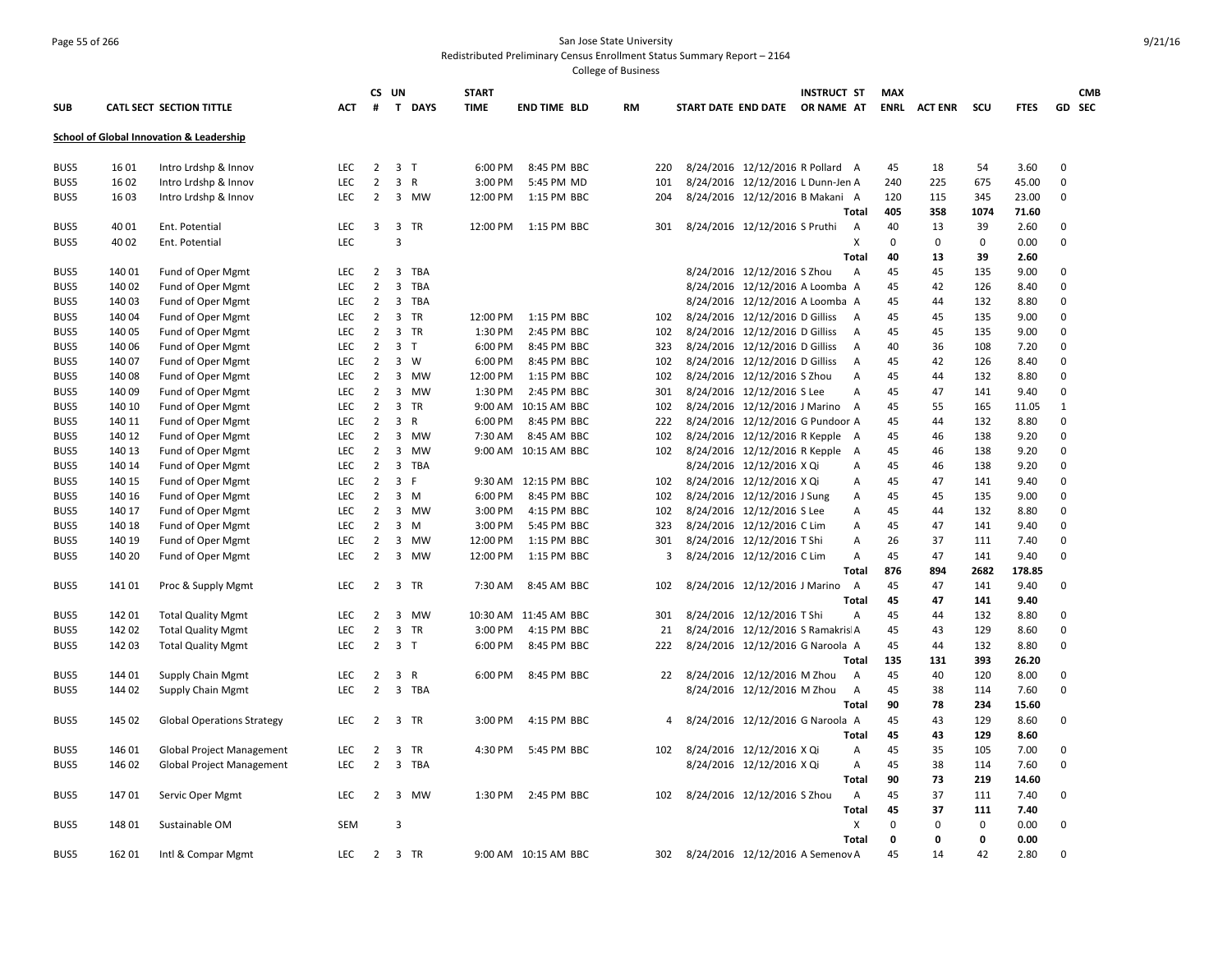# Page 56 of 266 San Jose State University Redistributed Preliminary Census Enrollment Status Summary Report – 2164

|             |         |                                     |            | CS.                     | UN             |              | <b>START</b> |                       |    |     |                     |                                    | <b>INSTRUCT ST</b> |                   | MAX         |                |              |              |              | <b>CMB</b> |   |
|-------------|---------|-------------------------------------|------------|-------------------------|----------------|--------------|--------------|-----------------------|----|-----|---------------------|------------------------------------|--------------------|-------------------|-------------|----------------|--------------|--------------|--------------|------------|---|
| <b>SUB</b>  |         | CATL SECT SECTION TITTLE            | <b>ACT</b> | #                       | $\mathbf{T}$   | <b>DAYS</b>  | <b>TIME</b>  | <b>END TIME BLD</b>   | RM |     | START DATE END DATE |                                    | OR NAME AT         |                   | <b>ENRL</b> | <b>ACT ENR</b> | scu          | <b>FTES</b>  | GD SEC       |            |   |
| BUS5        | 162 02  | Intl & Compar Mgmt                  | LEC        | 2                       | 3 TR           |              |              | 10:30 AM 11:45 AM BBC |    | 302 |                     | 8/24/2016 12/12/2016 A Semenov A   |                    |                   | 45          | 15             | 45           | 3.00         | 0            |            |   |
| BUS5        | 162 03  | Intl & Compar Mgmt                  | LEC        | $\overline{2}$          |                | 3 MW         | 1:30 PM      | 2:45 PM BBC           |    | 21  |                     | 8/24/2016 12/12/2016 T Shirley A   |                    |                   | 45          | 49             | 147          | 9.80         | $\mathbf 0$  |            |   |
| BUS5        | 162 04  | Intl & Compar Mgmt                  | <b>LEC</b> | 2                       | 3 TR           |              | 1:30 PM      | 2:45 PM BBC           |    | 301 |                     | 8/24/2016 12/12/2016 T Shirley A   |                    |                   | 45          | 46             | 138          | 9.20         | 0            |            |   |
| BUS5        | 162 05  | Intl & Compar Mgmt                  | LEC        | $\overline{2}$          | 3 R            |              | 3:00 PM      | 5:45 PM BBC           |    | 301 |                     | 8/24/2016 12/12/2016 W Van Hoc A   |                    |                   | 40          | 34             | 102          | 6.80         | $\mathbf 0$  |            |   |
|             |         |                                     |            |                         |                |              |              |                       |    |     |                     |                                    |                    | Total             | 220         | 158            | 474          | 31.60        |              |            |   |
| BUS5        | 165A 01 | Global Leadership                   | <b>LEC</b> | 2                       | 3 <sub>7</sub> |              | 3:00 PM      | 5:45 PM BBC           |    | 323 |                     | 8/24/2016 12/12/2016 K Nam         |                    | $\mathsf{A}$      | 45          | 30             | 90           | 6.00         | 0            |            |   |
| BUS5        | 165A 02 | Global Leadership                   | LEC        | $\overline{2}$          | 3 R            |              | 3:00 PM      | 5:45 PM BBC           |    | 323 |                     | 8/24/2016 12/12/2016 K Nam         |                    | А                 | 45          | 10             | 30           | 2.05         | $\mathbf{1}$ |            |   |
|             |         |                                     |            |                         |                |              |              |                       |    |     |                     |                                    |                    | Total             | 90          | 40             | 120          | 8.05         |              |            |   |
| BUS5        | 16701   | <b>Managing Envir Iss</b>           | LEC        | 2                       | 3              | MW           |              | 9:00 AM 10:15 AM BBC  |    | 323 |                     | 8/24/2016 12/12/2016 R Roman A     |                    |                   | 45          | 37             | 111          | 7.40         | $\mathbf 0$  | C          |   |
| <b>ENVS</b> | 16701   | <b>Managing Envir Iss</b>           | <b>LEC</b> | $\overline{2}$          |                | 3 MW         |              | 9:00 AM 10:15 AM BBC  |    | 323 |                     | 8/24/2016 12/12/2016 R Roman       |                    | $\overline{A}$    | 0           | $\mathbf 0$    | $\mathbf{0}$ | 0.00         | $\mathbf{0}$ | C          | * |
|             |         |                                     |            |                         |                |              |              |                       |    |     |                     |                                    |                    | Total             | 45          | 37             | 111          | 7.40         |              |            |   |
| BUS5        | 180D 01 | <b>Individ Studies</b>              | <b>SUP</b> | 36                      | 1 TBA          |              |              |                       |    |     |                     | 8/24/2016 12/12/2016               |                    | Α                 | 10          | 0              | 0            | 0.00         | $\Omega$     |            |   |
| BUS5        | 180D 02 | <b>Individ Studies</b>              | SUP        | 36                      | 2 TBA          |              |              |                       |    |     |                     | 8/24/2016 12/12/2016               |                    | Α                 | 10          | 0              | $\mathbf 0$  | 0.00         | $\mathbf 0$  |            |   |
| BUS5        | 180D03  | <b>Individ Studies</b>              | SUP        |                         | 36 3 TBA       |              |              |                       |    |     |                     | 8/24/2016 12/12/2016 R Pollard     |                    | A                 | 10          | $\mathbf{1}$   | 3            | 0.20         | $\mathbf 0$  |            |   |
| BUS5        | 180D 04 | <b>Individ Studies</b>              | <b>SUP</b> | 36                      |                | 3 TBA        |              |                       |    |     |                     | 8/24/2016 12/12/2016 J Osland      |                    | A                 | 30          | $\mathbf 0$    | $\mathbf 0$  | 0.00         | 0            |            |   |
| BUS5        | 180D 05 | Individ Studies                     | SUP        | 36                      | 1 TBA          |              |              |                       |    |     |                     | 8/24/2016 12/12/2016               |                    | Α                 | 30          | 0              | $\mathbf 0$  | 0.00         | $\mathbf 0$  |            |   |
|             |         |                                     |            |                         |                |              |              |                       |    |     |                     |                                    |                    | Total             | 90          | $\mathbf{1}$   | 3            | 0.20         |              |            |   |
| BUS5        | 18101   | Intro to Entrepreneurshp            | LEC        | $\overline{2}$          | $3 \, M$       |              | 3:00 PM      | 5:45 PM BBC           |    | 301 |                     | 8/24/2016 12/12/2016 X Quan        |                    | Α                 | 45          | 27             | 81           | 5.40         | $\Omega$     |            |   |
| BUS5        | 18102   | Intro to Entrepreneurshp            | <b>LEC</b> | $\overline{2}$          | 3              | W            | 3:00 PM      | 5:45 PM BBC           |    | 21  |                     | 8/24/2016 12/12/2016 X Quan        |                    | А                 | 45          | 22             | 66           | 4.40         | $\mathbf 0$  |            |   |
| BUS5        | 18103   | Intro to Entrepreneurshp            | <b>LEC</b> | 2                       | 3 TR           |              |              | 9:00 AM 10:15 AM BBC  |    | 301 |                     | 8/24/2016 12/12/2016 S Pruthi      |                    | Α                 | 45          | 21             | 63           | 4.20         | $\mathbf 0$  |            |   |
| BUS5        | 18104   | Intro to Entrepreneurshp            | LEC        | $\overline{2}$          | 3 TR           |              |              | 10:30 AM 11:45 AM BBC |    | 301 |                     | 8/24/2016 12/12/2016 S Pruthi      |                    | А                 | 45          | 28             | 84           | 5.60         | $\mathbf 0$  |            |   |
|             |         |                                     |            |                         |                |              |              |                       |    |     |                     |                                    |                    | Total             | 180         | 98             | 294          | 19.60        |              |            |   |
| BUS5        | 18301   | Global Entreneurship                | LEC        | 2                       | 3              | <b>MW</b>    |              | 10:30 AM 11:45 AM BBC |    | 102 |                     | 8/24/2016 12/12/2016 X Quan        |                    | Α                 | 45          | 43             | 129          | 8.60         | $\Omega$     |            |   |
| BUS5        | 18302   | Global Entreneurship                | LEC        |                         | $\overline{3}$ |              |              |                       |    |     |                     |                                    |                    | X                 | $\mathbf 0$ | 0              | 0            | 0.00         | $\mathbf 0$  |            |   |
|             |         |                                     |            |                         |                |              |              |                       |    |     |                     |                                    |                    | Total             | 45          | 43             | 129          | 8.60         |              |            |   |
| BUS5        | 184A 01 | Mgmt of Innovation                  | SEM        |                         | 3              |              |              |                       |    |     |                     |                                    |                    | x                 | $\mathbf 0$ | 0              | 0            | 0.00         | $\mathbf 0$  |            |   |
|             |         |                                     |            |                         |                |              |              |                       |    |     |                     |                                    |                    | Total             | 0           | 0              | $\mathbf 0$  | 0.00         |              |            |   |
| BUS5        | 185 01  | <b>Family Business</b>              | LEC        | $\overline{2}$          | $3 \, M$       |              | 6:00 PM      | 8:45 PM BBC           |    | 224 |                     | 8/24/2016 12/12/2016 R Pollard     |                    | A                 | 45          | 22             | 66           | 4.40         | $\mathbf 0$  |            |   |
|             |         |                                     |            |                         |                |              |              |                       |    |     |                     |                                    |                    | Total             | 45          | 22             | 66           | 4.40         |              |            |   |
|             | 186V 01 | <b>VLAB</b>                         | LEC        | $\overline{\mathbf{3}}$ | $3 \, M$       |              | 4:30 PM      |                       |    |     |                     |                                    |                    |                   |             | 13             | 39           |              | $\Omega$     |            |   |
| BUS5        |         |                                     |            |                         |                |              |              | 7:15 PM BBC           |    | 302 |                     | 8/24/2016 12/12/2016 A Basu        |                    | Α<br><b>Total</b> | 15<br>15    | 13             | 39           | 2.60<br>2.60 |              |            |   |
| BUS5        | 18701   | <b>Global Dimensn Bus</b>           | LEC        | 2                       | 3 TR           |              |              | 9:00 AM 10:15 AM BBC  |    | 204 |                     | 8/24/2016 12/12/2016 S Francis A   |                    |                   | 96          | 113            | 339          | 22.60        | $\Omega$     |            |   |
| BUS5        | 18702   | <b>Global Dimensn Bus</b>           | LEC        | $\overline{2}$          | 3 TR           |              | 7:30 AM      | 8:45 AM BBC           |    | 320 |                     | 8/24/2016 12/12/2016 S Francis A   |                    |                   | 34          | 39             | 117          | 7.80         | 0            |            |   |
| BUS5        | 18703   | Global Dimensn Bus                  | LEC        | 2                       | $3 \quad W$    |              | 6:00 PM      | 8:45 PM BBC           |    | 222 |                     | 8/24/2016 12/12/2016 A Osland A    |                    |                   | 30          | 52             | 156          | 10.40        | $\Omega$     |            |   |
| BUS5        | 18704   | Global Dimensn Bus                  | <b>LEC</b> | 2                       |                | 3 MW         |              | 10:30 AM 11:45 AM BBC |    | 204 |                     | 8/24/2016 12/12/2016 C Reade       |                    | A                 | 96          | 114            | 342          | 22.80        | $\Omega$     |            |   |
| BUS5        | 18705   | Global Dimensn Bus                  | LEC        | $\overline{2}$          |                | 3 MW         |              | 9:00 AM 10:15 AM BBC  |    | 204 |                     | 8/24/2016 12/12/2016 A Musgrav A   |                    |                   | 96          | 103            | 309          | 20.60        | $\mathbf 0$  |            |   |
| BUS5        | 18706   | <b>Global Dimensn Bus</b>           | <b>LEC</b> | $\overline{2}$          | $3 \, M$       |              | 6:00 PM      | 8:45 PM BBC           |    | 222 |                     | 8/24/2016 12/12/2016 T Kolodziej A |                    |                   | 30          | 39             | 117          | 7.80         | $\Omega$     |            |   |
| BUS5        | 18707   | Global Dimensn Bus                  | LEC        | $\overline{2}$          | 3              | TBA          |              |                       |    |     |                     | 8/24/2016 12/12/2016 I Yang        |                    | A                 | 33          | 42             | 126          | 8.40         | $\Omega$     |            |   |
| BUS5        | 18708   | Global Dimensn Bus                  | LEC        | $\overline{2}$          |                | 3 TBA        |              |                       |    |     |                     | 8/24/2016 12/12/2016   Yang        |                    | Α                 | 33          | 40             | 120          | 8.00         | $\Omega$     |            |   |
|             | 18709   | <b>Global Dimensn Bus</b>           | LEC        | $\overline{2}$          | 3              | TBA          |              |                       |    |     |                     | 8/24/2016 12/12/2016 I Yang        |                    |                   | 30          | 42             | 126          | 8.40         | $\Omega$     |            |   |
| BUS5        |         |                                     | LEC        | $\overline{2}$          | 3 TR           |              |              | 10:30 AM 11:45 AM BBC |    | 323 |                     |                                    |                    | A                 | 32          | 41             | 123          | 8.20         | $\mathbf 0$  |            |   |
| BUS5        | 187 11  | Global Dimensn Bus                  |            |                         |                |              |              |                       |    |     |                     | 8/24/2016 12/12/2016 Y No          |                    | Α                 |             |                |              |              | $\mathbf 0$  |            |   |
| BUS5        | 187 12  | <b>Global Dimensn Bus</b>           | LEC        | $\overline{2}$          | 3              | TBA          |              |                       |    |     |                     | 8/24/2016 12/12/2016               |                    | Α                 | 32          | 36             | 108          | 7.20         | $\Omega$     |            |   |
| BUS5        | 187 13  | <b>Global Dimensn Bus</b>           | LEC        | $\overline{2}$          |                | 3 TBA        |              |                       |    |     |                     | 8/24/2016 12/12/2016               |                    | Α                 | 32          | 35             | 105          | 7.00         |              |            |   |
| BUS5        | 187 14  | <b>Global Dimensn Bus</b>           | <b>LEC</b> | $\overline{2}$          | 3              | $\mathsf{R}$ | 6:00 PM      | 8:45 PM BBC           |    | 102 |                     | 8/24/2016 12/12/2016 W Van Hoc A   |                    |                   | 31          | 45             | 135          | 9.00         | $\Omega$     |            |   |
| BUS5        | 187 15  | <b>Global Dimensn Bus</b>           | LEC        | 2                       | 3 F            |              |              | 9:30 AM 12:15 PM BBC  |    | 301 |                     | 8/24/2016 12/12/2016 Y No          |                    | A                 | 30          | 32             | 96           | 6.40         | $\mathbf 0$  |            |   |
| BUS5        | 187 16  | Global Dimensn Bus                  | LEC        | $\overline{2}$          | 3 R            |              | 6:00 PM      | 8:45 PM BBC           |    | 106 |                     | 8/24/2016 12/12/2016 B Makani A    |                    |                   | 30          | 31             | 93           | 6.20         | $\mathbf 0$  |            |   |
| BUS5        | 187 17  | <b>Global Dimensn Bus</b>           | <b>LEC</b> | 2                       | 3 W            |              | 3:00 PM      | 5:45 PM CL            |    | 222 |                     | 8/24/2016 12/12/2016 W Van Hoc A   |                    |                   | 25          | 40             | 120          | 8.00         | 0            |            |   |
|             |         |                                     |            |                         |                |              |              |                       |    |     |                     |                                    |                    | Total             | 690         | 844            | 2532         | 168.80       |              |            |   |
| BUS5        | 196E 01 | <b>Startup Founders and Funders</b> | LEC        | $\overline{2}$          | 3 T            |              | 3:00 PM      | 5:45 PM BBC           |    | 301 |                     | 8/24/2016 12/12/2016 S Bennet A    |                    |                   | 30          | 18             | 54           | 3.60         | $\mathbf 0$  |            |   |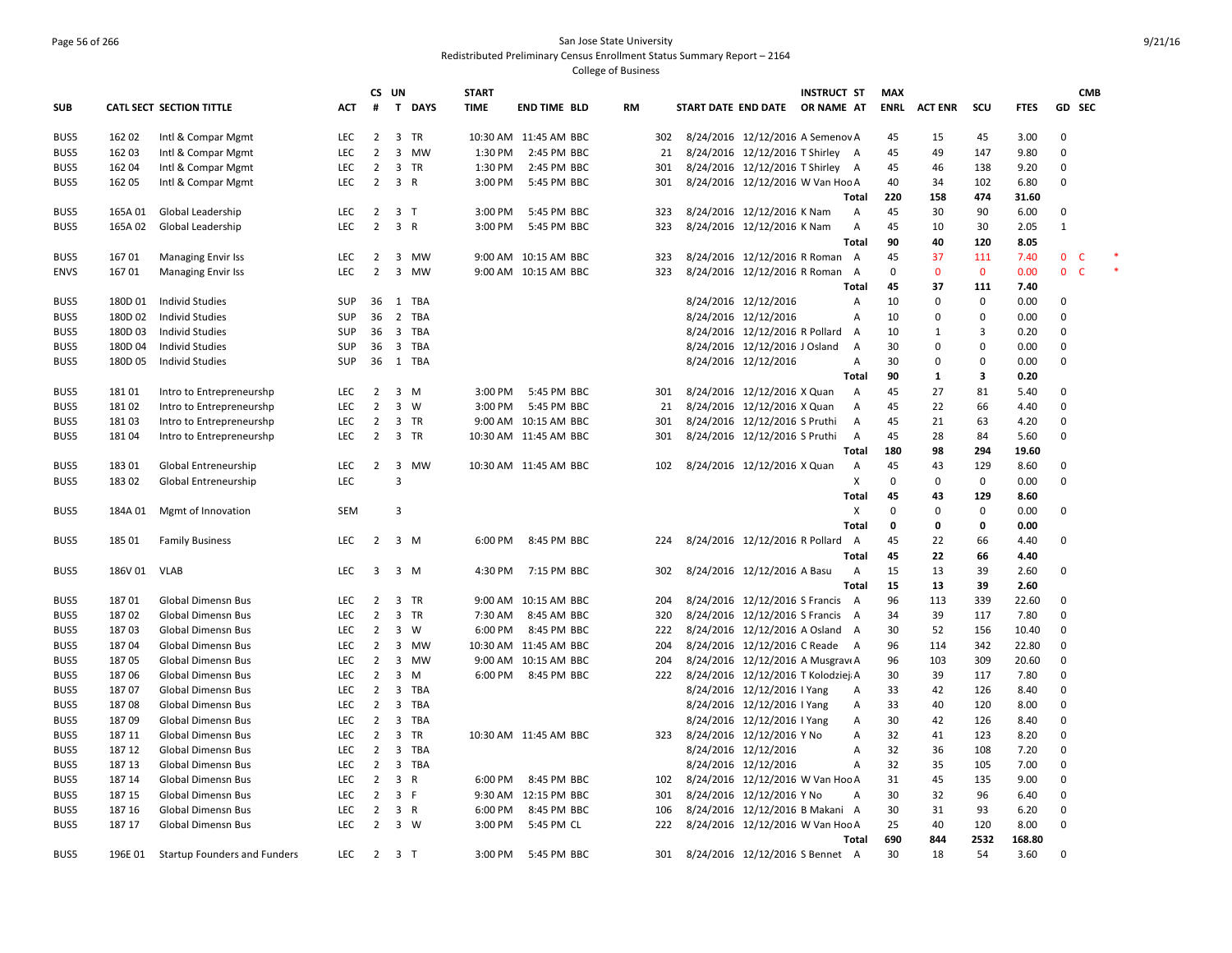# Page 57 of 266 San Jose State University

Redistributed Preliminary Census Enrollment Status Summary Report – 2164

| <b>SUB</b> | CATL SECT SECTION TITTLE | ACT | CS UN | <b>DAYS</b> | <b>START</b><br><b>TIME</b> | END TIME BLD | <b>RM</b> | START DATE END DATE                                 | INSTRUCT ST<br>OR NAME AT | MAX | ENRL ACT ENR | scu        | <b>FTES</b>    | GD SEC | <b>CMB</b> |
|------------|--------------------------|-----|-------|-------------|-----------------------------|--------------|-----------|-----------------------------------------------------|---------------------------|-----|--------------|------------|----------------|--------|------------|
|            |                          |     |       |             |                             |              |           | School of Global Innovation & Leadership Total 3221 | Total                     | 30  | 18<br>2948   | 54<br>8844 | 3.60<br>589.70 |        |            |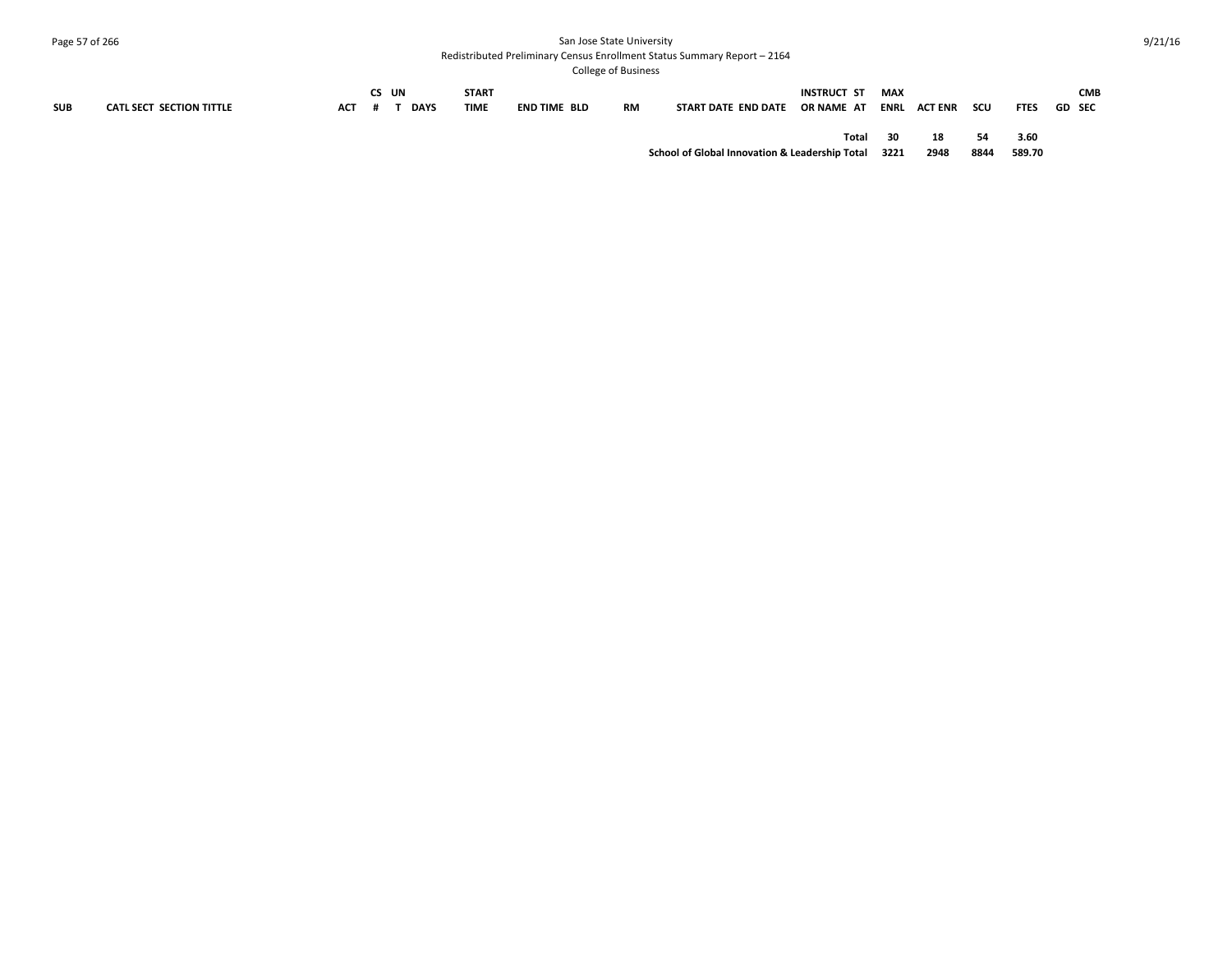# Page 58 of 266 San Jose State University Redistributed Preliminary Census Enrollment Status Summary Report – 2164

|      |         |                                                       |            |                | CS UN          |                | <b>START</b> |                       |           |     |                                   | <b>INSTRUCT ST</b> |                   | <b>MAX</b> |                |             |              |              | <b>CMB</b> |
|------|---------|-------------------------------------------------------|------------|----------------|----------------|----------------|--------------|-----------------------|-----------|-----|-----------------------------------|--------------------|-------------------|------------|----------------|-------------|--------------|--------------|------------|
| SUB  |         | CATL SECT SECTION TITTLE                              | <b>ACT</b> | #              |                | T DAYS         | <b>TIME</b>  | <b>END TIME BLD</b>   | <b>RM</b> |     | START DATE END DATE               | OR NAME AT         |                   | ENRL       | <b>ACT ENR</b> | scu         | <b>FTES</b>  |              | GD SEC     |
|      |         | <b>School of Information Systems &amp; Technology</b> |            |                |                |                |              |                       |           |     |                                   |                    |                   |            |                |             |              |              |            |
| BUS4 | 91L01   | Comp Tools for Bus                                    | <b>LEC</b> | 1              | 1 <sub>T</sub> |                | 6:00 PM      | 7:15 PM BBC           |           | 305 | 9/13/2016 11/15/2016 P Kwan       |                    | A                 | 45         | 45             | 45          | 3.00         | $\mathbf 0$  |            |
| BUS4 | 91L02   | Comp Tools for Bus                                    | <b>LEC</b> | $\mathbf{1}$   | 1 <sub>T</sub> |                | 7:30 PM      | 8:45 PM BBC           |           | 305 | 9/13/2016 11/15/2016 P Kwan       |                    | $\overline{A}$    | 45         | 43             | 43          | 2.87         | $\mathbf 0$  |            |
| BUS4 | 91L03   | Comp Tools for Bus                                    | LEC        | 1              |                | 1 M            | 1:30 PM      | 2:45 PM BBC           |           | 304 | 9/12/2016 11/14/2016 M Splane A   |                    |                   | 45         | 46             | 46          | 3.07         | 0            |            |
| BUS4 | 91L04   | Comp Tools for Bus                                    | LEC        | 1              |                | 1 M            | 3:00 PM      | 4:15 PM BBC           |           | 304 | 9/12/2016 11/14/2016 M Splane A   |                    |                   | 45         | 46             | 46          | 3.07         | 0            |            |
| BUS4 | 91L05   | Comp Tools for Bus                                    | LEC        | $\mathbf{1}$   | 1 <sub>T</sub> |                | 1:30 PM      | 2:45 PM BBC           |           | 305 | 9/13/2016 11/15/2016 M Splane A   |                    |                   | 45         | 45             | 45          | 3.00         | 0            |            |
| BUS4 | 91L06   | Comp Tools for Bus                                    | <b>LEC</b> | $\mathbf{1}$   | 1 <sub>T</sub> |                | 3:00 PM      | 4:15 PM BBC           |           | 305 | 9/13/2016 11/15/2016 M Splane A   |                    |                   | 45         | 46             | 46          | 3.07         | $\mathbf 0$  |            |
| BUS4 | 91L 07  | Comp Tools for Bus                                    | LEC        | $\mathbf{1}$   |                | 1 W            | 1:30 PM      | 2:45 PM BBC           |           | 304 | 9/14/2016 11/16/2016 M Splane A   |                    |                   | 45         | 48             | 48          | 3.20         | 0            |            |
| BUS4 | 91L08   | Comp Tools for Bus                                    | LEC        | 1              |                | 1 W            | 3:00 PM      | 4:15 PM BBC           |           | 304 | 9/14/2016 11/16/2016 M Splane A   |                    |                   | 45         | 47             | 47          | 3.13         | $\mathbf{0}$ |            |
| BUS4 | 91L09   | Comp Tools for Bus                                    | LEC        | 1              |                | 1 R            | 1:30 PM      | 2:45 PM BBC           |           | 305 | 9/15/2016 11/17/2016 M Splane A   |                    |                   | 45         | 47             | 47          | 3.13         | 0            |            |
| BUS4 | 91L 10  | Comp Tools for Bus                                    | LEC        | 1              |                | 1 R            | 3:00 PM      | 4:15 PM BBC           |           | 305 | 9/15/2016 11/17/2016 M Splane A   |                    |                   | 45         | 46             | 46          | 3.07         | 0            |            |
|      |         |                                                       |            |                |                |                |              |                       |           |     |                                   |                    | Total             | 450        | 459            | 459         | 30.60        |              |            |
| BUS4 | 92 01   | Intro Bus Prog                                        | SEM        | 4              | 3              | MW             | 12:00 PM     | 1:15 PM BBC           |           | 305 | 8/24/2016 12/12/2016 D Nehoran A  |                    |                   | 45         | 46             | 138         | 9.20         | $\mathbf 0$  |            |
| BUS4 | 92 02   | Intro Bus Prog                                        | <b>SEM</b> | 4              | $\mathbf{3}$   | MW             | 1:30 PM      | 2:45 PM BBC           |           | 305 | 8/24/2016 12/12/2016 D Nehoran A  |                    |                   | 45         | 45             | 135         | 9.00         | $\mathbf 0$  |            |
| BUS4 | 92 03   | Intro Bus Prog                                        | SEM        | 4              |                | 3 MW           | 3:00 PM      | 4:15 PM BBC           |           | 305 | 8/24/2016 12/12/2016 D Nehoran A  |                    |                   | 45         | 44             | 132         | 8.80         | $\mathbf 0$  |            |
|      |         |                                                       |            |                |                |                |              |                       |           |     |                                   |                    | <b>Total</b>      | 135        | 135            | 405         | 27.00        |              |            |
| BUS4 | 96X 01  | Adv Comp Tools Bus                                    | LAB        |                | $\mathbf{1}$   |                |              |                       |           |     |                                   |                    | X                 | 0          | 0              | $\mathbf 0$ | 0.00         | $\mathbf 0$  |            |
| BUS4 | 96X 02  | Adv Comp Tools Bus                                    | LAB        | 15             | 1 R            |                | 4:30 PM      | 5:45 PM BBC           |           | 304 | 9/15/2016 11/17/2016 M Splane A   |                    |                   | 45         | 17             | 17          | 1.13         | $\mathbf 0$  |            |
|      |         |                                                       |            |                |                |                |              |                       |           |     |                                   |                    | <b>Total</b>      | 45         | 17             | 17          | 1.13         |              |            |
| BUS4 | 110A 01 | Fund Mgmt Info Sys                                    | <b>SEM</b> | 4              |                | 3 TR           |              | 10:30 AM 11:45 AM BBC |           | 304 | 8/24/2016 12/12/2016 L Albert     |                    | $\overline{A}$    | 45         | 50             | 150         | 10.00        | 0            |            |
| BUS4 | 110A 02 | Fund Mgmt Info Sys                                    | SEM        | $\overline{4}$ |                | 3 TR           | 12:00 PM     | 1:15 PM BBC           |           | 304 | 8/24/2016 12/12/2016 L Albert     |                    | A                 | 45         | 48             | 144         | 9.60         | 0            |            |
|      |         |                                                       |            |                |                |                |              |                       |           |     |                                   |                    | <b>Total</b>      | 90         | 98             | 294         | 19.60        |              |            |
| BUS4 | 110B01  | Sys Analysis & Design                                 | <b>SEM</b> | 4              |                | 3 MW           |              | 9:00 AM 10:15 AM BBC  |           | 103 | 8/24/2016 12/12/2016 R Burkhard A |                    |                   | 45         | 47             | 141         | 9.40         | 0            |            |
| BUS4 | 110B 02 | Sys Analysis & Design                                 | SEM        | $\overline{4}$ |                | 3 MW           |              | 10:30 AM 11:45 AM BBC |           | 103 | 8/24/2016 12/12/2016 R Burkhard A |                    |                   | 45         | 47             | 141         | 9.40         | $\mathbf 0$  |            |
| BUS4 | 110B03  | Sys Analysis & Design                                 | SEM        | $\overline{4}$ |                | 3 <sub>1</sub> | 3:00 PM      | 5:45 PM BBC           |           | 103 | 8/24/2016 12/12/2016 R Burkhard A |                    |                   | 45         | 46             | 138         | 9.20         | $\mathbf 0$  |            |
|      |         |                                                       |            |                |                |                |              |                       |           |     |                                   |                    | Total             | 135        | 140            | 420         | 28.00        |              |            |
| BUS4 | 11101   | Networking & Data Communics                           | <b>SEM</b> | 4              | 3              | MW             | 12:00 PM     | 1:15 PM BBC           |           | 103 | 8/24/2016 12/12/2016 S Dhar       |                    | $\overline{A}$    | 45         | 44             | 132         | 8.80         | $\mathbf 0$  |            |
| BUS4 | 11102   | <b>Networking &amp; Data Communics</b>                | SEM        | 4              | 3              | M              | 3:00 PM      | 5:45 PM BBC           |           | 320 | 8/24/2016 12/12/2016 S Dhar       |                    | A                 | 45         | 31             | 93          | 6.20         | $\mathbf 0$  |            |
| BUS4 | 11103   | Networking & Data Communics                           | SEM        | 4              |                | 3 TR           | 3:00 PM      | 4:15 PM BBC           |           | 304 | 8/24/2016 12/12/2016 N Aggarwa A  |                    |                   | 45         | 45             | 135         | 9.00         | 0            |            |
|      |         |                                                       |            |                |                |                |              |                       |           |     |                                   |                    | <b>Total</b>      | 135        | 120            | 360         | 24.00        |              |            |
| BUS4 | 11201   | Database Management Systms                            | SEM        | 4              |                | 3 MW           | 12:00 PM     | 1:15 PM BBC           |           | 304 | 8/24/2016 12/12/2016 S Venkatsu A |                    |                   | 45         | 48             | 144         | 9.65         | 1            |            |
| BUS4 | 11202   | Database Management Systms                            | SEM        | 4              |                | 3 TR           | 3:00 PM      | 4:15 PM BBC           |           | 320 | 8/24/2016 12/12/2016 A Shirani A  |                    |                   | 45         | 35             | 105         | 7.00         | $\mathbf 0$  |            |
| BUS4 | 112 03  | Database Management Systms                            | SEM        | 4              |                | 3 <sub>1</sub> | 6:00 PM      | 8:45 PM BBC           |           | 320 | 8/24/2016 12/12/2016 A Shirani    |                    | A                 | 45         | 44             | 132         | 8.95         | 3            |            |
|      |         |                                                       |            | $\overline{4}$ |                | $3 \quad W$    |              | 5:45 PM BBC           |           |     |                                   |                    | Total             | 135        | 127<br>45      | 381<br>135  | 25.60        | 0            |            |
| BUS4 | 115 01  | Advanced Ntwrkng & Data Comm                          | SEM        |                |                |                | 3:00 PM      |                       |           | 103 | 8/24/2016 12/12/2016 S Dhar       |                    | A<br>Total        | 45<br>45   | 45             | 135         | 9.00<br>9.00 |              |            |
|      |         |                                                       | SEM        | 4              |                | 3 R            | 6:00 PM      | 8:45 PM BBC           |           | 305 | 8/24/2016 12/12/2016 A Shirani    |                    | A                 | 45         | 39             | 117         | 7.80         | 0            |            |
| BUS4 | 116 01  | Adv DB Mgmt Sys                                       |            |                |                |                |              |                       |           |     |                                   |                    | Total             | 45         | 39             | 117         | 7.80         |              |            |
|      | 118C01  |                                                       |            |                |                | 3 TR           | 1:30 PM      | 2:45 PM BBC           |           | 304 | 8/24/2016 12/12/2016 L Albert     |                    |                   | 45         | 44             | 132         | 8.80         | 0            |            |
| BUS4 |         | Info Security Mgmt                                    | SEM        | 4              |                |                |              |                       |           |     |                                   |                    | A<br><b>Total</b> | 45         | 44             | 132         | 8.80         |              |            |
| BUS4 |         | 118W 01 Web Based Computing                           | <b>SEM</b> | 4              |                | 3 MW           |              | 9:00 AM 10:15 AM BBC  |           | 304 | 8/24/2016 12/12/2016 S Venkatsu A |                    |                   | 45         | 44             | 132         | 8.80         | $\mathbf 0$  |            |
| BUS4 |         | 118W 02 Web Based Computing                           | SEM        | $\overline{4}$ |                | 3 MW           |              | 10:30 AM 11:45 AM BBC |           | 304 | 8/24/2016 12/12/2016 S Venkatsu A |                    |                   | 45         | 48             | 144         | 9.60         | 0            |            |
|      |         |                                                       |            |                |                |                |              |                       |           |     |                                   |                    | Total             | 90         | 92             | 276         | 18.40        |              |            |
| BUS4 | 119A 01 | Practicum in MIS                                      | SEM        | 5              |                | $3 \, M$       | 3:00 PM      | 5:45 PM BBC           |           | 21  | 8/24/2016 12/12/2016 R Sridar     |                    | A                 | 45         | 46             | 138         | 9.20         | $\mathbf 0$  |            |
| BUS4 | 119A 02 | Practicum in MIS                                      | <b>SEM</b> | 5              |                | 3 TR           | 1:30 PM      | 2:45 PM BBC           |           | 103 | 8/24/2016 12/12/2016 R Sridar     |                    | $\overline{A}$    | 45         | 44             | 132         | 8.80         | $\mathbf 0$  |            |
| BUS4 | 119A 03 | Practicum in MIS                                      | SEM        | -5             |                | 3 <sub>1</sub> | 6:00 PM      | 8:45 PM BBC           |           | 102 | 8/24/2016 12/12/2016 L Gee        |                    | A                 | 45         | 17             | 51          | 3.40         | $\Omega$     |            |
|      |         |                                                       |            |                |                |                |              |                       |           |     |                                   |                    | <b>Total</b>      | 135        | 107            | 321         | 21.40        |              |            |
| BUS4 | 119B 01 | Bus Strat Info Sys                                    | SEM        | -5             |                | 3 MW           | 12:00 PM     | 1:15 PM BBC           |           | 320 | 8/24/2016 12/12/2016 R Sessions A |                    |                   | 45         | 44             | 132         | 8.80         | $\Omega$     |            |
|      |         |                                                       |            |                |                |                |              |                       |           |     |                                   |                    |                   |            |                |             |              |              |            |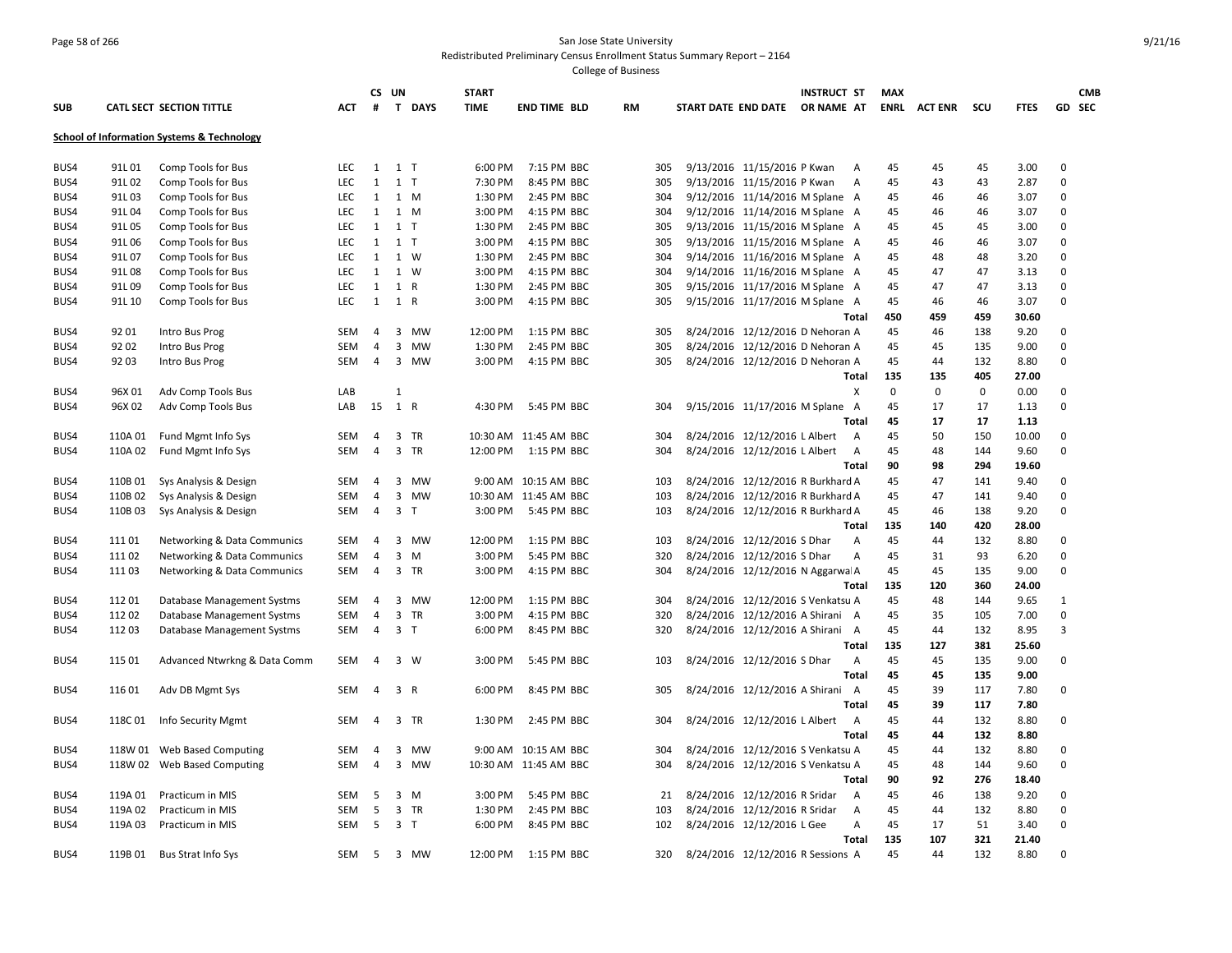### Page 59 of 266 San Jose State University Redistributed Preliminary Census Enrollment Status Summary Report – 2164

College of Business

|            |         |                           |            | CS UN          |                |             | <b>START</b> |                       |    |     |                                   | <b>INSTRUCT ST</b> |              | <b>MAX</b>  |                |             |             |             | <b>CMB</b> |
|------------|---------|---------------------------|------------|----------------|----------------|-------------|--------------|-----------------------|----|-----|-----------------------------------|--------------------|--------------|-------------|----------------|-------------|-------------|-------------|------------|
| <b>SUB</b> |         | CATL SECT SECTION TITTLE  | <b>ACT</b> | #              |                | <b>DAYS</b> | <b>TIME</b>  | <b>END TIME BLD</b>   | RM |     | START DATE END DATE               | OR NAME AT         |              | <b>ENRL</b> | <b>ACT ENR</b> | scu         | <b>FTES</b> |             | GD SEC     |
| BUS4       | 119B 02 | <b>Bus Strat Info Sys</b> | <b>SEM</b> | .5             | $\overline{3}$ | MW          | 1:30 PM      | 2:45 PM BBC           |    | 320 | 8/24/2016 12/12/2016 R Sessions A |                    |              | 45          | 45             | 135         | 9.00        | $\mathbf 0$ |            |
|            |         |                           |            |                |                |             |              |                       |    |     |                                   |                    | Total        | 90          | 89             | 267         | 17.80       |             |            |
| BUS4       | 119H 01 | Honors Practicum in MIS   | <b>SEM</b> | 5              |                | 3 M         | 3:00 PM      | 5:45 PM BBC           |    | 103 | 8/24/2016 12/12/2016 J Sawyer     |                    | A            | 20          | 15             | 45          | 3.00        | 0           |            |
|            |         |                           |            |                |                |             |              |                       |    |     |                                   |                    | <b>Total</b> | 20          | 15             | 45          | 3.00        |             |            |
| BUS4       | 180101  | Ind Studies MIS           | <b>SUP</b> | 36             | 4              | TBA         |              |                       |    |     | 8/24/2016 12/12/2016              |                    | A            | 0           | $\Omega$       | 0           | 0.00        | 0           |            |
| BUS4       | 180102  | Ind Studies MIS           | <b>SUP</b> | 36             | 1              | TBA         |              |                       |    |     | 8/24/2016 12/12/2016 T Hill       |                    | A            | 10          | 1              | 1           | 0.07        | 0           |            |
| BUS4       | 180103  | Ind Studies MIS           | SUP        | 36             | 2              | <b>TBA</b>  |              |                       |    |     | 8/24/2016 12/12/2016 T Hill       |                    | A            | 10          | 0              | $\mathbf 0$ | 0.00        | 0           |            |
| BUS4       | 180104  | Ind Studies MIS           | <b>SUP</b> | 36             | $\overline{3}$ | TBA         |              |                       |    |     | 8/24/2016 12/12/2016 T Hill       |                    | A            | 10          | 0              | 0           | 0.00        | 0           |            |
|            |         |                           |            |                |                |             |              |                       |    |     |                                   |                    | Total        | 30          | 1              | 1           | 0.07        |             |            |
| BUS4       | 18801   | <b>Business Systems</b>   | LEC        | $\overline{2}$ | 3              | MW          |              | 10:30 AM 11:45 AM BBC |    | 320 | 8/24/2016 12/12/2016 R Sessions A |                    |              | 40          | 47             | 141         | 9.40        | 0           |            |
| BUS4       | 18802   | <b>Business Systems</b>   | <b>LEC</b> | 2              | 3              | W           | 6:00 PM      | 8:45 PM BBC           |    | 324 | 8/24/2016 12/12/2016 L Gee        |                    | A            | 41          | 41             | 123         | 8.20        | $\Omega$    |            |
| BUS4       | 18803   | <b>Business Systems</b>   | LEC        | $\overline{2}$ |                | 3 M         | 6:00 PM      | 8:45 PM BBC           |    | 103 | 8/24/2016 12/12/2016 L Gee        |                    | A            | 36          | 36             | 108         | 7.20        | $\Omega$    |            |
| BUS4       | 18804   | <b>Business Systems</b>   | <b>LEC</b> | $\overline{2}$ |                | 3 TR        |              | 10:30 AM 11:45 AM BBC |    | 103 | 8/24/2016 12/12/2016 N Aggarwa A  |                    |              | 30          | 45             | 135         | 9.00        | $\Omega$    |            |
| BUS4       | 18805   | <b>Business Systems</b>   | <b>LEC</b> | 2              |                | 3 TR        | 12:00 PM     | 1:15 PM BBC           |    | 103 | 8/24/2016 12/12/2016 R Sridar     |                    | A            | 39          | 43             | 129         | 8.60        | 0           |            |
| BUS4       | 18806   | <b>Business Systems</b>   | <b>LEC</b> | $\overline{2}$ |                | $3$ TR      | 12:00 PM     | 1:15 PM BBC           |    | 106 | 8/24/2016 12/12/2016 N Aggarwa A  |                    |              | 30          | 43             | 129         | 8.60        | 0           |            |
| BUS4       | 18807   | <b>Business Systems</b>   | <b>LEC</b> | 2              | 3 <sub>1</sub> |             | 3:00 PM      | 5:45 PM BBC           |    | 224 | 8/24/2016 12/12/2016 K Soohoo A   |                    |              | 36          | 46             | 138         | 9.20        | 0           |            |
| BUS4       | 18808   | <b>Business Systems</b>   | <b>LEC</b> | 2              | 3 <sub>1</sub> |             | 6:00 PM      | 8:45 PM BBC           |    | 103 | 8/24/2016 12/12/2016 S Jensen A   |                    |              | 30          | 38             | 114         | 7.60        | $\Omega$    |            |
| BUS4       | 18809   | <b>Business Systems</b>   | <b>LEC</b> | 2              | 3 <sub>1</sub> |             | 6:00 PM      | 8:45 PM BBC           |    | 224 | 8/24/2016 12/12/2016 K Soohoo A   |                    |              | 30          | 36             | 108         | 7.20        | 0           |            |
| BUS4       | 188 10  | <b>Business Systems</b>   | <b>LEC</b> | $\overline{2}$ |                | 3 W         | 3:00 PM      | 5:45 PM BBC           |    | 202 | 8/24/2016 12/12/2016 G Webb       |                    | A            | 119         | 119            | 357         | 23.80       | 0           |            |
| BUS4       | 188 11  | <b>Business Systems</b>   | <b>LEC</b> | $\overline{2}$ |                | 3 W         | 6:00 PM      | 8:45 PM BBC           |    | 103 | 8/24/2016 12/12/2016 S Jensen     |                    | A            | 30          | 39             | 117         | 7.80        | 0           |            |
| BUS4       | 188 12  | <b>Business Systems</b>   | <b>LEC</b> | $\overline{2}$ | 3 R            |             | 3:00 PM      | 5:45 PM BBC           |    | 103 | 8/24/2016 12/12/2016 G Webb       |                    | A            | 30          | 44             | 132         | 8.80        | 0           |            |
| BUS4       | 188 13  | <b>Business Systems</b>   | LEC        | $\overline{2}$ | 3 R            |             | 3:00 PM      | 5:45 PM BBC           |    | 324 | 8/24/2016 12/12/2016 S Jensen     |                    | A            | 30          | 42             | 126         | 8.40        | 0           |            |
| BUS4       | 188 14  | <b>Business Systems</b>   | <b>LEC</b> | $\overline{2}$ |                | 3 W         | 3:00 PM      | 5:45 PM BBC           |    | 320 | 8/24/2016 12/12/2016 R Sridar     |                    | A            | 30          | 41             | 123         | 8.20        | 0           |            |
| BUS4       | 188 15  | <b>Business Systems</b>   | <b>LEC</b> | 2              |                | 3 M         | 6:00 PM      | 8:45 PM BBC           |    | 320 | 8/24/2016 12/12/2016 R Sessions A |                    |              | 41          | 42             | 126         | 8.40        | 0           |            |
| BUS4       | 188 16  | <b>Business Systems</b>   | LEC        |                | 3              |             |              |                       |    |     |                                   |                    | X            | $\Omega$    | 0              | 0           | 0.00        | 0           |            |
| BUS4       | 188 17  | <b>Business Systems</b>   | <b>LEC</b> | $\overline{2}$ | 3 R            |             | 6:00 PM      | 8:45 PM BBC           |    | 304 | 8/24/2016 12/12/2016 J Lake       |                    | A            | 45          | 47             | 141         | 9.40        | 0           |            |
|            |         |                           |            |                |                |             |              |                       |    |     |                                   |                    | <b>Total</b> | 637         | 749            | 2247        | 149.80      |             |            |
|            |         |                           |            |                |                |             |              |                       |    |     |                                   |                    |              |             |                |             |             |             |            |

**School of Information Systems & Technology Total 2262 2277 5877 392.00**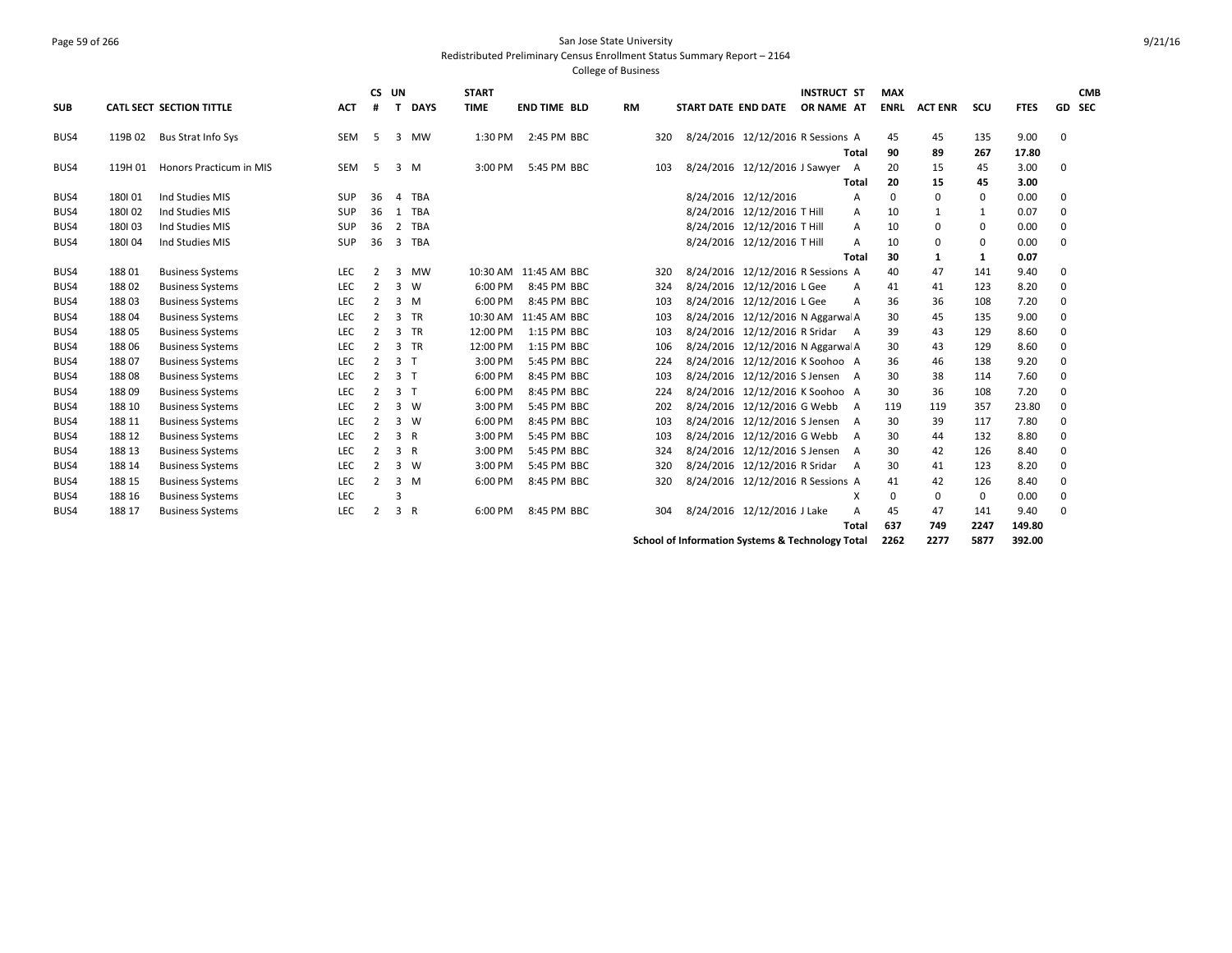## Page 60 of 266 San Jose State University Redistributed Preliminary Census Enrollment Status Summary Report – 2164

|            |                             |                           |            |                         | CS UN               | <b>START</b> |                       |           |     |                     |                                | <b>INSTRUCT ST</b>                 | <b>MAX</b>  |                |             |             |             | <b>CMB</b> |
|------------|-----------------------------|---------------------------|------------|-------------------------|---------------------|--------------|-----------------------|-----------|-----|---------------------|--------------------------------|------------------------------------|-------------|----------------|-------------|-------------|-------------|------------|
| <b>SUB</b> |                             | CATL SECT SECTION TITTLE  | <b>ACT</b> | #                       | T DAYS              | <b>TIME</b>  | <b>END TIME BLD</b>   | <b>RM</b> |     | START DATE END DATE |                                | OR NAME AT                         | <b>ENRL</b> | <b>ACT ENR</b> | scu         | <b>FTES</b> |             | GD SEC     |
|            | <b>School of Management</b> |                           |            |                         |                     |              |                       |           |     |                     |                                |                                    |             |                |             |             |             |            |
| BUS3       | 10 01                       | <b>Discover Business</b>  | LEC        |                         | 3                   |              |                       |           |     |                     |                                | X                                  | $\mathbf 0$ | $\mathbf 0$    | 0           | 0.00        | $\mathbf 0$ |            |
|            |                             |                           |            |                         |                     |              |                       |           |     |                     |                                | <b>Total</b>                       | 0           | $\mathbf{0}$   | 0           | 0.00        |             |            |
| BUS3       | 12 01                       | <b>Money Matters</b>      | <b>LEC</b> | 1                       | 3 TBA               |              |                       |           |     |                     |                                | 8/24/2016 12/12/2016 R Okumotc A   | 120         | 117            | 351         | 23.40       | 0           |            |
| BUS3       | 12 02                       | <b>Money Matters</b>      | LEC        | $\mathbf{1}$            | 3 <sub>1</sub>      | 6:00 PM      | 8:45 PM BBC           |           | 205 |                     |                                | 8/24/2016 12/12/2016 G Radine A    | 45          | 44             | 132         | 8.80        | 0           |            |
| BUS3       | 12 03                       |                           | <b>LEC</b> | 1                       | 3 R                 | 6:00 PM      | 8:45 PM BBC           |           | 302 |                     | 8/24/2016 12/12/2016 J Jain    | Α                                  | 45          | 41             | 123         | 8.20        | 0           |            |
|            |                             | <b>Money Matters</b>      |            |                         |                     |              |                       |           |     |                     |                                | <b>Total</b>                       | 210         | 202            | 606         | 40.40       |             |            |
| BUS3       | 80 01                       | Legal Environment of Bus  | <b>LEC</b> | 3                       | 3 <sub>1</sub>      | 6:00 PM      | 8:45 PM BBC           |           | 226 |                     |                                | 8/24/2016 12/12/2016 J Dworak A    | 45          | 46             | 138         | 9.20        | 0           |            |
| BUS3       | 80 02                       | Legal Environment of Bus  | <b>LEC</b> | 3                       | 3 MW                |              | 10:30 AM 11:45 AM BBC |           | 220 |                     | 8/24/2016 12/12/2016 N Clinch  | $\overline{A}$                     | 45          | 42             | 126         | 8.40        | $\mathbf 0$ |            |
| BUS3       | 80 03                       | Legal Environment of Bus  | <b>LEC</b> | 3                       | 3 MW                | 1:30 PM      | 2:45 PM BBC           |           | 202 |                     | 8/24/2016 12/12/2016 N Clinch  | A                                  | 120         | 109            | 327         | 21.80       | $\mathbf 0$ |            |
| BUS3       | 80 04                       | Legal Environment of Bus  | <b>LEC</b> | $\overline{\mathbf{3}}$ | 3<br>MW             |              | 9:00 AM 10:15 AM BBC  |           | 220 |                     | 8/24/2016 12/12/2016 N Clinch  | $\overline{A}$                     | 45          | 43             | 129         | 8.60        | $\mathbf 0$ |            |
| BUS3       | 80 05                       | Legal Environment of Bus  | LEC        | $\overline{3}$          | 3 TR                |              | 9:00 AM 10:15 AM BBC  |           | 104 |                     |                                | 8/24/2016 12/12/2016 J Dworak A    | 45          | 49             | 147         | 9.80        | 0           |            |
| BUS3       | 80 06                       | Legal Environment of Bus  | LEC        | $\overline{3}$          | $\overline{3}$<br>M | 6:00 PM      | 8:45 PM BBC           |           | 202 |                     | 8/24/2016 12/12/2016 A Casey   | A                                  | 120         | 120            | 360         | 24.00       | 0           |            |
|            |                             |                           |            |                         |                     |              |                       |           |     |                     |                                | Total                              | 420         | 409            | 1227        | 81.80       |             |            |
| BUS3       | 149 01                      | Negotn & Cnflct Resoltn   | <b>LEC</b> | $\overline{2}$          | 3 F                 | 12:30 PM     | 3:15 PM BBC           |           | 302 |                     |                                | 8/24/2016 12/12/2016 M Ingerson A  | 45          | 33             | 99          | 6.60        | 0           |            |
|            |                             |                           |            |                         |                     |              |                       |           |     |                     |                                | Total                              | 45          | 33             | 99          | 6.60        |             |            |
| BUS3       | 15001                       | Fund of HR Mgmt           | LEC        |                         | 3                   |              |                       |           |     |                     |                                | х                                  | $\mathbf 0$ | 0              | 0           | 0.00        | 0           |            |
| BUS3       | 15002                       | Fund of HR Mgmt           | LEC        | $\overline{2}$          | 3 R                 | 6:00 PM      | 8:45 PM BBC           |           | 3   |                     |                                | 8/24/2016 12/12/2016 H Chalutz E A | 43          | 44             | 132         | 8.80        | 0           |            |
| BUS3       | 15003                       | Fund of HR Mgmt           | <b>LEC</b> | $\overline{2}$          | 3 <sub>1</sub>      | 6:00 PM      | 8:45 PM BBC           |           | 104 |                     |                                | 8/24/2016 12/12/2016 D Fairchild A | 43          | 42             | 126         | 8.40        | $\Omega$    |            |
| BUS3       | 15004                       | Fund of HR Mgmt           | LEC        |                         | 3                   |              |                       |           |     |                     |                                | X                                  | $\mathbf 0$ | $\mathbf 0$    | $\mathbf 0$ | 0.00        | 0           |            |
| BUS3       | 150 05                      | Fund of HR Mgmt           | <b>LEC</b> | 2                       | 3 MW                | 12:00 PM     | 1:15 PM BBC           |           | 226 |                     |                                | 8/24/2016 12/12/2016 M Gavino A    | 43          | 42             | 126         | 8.40        | 0           |            |
| BUS3       | 150 06                      | Fund of HR Mgmt           | LEC        | $\overline{2}$          | $\mathbf{3}$<br>MW  | 3:00 PM      | 4:15 PM BBC           |           | 104 |                     |                                | 8/24/2016 12/12/2016 R Partridge A | 43          | 42             | 126         | 8.40        | 0           |            |
| BUS3       | 150 07                      | Fund of HR Mgmt           | <b>LEC</b> | $\overline{2}$          | 3 MW                | 1:30 PM      | 2:45 PM BBC           |           | 226 |                     |                                | 8/24/2016 12/12/2016 M Gavino A    | 43          | 41             | 123         | 8.20        | 0           |            |
|            |                             |                           |            |                         |                     |              |                       |           |     |                     |                                | Total                              | 215         | 211            | 633         | 42.20       |             |            |
| BUS3       | 15101                       |                           | LEC        | $\overline{2}$          | 3 <sub>1</sub>      | 3:00 PM      | 5:45 PM BBC           |           | 104 |                     | 8/24/2016 12/12/2016 N Long    |                                    | 45          | 47             | 141         | 9.40        | 0           |            |
|            |                             | Labor Relations           |            |                         |                     |              |                       |           |     |                     |                                | A<br>Total                         | 45          | 47             | 141         | 9.40        |             |            |
| BUS3       | 154 01                      | Wkfrce Plan Staff & Train | <b>LEC</b> |                         | 3                   |              |                       |           |     |                     |                                | X                                  | $\mathbf 0$ | $\Omega$       | $\mathbf 0$ | 0.00        | 0           |            |
| BUS3       | 154 02                      | Wkfrce Plan Staff & Train | LEC        | $\overline{2}$          | 3 MW                | 7:30 AM      | 8:45 AM BBC           |           | 104 |                     |                                | 8/24/2016 12/12/2016 M Norman A    | 45          | 44             | 132         | 8.80        | 0           |            |
|            |                             |                           |            |                         |                     |              |                       |           |     |                     |                                | Total                              | 45          | 44             | 132         | 8.80        |             |            |
| BUS3       | 155 01                      | Performance Mgmnt & Dev   | LEC        |                         | $\overline{3}$      |              |                       |           |     |                     |                                | X                                  | $\mathbf 0$ | $\mathbf 0$    | $\mathbf 0$ | 0.00        | 0           |            |
| BUS3       | 155 02                      | Performance Mgmnt & Dev   | LEC        | $\overline{2}$          | 3 MW                | 1:30 PM      | 2:45 PM BBC           |           | 104 |                     |                                | 8/24/2016 12/12/2016 R Partridge A | 45          | 26             | 78          | 5.20        | 0           |            |
|            |                             |                           |            |                         |                     |              |                       |           |     |                     |                                | Total                              | 45          | 26             | 78          | 5.20        |             |            |
| BUS3       | 15701                       | Legal Issues in Hrm       | LEC        | $\overline{2}$          | 3 <sub>1</sub>      | 6:00 PM      | 8:45 PM BBC           |           | 3   |                     | 8/24/2016 12/12/2016 S Malos   | A                                  | 45          | 45             | 135         | 9.00        | 0           |            |
|            |                             |                           |            |                         |                     |              |                       |           |     |                     |                                | Total                              | 45          | 45             | 135         | 9.00        |             |            |
| BUS3       | 158 01                      | Compensatn & Rewd Sys     | LEC        | $\overline{2}$          | 3 R                 | 3:00 PM      | 5:45 PM BBC           |           | 104 |                     | 8/24/2016 12/12/2016 T Brown   | $\overline{A}$                     | 45          | 53             | 159         | 10.75       | 3           |            |
|            |                             |                           |            |                         |                     |              |                       |           |     |                     |                                | Total                              | 45          | 53             | 159         | 10.75       |             |            |
| BUS3       | 15901                       | Senior Sem in HRM         | SEM        | -5                      | 3 W                 | 6:00 PM      | 8:45 PM BBC           |           | 3   |                     | 8/24/2016 12/12/2016 S Malos   | A                                  | 45          | 38             | 114         | 7.60        | 0           |            |
|            |                             |                           |            |                         |                     |              |                       |           |     |                     |                                | <b>Total</b>                       | 45          | 38             | 114         | 7.60        |             |            |
| BUS3       | 160 01                      | Fund Mgmt & Org Beh       | <b>LEC</b> | $\overline{2}$          | 3 MW                |              | 10:30 AM 11:45 AM BBC |           | 202 |                     |                                | 8/24/2016 12/12/2016 A Musgravi A  | 115         | 112            | 336         | 22.40       | 0           |            |
| BUS3       | 160 02                      | Fund Mgmt & Org Beh       | LEC        | $\overline{2}$          | $\overline{3}$<br>W | 6:00 PM      | 8:45 PM BBC           |           | 104 |                     | 8/24/2016 12/12/2016 R Blitzer | A                                  | 29          | 37             | 111         | 7.40        | 0           |            |
| BUS3       | 16003                       | Fund Mgmt & Org Beh       | <b>LEC</b> | $\overline{2}$          | 3 R                 | 3:00 PM      | 5:45 PM BBC           |           | 202 |                     | 8/24/2016 12/12/2016 E Mullen  | A                                  | 115         | 118            | 354         | 23.60       | 0           |            |
| BUS3       | 16004                       | Fund Mgmt & Org Beh       | <b>LEC</b> | $\overline{2}$          | 3 R                 | 6:00 PM      | 8:45 PM BBC           |           | 104 |                     | 8/24/2016 12/12/2016 S Moore   | A                                  | 30          | 30             | 90          | 6.00        | 0           |            |
| BUS3       | 160 05                      | Fund Mgmt & Org Beh       | LEC        | $\overline{2}$          | 3<br><b>TR</b>      | 3:00 PM      | 4:15 PM BBC           |           | 302 |                     |                                | 8/24/2016 12/12/2016 R Pollard A   | 25          | 48             | 144         | 9.60        | $\mathbf 0$ |            |
| BUS3       | 160 06                      | Fund Mgmt & Org Beh       | <b>LEC</b> | $\overline{2}$          | 3 <sub>1</sub>      | 6:00 PM      | 8:45 PM BBC           |           | 202 |                     | 8/24/2016 12/12/2016 P Wells   | $\overline{A}$                     | 115         | 118            | 354         | 23.60       | 0           |            |
| BUS3       | 16007                       | Fund Mgmt & Org Beh       | <b>LEC</b> | $\overline{2}$          | $\mathbf{3}$<br>TR  | 12:00 PM     | 1:15 PM BBC           |           | 204 |                     |                                | 8/24/2016 12/12/2016 N Da Silva A  | 115         | 117            | 351         | 23.40       | 0           |            |
| BUS3       | 16008                       | Fund Mgmt & Org Beh       | LEC        | $\overline{2}$          | 3 TR                |              | 10:30 AM 11:45 AM BBC |           | 204 |                     |                                | 8/24/2016 12/12/2016 S Francis A   | 115         | 117            | 351         | 23.40       | 0           |            |
| BUS3       | 16009                       | Fund Mgmt & Org Beh       | <b>LEC</b> | $\overline{2}$          | 3 MW                | 3:00 PM      | 4:15 PM BBC           |           | 226 |                     | 8/24/2016 12/12/2016 R Pollard | A                                  | 31          | 40             | 120         | 8.00        | $\Omega$    |            |
| BUS3       | 160 10                      | Fund Mgmt & Org Beh       | LEC        | $\overline{2}$          | 3 TR                |              | 9:00 AM 10:15 AM BBC  |           | 226 |                     |                                | 8/24/2016 12/12/2016 R Kepple A    | 25          | 40             | 120         | 8.00        | $\mathbf 0$ |            |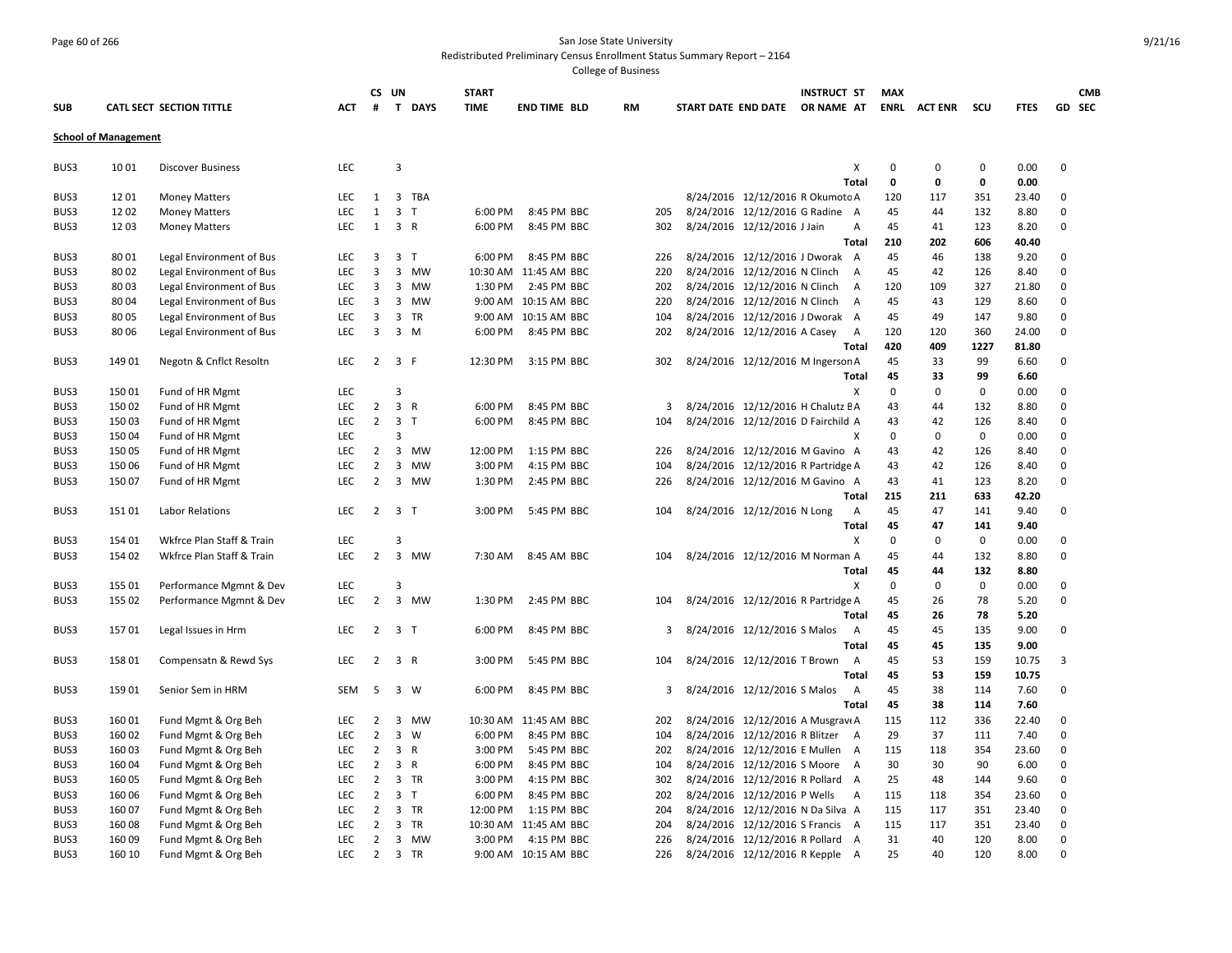# Page 61 of 266 San Jose State University Redistributed Preliminary Census Enrollment Status Summary Report – 2164

|            |         |                             |            | CS.            | UN                      |             | <b>START</b> |                       |           |     |                                   | INSTRUCT ST |                | MAX         |                |              |             |              | <b>CMB</b> |
|------------|---------|-----------------------------|------------|----------------|-------------------------|-------------|--------------|-----------------------|-----------|-----|-----------------------------------|-------------|----------------|-------------|----------------|--------------|-------------|--------------|------------|
| <b>SUB</b> |         | CATL SECT SECTION TITTLE    | ACT        | #              |                         | T DAYS      | <b>TIME</b>  | <b>END TIME BLD</b>   | <b>RM</b> |     | START DATE END DATE               | OR NAME AT  |                | <b>ENRL</b> | <b>ACT ENR</b> | SCU          | <b>FTES</b> | GD SEC       |            |
| BUS3       | 160 11  | Fund Mgmt & Org Beh         | <b>LEC</b> | $\overline{2}$ | 3                       | M           | 6:00 PM      | 8:45 PM BBC           |           | 104 | 8/24/2016 12/12/2016 N Bussani A  |             |                | 25          | 42             | 126          | 8.40        | 0            |            |
| BUS3       | 160 12  | Fund Mgmt & Org Beh         | LEC        | $\overline{2}$ | $\overline{3}$          | MW          | 12:00 PM     | 1:15 PM BBC           |           | 104 | 8/24/2016 12/12/2016 A Musgravi A |             |                | 25          | 47             | 141          | 9.40        | $\mathbf 0$  |            |
| BUS3       | 160 13  | Fund Mgmt & Org Beh         | <b>LEC</b> | $\overline{2}$ | $\overline{3}$          | <b>W</b>    | 6:00 PM      | 8:45 PM BBC           |           | 226 | 8/24/2016 12/12/2016 P Wells      |             | A              | 32          | 46             | 138          | 9.20        | 0            |            |
| BUS3       | 160 14  | Fund Mgmt & Org Beh         | LEC        | $\overline{2}$ | $\overline{3}$          | W           | 3:00 PM      | 5:45 PM BBC           |           | 323 | 8/24/2016 12/12/2016 A Walton A   |             |                | 45          | 42             | 126          | 8.40        | $\mathbf 0$  |            |
| BUS3       | 160 15  | Fund Mgmt & Org Beh         | <b>LEC</b> | $\overline{2}$ | 3                       | <b>W</b>    | 6:00 PM      | 8:45 PM BBC           |           | 320 | 8/24/2016 12/12/2016 A Walton A   |             |                | 45          | 42             | 126          | 8.40        | $\mathbf 0$  |            |
| BUS3       | 160 16  | Fund Mgmt & Org Beh         | LEC        | $\overline{2}$ | $\overline{3}$          | TR          | 7:30 AM      | 8:45 AM BBC           |           | 204 | 8/24/2016 12/12/2016 R Kepple A   |             |                | 120         | 77             | 231          | 15.40       | $\mathbf 0$  |            |
|            |         |                             |            |                |                         |             |              |                       |           |     |                                   |             | <b>Total</b>   | 1007        | 1073           | 3219         | 214.60      |              |            |
| BUS3       | 161A 01 | Applied Org Behavr          | <b>SEM</b> | 5              | 3                       | MW          | 12:00 PM     | 1:15 PM BBC           |           | 323 | 8/24/2016 12/12/2016 G Lester     |             | A              | 45          | 42             | 126          | 8.40        | 0            |            |
| BUS3       | 161A02  | Applied Org Behavr          | <b>SEM</b> | 5              |                         | 3 TR        | 10:30 AM     | 11:45 AM BBC          |           | 226 | 8/24/2016 12/12/2016 N Da Silva A |             |                | 45          | 42             | 126          | 8.40        | $\mathbf 0$  |            |
| BUS3       | 161A03  | Applied Org Behavr          | <b>SEM</b> | 5              | 3                       | W           | 6:00 PM      | 8:45 PM BBC           |           | 323 | 8/24/2016 12/12/2016 R Pollard    |             | $\overline{A}$ | 45          | 38             | 114          | 7.60        | 0            |            |
| BUS3       | 161A 04 | Applied Org Behavr          | <b>SEM</b> |                | $\overline{3}$          |             |              |                       |           |     |                                   |             | х              | 0           | $\mathbf 0$    | 0            | 0.00        | $\mathbf{0}$ |            |
| BUS3       | 161A 05 | Applied Org Behavr          | <b>SEM</b> |                | $\overline{3}$          |             |              |                       |           |     |                                   |             | X              | $\mathbf 0$ | $\pmb{0}$      | $\mathbf 0$  | 0.00        | $\Omega$     |            |
|            |         |                             |            |                |                         |             |              |                       |           |     |                                   |             | <b>Total</b>   | 135         | 122            | 366          | 24.40       |              |            |
| BUS3       | 161B01  | Org Theory, Design & Change | <b>LEC</b> | $\overline{2}$ |                         | 3 TR        |              | 10:30 AM 11:45 AM BBC |           | 104 | 8/24/2016 12/12/2016 T Altura     |             | $\overline{A}$ | 45          | 50             | 150          | 10.00       | $\mathbf 0$  |            |
| BUS3       | 161B02  | Org Theory, Design & Change | <b>LEC</b> | $\overline{2}$ |                         | 3 TR        | 12:00 PM     | 1:15 PM BBC           |           | 104 | 8/24/2016 12/12/2016 T Altura     |             | $\overline{A}$ | 45          | 47             | 141          | 9.40        | $\Omega$     |            |
|            |         |                             |            |                |                         |             |              |                       |           |     |                                   |             | Total          | 90          | 97             | 291          | 19.40       |              |            |
| BUS3       | 166 01  | Bus, Govt, Society          | LEC        | 2              | 3                       | TR          | 1:30 PM      | 2:45 PM BBC           |           | 21  | 8/24/2016 12/12/2016 A Lawrence A |             |                | 45          | 43             | 129          | 8.60        | 0            |            |
| BUS3       | 166 02  | Bus, Govt, Society          | LEC        | $\overline{2}$ | 3                       | TR          | 12:00 PM     | 1:15 PM BBC           |           | 21  | 8/24/2016 12/12/2016 A Lawrence A |             |                | 45          | 44             | 132          | 8.80        | $\mathbf 0$  |            |
| BUS3       | 166 03  | Bus, Govt, Society          | LEC        | $\overline{2}$ | 3                       | MW          | 12:00 PM     | 1:15 PM BBC           |           | 220 | 8/24/2016 12/12/2016 R Roman A    |             |                | 45          | 40             | 120          | 8.00        | 0            |            |
| BUS3       | 166 04  | Bus, Govt, Society          | <b>LEC</b> | $\overline{2}$ |                         | 3 MW        | 1:30 PM      | 2:45 PM BBC           |           | 220 | 8/24/2016 12/12/2016 R Roman A    |             |                | 45          | 33             | 99           | 6.60        | 0            |            |
|            |         |                             |            |                |                         |             |              |                       |           |     |                                   |             | Total          | 180         | 160            | 480          | 32.00       |              |            |
| BUS3       | 169A 01 | <b>Honors Seminar</b>       | <b>LEC</b> | $\overline{2}$ |                         | $3 \, M$    | 1:30 PM      | 4:15 PM BBC           |           | 302 | 8/24/2016 12/12/2016 E Mullen     |             | A              | 40          | 14             | 42           | 2.80        | 0            |            |
|            |         |                             |            |                |                         |             |              |                       |           |     |                                   |             | <b>Total</b>   | 40          | 14             | 42           | 2.80        |              |            |
| BUS3       | 180D 01 | Indiv St Org Mgmt           | <b>SUP</b> | 36             | 6                       | TBA         |              |                       |           |     | 8/24/2016 12/12/2016              |             | A              | $\Omega$    | $\Omega$       | $\mathbf 0$  | 0.00        | 0            |            |
| BUS3       | 180D 02 | Indiv St Org Mgmt           | SUP        | 36             |                         | 1 TBA       |              |                       |           |     | 8/24/2016 12/12/2016 M Virick     |             | $\overline{A}$ | 10          | 1              | $\mathbf{1}$ | 0.07        | $\Omega$     |            |
| BUS3       | 180D03  | Indiv St Org Mgmt           | <b>SUP</b> | 36             |                         | 1 TBA       |              |                       |           |     | 8/24/2016 12/12/2016              |             | A              | 10          | $\mathbf 0$    | $\mathbf 0$  | 0.00        | $\Omega$     |            |
| BUS3       | 180D 04 | Indiv St Org Mgmt           | SUP        | 36             |                         | 1 TBA       |              |                       |           |     | 8/24/2016 12/12/2016              |             | А              | 10          | 0              | $\mathbf 0$  | 0.00        | $\Omega$     |            |
| BUS3       | 180D 05 | Indiv St Org Mgmt           | SUP        | 36             |                         | 1 TBA       |              |                       |           |     | 8/24/2016 12/12/2016              |             | А              | 10          | 0              | 0            | 0.00        | 0            |            |
| BUS3       | 180D 06 | Indiv St Org Mgmt           | <b>SUP</b> | 36             |                         | 3 TBA       |              |                       |           |     | 8/24/2016 12/12/2016              |             | A              | 10          | $\Omega$       | $\mathbf 0$  | 0.00        | $\mathbf 0$  |            |
| BUS3       | 180D 07 | Indiv St Org Mgmt           | SUP        | 36             | $\overline{\mathbf{3}}$ | TBA         |              |                       |           |     | 8/24/2016 12/12/2016              |             | A              | 10          | 0              | $\mathbf 0$  | 0.00        | $\mathbf 0$  |            |
| BUS3       | 180D08  | Indiv St Org Mgmt           | <b>SUP</b> | 36             |                         | 3 TBA       |              |                       |           |     | 8/24/2016 12/12/2016              |             | А              | 10          | $\mathbf 0$    | $\mathbf 0$  | 0.00        | $\mathbf 0$  |            |
| BUS3       | 180D 09 | Indiv St Org Mgmt           | <b>SUP</b> | 36             |                         | 1 TBA       |              |                       |           |     | 8/24/2016 12/12/2016              |             | А              | 10          | $\pmb{0}$      | $\mathbf 0$  | 0.00        | $\mathbf 0$  |            |
| BUS3       | 180D 10 | Indiv St Org Mgmt           | SUP        | 36             |                         | 1 TBA       |              |                       |           |     | 8/24/2016 12/12/2016              |             | A              | 10          | $\Omega$       | $\mathbf 0$  | 0.00        | $\mathbf 0$  |            |
| BUS3       | 180D 11 | Indiv St Org Mgmt           | SUP        | 36             |                         | 1 TBA       |              |                       |           |     | 8/24/2016 12/12/2016              |             | $\overline{A}$ | 10          | $\Omega$       | $\mathbf 0$  | 0.00        | $\Omega$     |            |
|            |         |                             |            |                |                         |             |              |                       |           |     |                                   |             | Total          | 100         | $\mathbf{1}$   | 1            | 0.07        |              |            |
| BUS3       | 18901   | <b>Strategic Mgmt</b>       | SEM        | 5              |                         | 3 MW        | 1:30 PM      | 2:45 PM BBC           |           | 324 | 8/24/2016 12/12/2016 R Stross     |             | A              | 30          | 29             | 87           | 5.80        | 0            |            |
| BUS3       | 18902   | <b>Strategic Mgmt</b>       | <b>SEM</b> | 5              | 3                       | MW          |              | 10:30 AM 11:45 AM BBC |           | 323 | 8/24/2016 12/12/2016 G Lester     |             | $\overline{A}$ | 30          | 22             | 66           | 4.40        | 0            |            |
| BUS3       | 18903   | <b>Strategic Mgmt</b>       | SEM        | 5              | 3                       | MW          |              | 10:30 AM 11:45 AM BBC |           | 104 | 8/24/2016 12/12/2016 R Stross     |             | $\overline{A}$ | 30          | 30             | 90           | 6.00        | 0            |            |
| BUS3       | 18904   | <b>Strategic Mgmt</b>       | <b>SEM</b> | 5              | 3                       | MW          | 12:00 PM     | 1:15 PM BBC           |           | 21  | 8/24/2016 12/12/2016 K Chandy A   |             |                | 30          | 28             | 84           | 5.60        | $\mathbf 0$  |            |
| BUS3       | 18905   | <b>Strategic Mgmt</b>       | SEM        | 5              | 3                       | TR          | 1:30 PM      | 2:45 PM BBC           |           | 323 | 8/24/2016 12/12/2016 W Fruin      |             | $\overline{A}$ | 30          | 37             | 111          | 7.40        | 0            |            |
| BUS3       | 18906   | <b>Strategic Mgmt</b>       | <b>SEM</b> | 5              | 3 R                     |             | 6:00 PM      | 8:45 PM BBC           |           | 130 | 8/24/2016 12/12/2016 L Gee        |             | А              | 30          | 30             | 90           | 6.00        | $\mathbf 0$  |            |
| BUS3       | 18907   | <b>Strategic Mgmt</b>       | <b>SEM</b> | 5              |                         | 3 TR        | 12:00 PM     | 1:15 PM BBC           |           | 323 | 8/24/2016 12/12/2016 W Fruin      |             | Α              | 30          | 35             | 105          | 7.00        | 0            |            |
| BUS3       | 18908   | <b>Strategic Mgmt</b>       | SEM        | 5              |                         | $3 \quad W$ | 6:00 PM      | 8:45 PM BBC           |           | 130 | 8/24/2016 12/12/2016 R Wood       |             | A              | 30          | 29             | 87           | 5.80        | $\Omega$     |            |
| BUS3       | 18909   | <b>Strategic Mgmt</b>       | <b>SEM</b> | 5              | $\overline{3}$          | F           | 12:30 PM     | 3:15 PM BBC           |           | 21  | 8/24/2016 12/12/2016 L Gee        |             | A              | 30          | 27             | 81           | 5.40        | $\Omega$     |            |
| BUS3       | 189 10  | <b>Strategic Mgmt</b>       | <b>SEM</b> | 5              |                         | 3 TR        | 12:00 PM     | 1:15 PM BBC           |           | 226 | 8/24/2016 12/12/2016 G Radine A   |             |                | 30          | 33             | 99           | 6.60        | $\Omega$     |            |
| BUS3       | 189 11  | <b>Strategic Mgmt</b>       | <b>SEM</b> | 5              | 3                       | MW          | 3:00 PM      | 4:15 PM BBC           |           | 220 | 8/24/2016 12/12/2016 T Shirley    |             | Α              | 30          | 40             | 120          | 8.00        | 0            |            |
| BUS3       | 189 12  | <b>Strategic Mgmt</b>       | <b>SEM</b> |                | $\overline{3}$          |             |              |                       |           |     |                                   |             | х              | 0           | 0              | 0            | 0.00        | $\pmb{0}$    |            |
| BUS3       | 189 13  | <b>Strategic Mgmt</b>       | <b>SEM</b> | 5              | $\overline{3}$          | <b>TR</b>   | 1:30 PM      | 2:45 PM BBC           |           | 226 | 8/24/2016 12/12/2016 Y No         |             | A              | 30          | 30             | 90           | 6.00        | $\Omega$     |            |
| BUS3       | 189 14  | <b>Strategic Mgmt</b>       | SEM        | 5              |                         | 3 MW        | 4:30 PM      | 5:45 PM BBC           |           | 104 | 8/24/2016 12/12/2016 T Shirley    |             | A              | 30          | 34             | 102          | 6.80        | $\mathbf 0$  |            |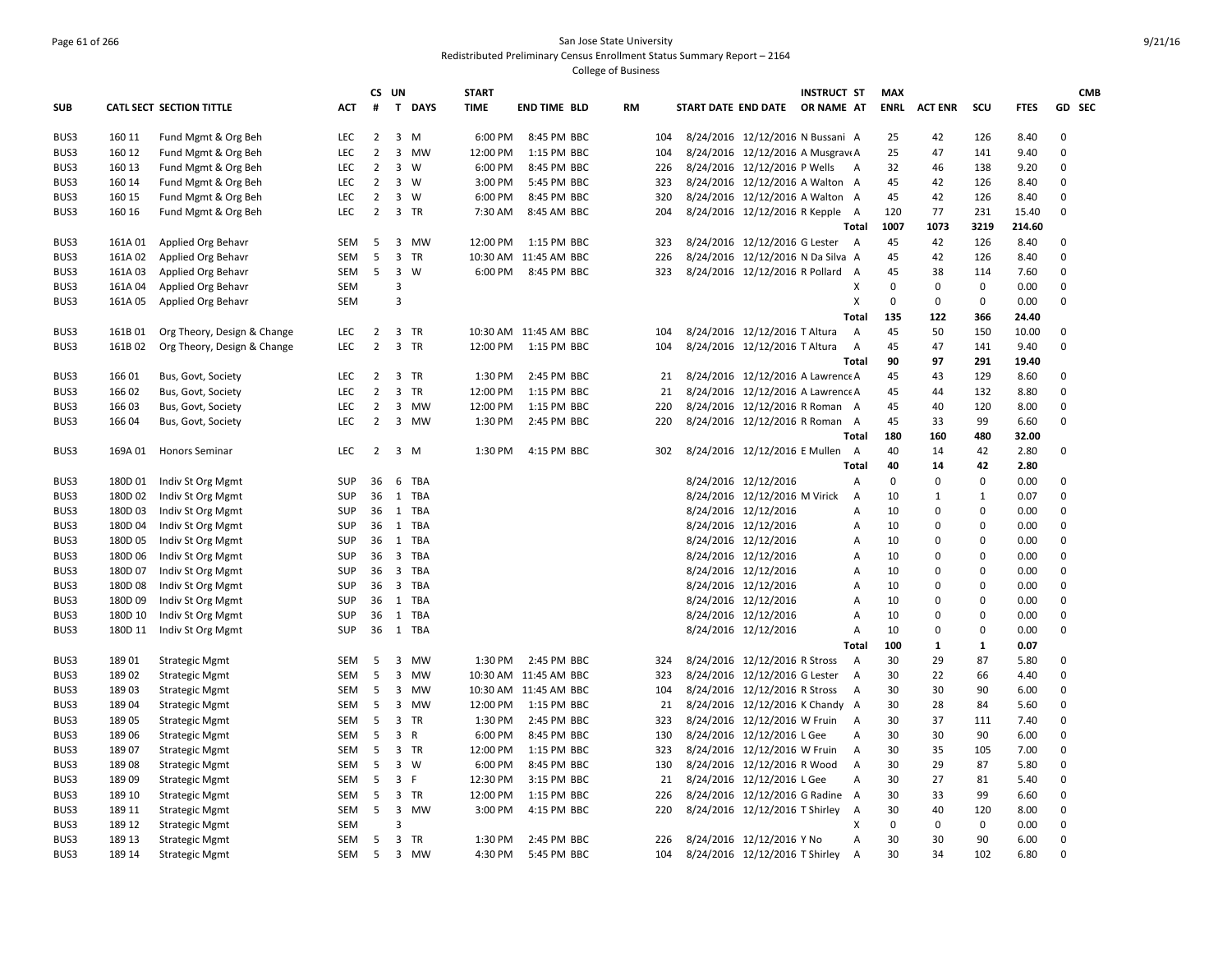# Page 62 of 266 San Jose State University Redistributed Preliminary Census Enrollment Status Summary Report – 2164

|            |        |                          |            |   | CS UN |             | <b>START</b> |                     |           |     |                     |                               | <b>INSTRUCT ST</b>              | <b>MAX</b>  |                |             |             |                          | <b>CMB</b> |
|------------|--------|--------------------------|------------|---|-------|-------------|--------------|---------------------|-----------|-----|---------------------|-------------------------------|---------------------------------|-------------|----------------|-------------|-------------|--------------------------|------------|
| <b>SUB</b> |        | CATL SECT SECTION TITTLE | ACT        | # |       | <b>DAYS</b> | TIME         | <b>END TIME BLD</b> | <b>RM</b> |     | START DATE END DATE |                               | OR NAME AT                      | <b>ENRL</b> | <b>ACT ENR</b> | scu         | <b>FTES</b> | <b>GD SEC</b>            |            |
| BUS3       | 189 15 | <b>Strategic Mgmt</b>    | SEM        | 5 |       | 3 M         | 6:00 PM      | 8:45 PM BBC         |           | 130 |                     | 8/24/2016 12/12/2016 R Wood   | A                               | 30          | 26             | 78          | 5.20        | $\overline{\mathbf{0}}$  |            |
| BUS3       | 189 16 | <b>Strategic Mgmt</b>    | SEM        |   | 3 T   |             | 6:00 PM      | 8:45 PM BBC         |           | 130 |                     | 8/24/2016 12/12/2016 W Fruin  | A                               | 30          | 28             | 84          | 5.60        | $\overline{\phantom{0}}$ |            |
| BUS3       | 189 17 | <b>Strategic Mgmt</b>    | <b>SEM</b> |   | 3     |             |              |                     |           |     |                     |                               | X                               | $\Omega$    | 0              | 0           | 0.00        | $\overline{\phantom{0}}$ |            |
| BUS3       | 189 18 | <b>Strategic Mgmt</b>    | <b>SEM</b> |   | 3     |             |              |                     |           |     |                     |                               | X                               | $\Omega$    | $\Omega$       | 0           | 0.00        | $\overline{\mathbf{0}}$  |            |
| BUS3       | 189 19 | <b>Strategic Mgmt</b>    | SEM        |   | -5    | TBA         |              |                     |           |     |                     | 8/24/2016 12/12/2016 R Stross | A                               | 30          | 30             | 90          | 6.00        | $\overline{\phantom{0}}$ |            |
| BUS3       | 189 20 | <b>Strategic Mgmt</b>    | SEM        |   |       | 3 M         | 6:00 PM      | 8:45 PM BBC         |           | 220 |                     |                               | 8/24/2016 12/12/2016 K Chandy A | 30          | 18             | 54          | 3.60        | $\overline{\mathbf{0}}$  |            |
| BUS3       | 189 21 | <b>Strategic Mgmt</b>    | <b>SEM</b> |   | 3     |             |              |                     |           |     |                     |                               |                                 | $\Omega$    | $\Omega$       | $\mathbf 0$ | 0.00        | $\overline{\mathbf{0}}$  |            |
| BUS3       | 189 22 | <b>Strategic Mgmt</b>    | SEM        |   | 3 T   |             | 6:00 PM      | 8:45 PM SH          |           | 313 |                     |                               | 8/24/2016 12/12/2016 K Chandy A | 30          | 16             | 48          | 3.20        | $\overline{\mathbf{0}}$  |            |
|            |        |                          |            |   |       |             |              |                     |           |     |                     |                               | Total                           | 540         | 522            | 1566        | 104.40      |                          |            |
|            |        |                          |            |   |       |             |              |                     |           |     |                     |                               | <b>School of Management</b>     | 3252        | 3097           | 9289        | 619.42      |                          |            |